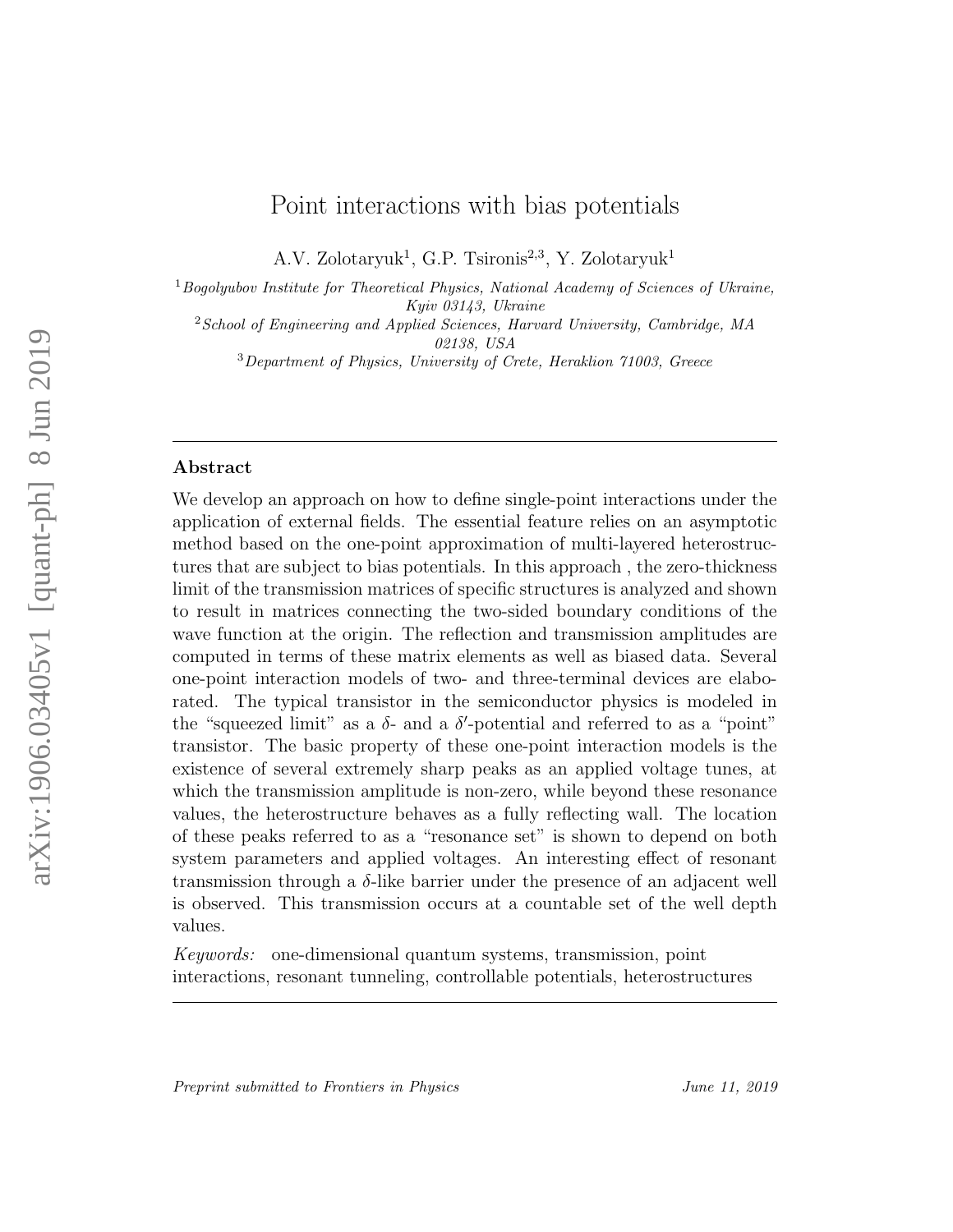### 1. Introduction

One-dimensional quantum systems modeled by Schrödinger operators with singular zero-range potentials have been discussed widely in both the physical and mathematical literature (see books [\[1,](#page-32-0) [2,](#page-32-1) [3\]](#page-32-2) for details and references). Additionally, a whole body of literature beginning from the early publications  $[4, 5, 6, 7, 8, 9, 10, 11]$  $[4, 5, 6, 7, 8, 9, 10, 11]$  $[4, 5, 6, 7, 8, 9, 10, 11]$  $[4, 5, 6, 7, 8, 9, 10, 11]$  $[4, 5, 6, 7, 8, 9, 10, 11]$  $[4, 5, 6, 7, 8, 9, 10, 11]$  $[4, 5, 6, 7, 8, 9, 10, 11]$  $[4, 5, 6, 7, 8, 9, 10, 11]$  (to mention just a few) has been published, where the one-dimensional stationary Schrödinger equation

<span id="page-1-1"></span>
$$
-\psi''(x) + V(x)\psi(x) = E\psi(x),\tag{1}
$$

with the potential  $V(x)$  given in the form of distributions, where  $\psi(x)$  is the wave function and  $E$  the energy of an electron, was shown to exhibit a number of peculiar features with possible applications to quantum physics. Currently, because of the rapid progress in fabricating nanoscale quantum devices, of particular importance is the point modeling of different structures like quantum waveguides [\[12,](#page-33-5) [13\]](#page-33-6), spectral filters [\[14,](#page-33-7) [15\]](#page-33-8) or infinitesimally thin sheets  $|16, 17|$ .

In the present paper we follow the traditional approach (see the work [\[7\]](#page-33-0) by Albeverio et al and references therein), according to which there exists a one-to-one correspondence between the full set of self-adjoint extensions of the one-dimensional free Schrödinger operator and the two families of boundary conditions: non-separated and separated. The non-separated extensions describe non-trivial four-parameter point interactions subject to the two-sided at  $x = \pm 0$  boundary conditions on the wave function  $\psi(x)$  and its derivative  $\psi'(x)$  given by the connection matrix of the form

<span id="page-1-2"></span>
$$
\begin{pmatrix}\n\psi(+0) \\
\psi'(+0)\n\end{pmatrix} = \Lambda \begin{pmatrix}\n\psi(-0) \\
\psi'(-0)\n\end{pmatrix}, \quad \Lambda = e^{i\chi} \begin{pmatrix}\n\lambda_{11} & \lambda_{12} \\
\lambda_{21} & \lambda_{22}\n\end{pmatrix},
$$
\n(2)

where  $\chi \in [0, \pi)$ ,  $\lambda_{ij} \in \mathbb{R}$  fulfilling the condition  $\lambda_{11}\lambda_{22} - \lambda_{12}\lambda_{21} = 1$ . The separated point interactions are described by the direct sum of the free Schrödinger operators defined on the half-lines  $(-\infty, 0)$ ,  $(0, \infty)$  and subject to the following pair of boundary conditions:

<span id="page-1-0"></span>
$$
\psi'(-0) = h^-\psi(-0)
$$
 and  $\psi'(+0) = h^+\psi(+0)$ , (3)

where  $h^{\pm} \in \mathbb{R} \cup \{\infty\}$ . For instance, if  $\{h^-, h^+\} = \{\infty, \infty\}$ , Equations [\(3\)](#page-1-0) describe the Dirichlet boundary conditions  $\psi(\pm 0) = 0$ . In physical terms, a separated self-adjoint extension means that the corresponding point potential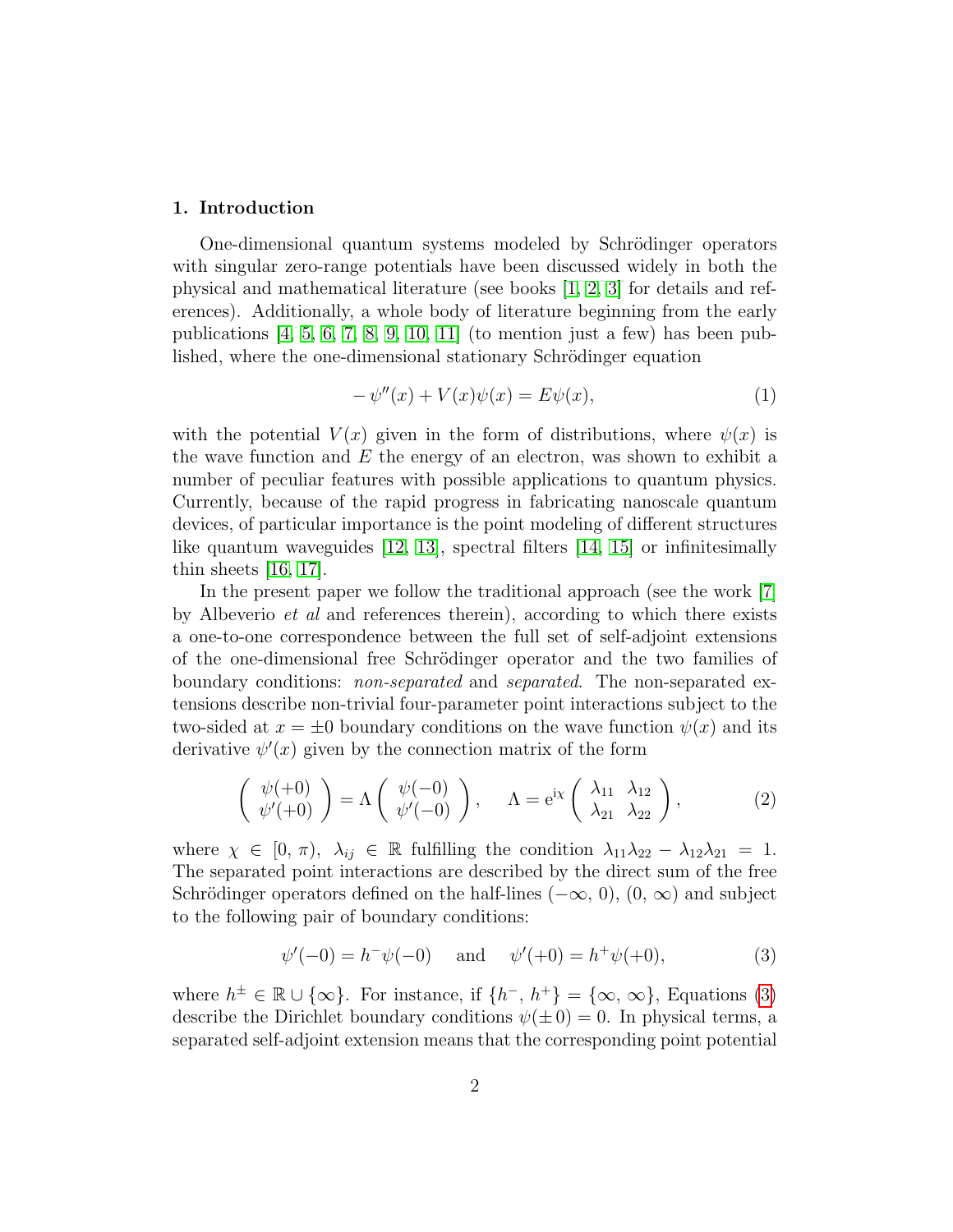is completely opaque for an incident particle. Alternatively, the boundary conditions can be connected using the Asorey-Ibort-Marmo formalism [\[18\]](#page-34-0) or the Cheon-Fülöp-Tsutsui approach  $(19, 20)$ . The advantage of both these connecting representations is that they enable to include all the self-adjoint extensions without treating the particular cases as any parameters tend to infinity. In other words, the relations [\(3\)](#page-1-0) are excluded from the consideration.

Some particular examples of Equation [\(1\)](#page-1-1) and the corresponding Λ-matrix [\(2\)](#page-1-2) are important in applications. The most simple and widespread potential is Dirac's delta function  $\delta(x)$ , i.e.,  $V(x) = \alpha \delta(x)$  where  $\alpha$  is a strength constant (or intensity). The wave function  $\psi(x)$  for this interaction (called the  $\delta$ -interaction or  $\delta$ -potential) is continuous at the origin  $x = 0$ , whereas its derivative undergoes a jump, so that the boundary conditions read  $\psi(-0) =$  $\psi(+0) = \psi(0)$  and  $\psi'(+0) - \psi'(-0) = \alpha \psi(0)$  yielding the A-matrix in the form

<span id="page-2-1"></span>
$$
\Lambda = \left( \begin{array}{cc} 1 & 0 \\ \alpha & 1 \end{array} \right). \tag{4}
$$

In the simplest case, this point potential is constructed from constant functions defined on a squeezed interval.

The dual point interaction for which the derivative  $\psi'(x)$  is continuous at the origin, but  $\psi(x)$  discontinuous, is called a  $\delta'$ -interaction (the notation adopted in the literature [\[2\]](#page-32-1)). This point interaction with strength  $\beta$  defined by the boundary conditions  $\psi'(-0) = \psi'(0) =: \psi'(0)$  and  $\psi(+0) =$  $\psi(-0) = \beta \psi'(0)$  has the A-matrix of the form

<span id="page-2-0"></span>
$$
\Lambda = \left(\begin{array}{cc} 1 & \beta \\ 0 & 1 \end{array}\right). \tag{5}
$$

As a particular example of the Cheon-Shigehara approach [\[21\]](#page-34-3), the  $\delta'$ -interaction can be constructed from the spatially symmetric configuration consisting of three separated  $\delta$ -potentials having the intensities scaled in a nonlinear way as the distances between the potentials tend to zero. Following this approach, Exner, Neidhardt and Zagrebnov [\[22\]](#page-34-4) have approximated the  $\delta$ -potentials by regular functions and realized rigorously the similar one-point limit in the norm resolvent topology. In particular, they have proved that the resulting limit takes place if the distances between the peaks of  $\delta$ -like regularized potentials tend to zero sufficiently slow relative to shrinking these potentials to the origin. The other aspects of the  $\delta'$ -interaction and its approximations by local and nonlocal potentials have been investigated, for instance, by Albeverio and Nizhnik [\[23,](#page-34-5) [24,](#page-34-6) [25,](#page-34-7) [26\]](#page-34-8), Fassari and Rinaldi [\[27\]](#page-34-9) (see also references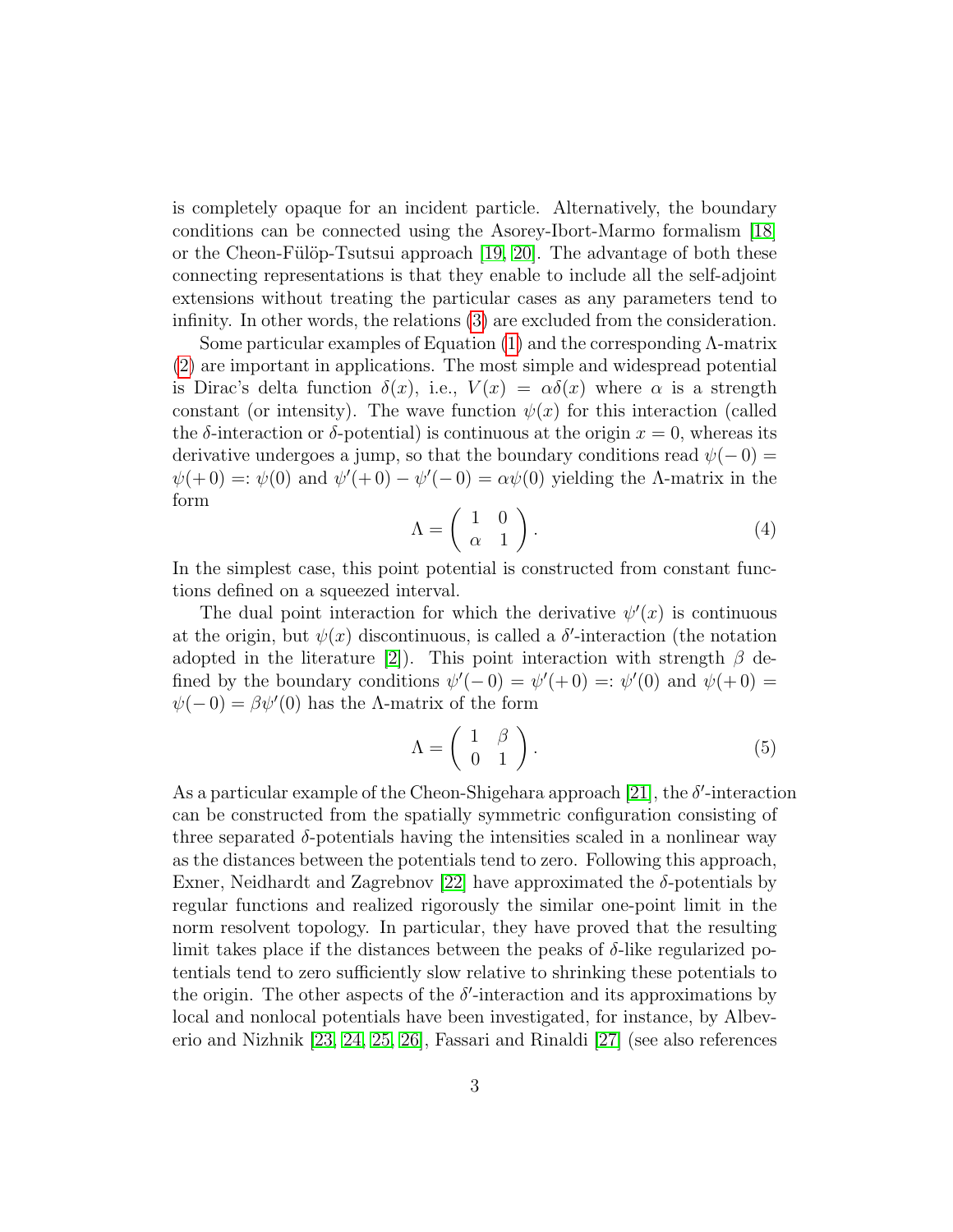therein). The  $\delta'$ -interaction can be used together with background potentials. Thus, Albeverio, Fassari and Rinaldi [\[28\]](#page-35-0) have rigorously defined the self-adjoint Hamiltonian of the harmonic oscillator perturbed by an attractive  $\delta'$ -interaction of strength  $\beta$  centered at the origin  $x = 0$  (the bottom of a confining parabolic potential), explicitly providing its resolvent. In a subsequent publication [\[29\]](#page-35-1), their study has been extended for the perturbation by a triple of attractive  $\delta'$ -interactions using the Cheon-Shigehara approximation. It is worth mentioning the recent publication [\[30\]](#page-35-2), where Golovaty has constructed a new approximation to the  $\delta'$ -interaction involving two parameters in the boundary conditions. Here the connection matrix

$$
\Lambda = \left(\begin{array}{cc} \theta & \beta \\ 0 & \theta^{-1} \end{array}\right) \tag{6}
$$

describes the two-parametric family of point interactions being the generalization of the  $\delta'$ -interaction with  $\theta = 1$ .

It should be emphasized that the term " $\delta'$ -interaction" is somewhat misleading because the point interaction described by the Λ-matrix [\(5\)](#page-2-0) does not correspond to Equation [\(1\)](#page-1-1) in which the potential part is the derivative of the Dirac delta function in the distributional sense, i.e.,  $V(x) = \gamma \delta'(x)$ with strength  $\gamma$ . Since the term  $\delta'(x)\psi(x)$  is not defined for discontinuous  $\psi(x)$ , Kurasov [\[5\]](#page-32-4) has developed the distribution theory based on the space of discontinuous at  $x = 0$  test functions. Within this theory, as a particular example, the point interaction that corresponds to the potential  $V(x) = \gamma \delta'(x)$ is given by the connection matrix

<span id="page-3-0"></span>
$$
\Lambda = \left(\begin{array}{cc} \theta & 0\\ 0 & \theta^{-1} \end{array}\right),\tag{7}
$$

where  $\theta = (2 + \gamma)/(2 - \gamma), \gamma \in \mathbb{R} \setminus \{\pm 2\}$ . Since the term "δ'-interaction" is reserved for the case with the connection matrix of the type [\(5\)](#page-2-0), Brasche and Nizhnik [\[31\]](#page-35-3) suggested to refer the point interactions described by the matrices of the form [\(7\)](#page-3-0) even if the element  $\theta \neq 1$  does not correspond to the delta prime potential. We will follow this terminology in the present paper.

The Kurasov approach has been followed in many applications (see, e.g., [\[31,](#page-35-3) [32,](#page-35-4) [33,](#page-35-5) [34,](#page-35-6) [35,](#page-35-7) [36,](#page-35-8) [37,](#page-36-0) [38\]](#page-36-1)) including more general examples. Thus, in the context of this approach, Gadella *et al* [\[32\]](#page-35-4) have shown that Equation  $(1)$ with the potential  $V(x) = a\delta(x) + b\delta'(x)$ ,  $a < 0$ ,  $b \in \mathbb{R}$ , has a bound state and calculated the energy of this state in terms of the parameters a and b. A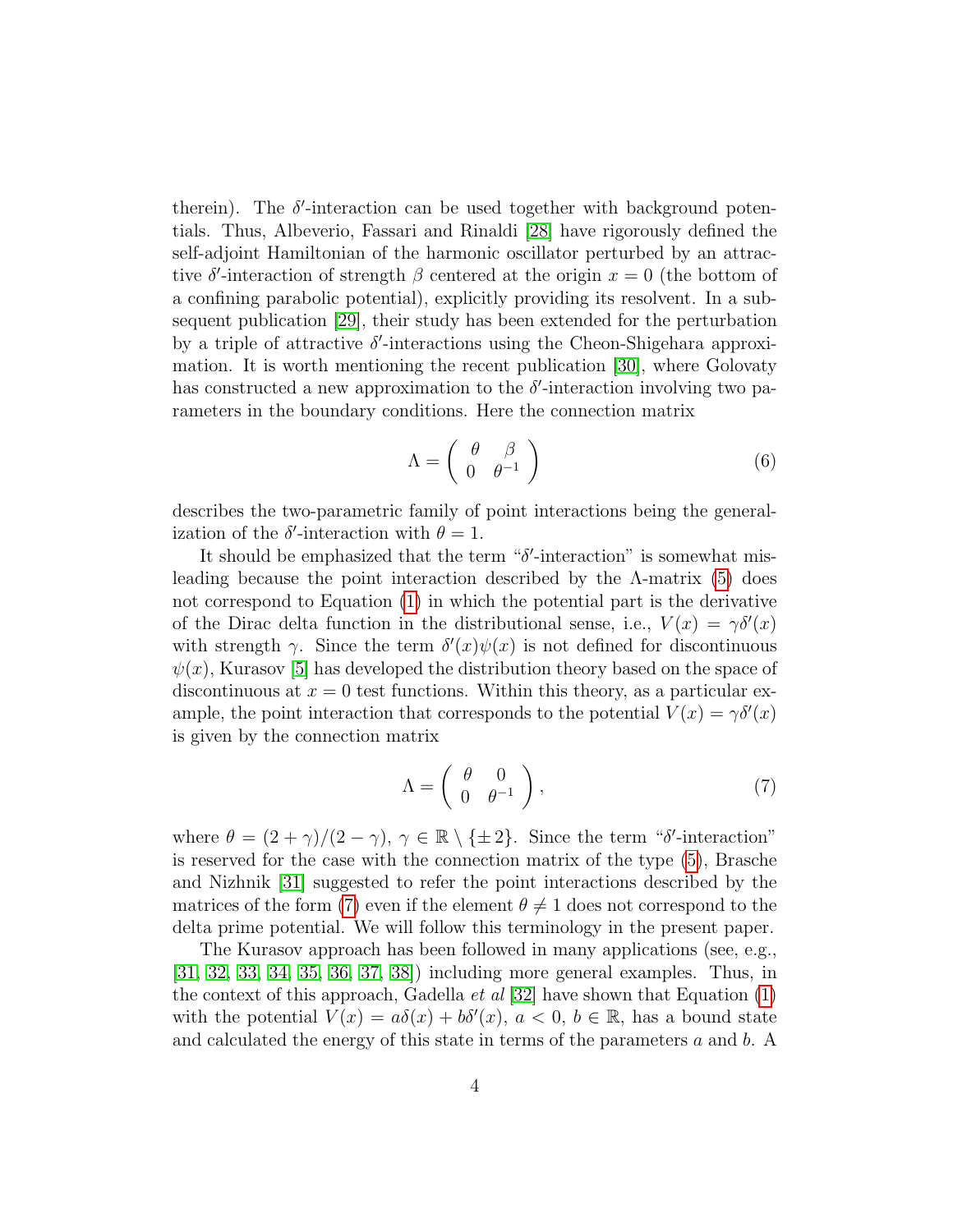new approach based on the integral form of the Schrödinger equation [\(1\)](#page-1-1) has been developed by Lange [\[34,](#page-35-6) [35\]](#page-35-7) with some revision of Kurasov's theory. The potential  $V(x) = a\delta(x) + b\delta'(x)$  has also been used by Gadella and coworkers as a perturbation of some background potential, such as a constant electric field and the harmonic oscillator [\[33\]](#page-35-5) or the infinite square well [\[36\]](#page-35-8). The spectrum of a one-dimensional V-shaped quantum well perturbed by three types of a point impurity as well as three solvable two-dimensional systems (the isotropic harmonic oscillator, a square pyramidal potential and their combination) perturbed by a point interaction centered at the origin has been studied by Fassari et al in the recent papers [\[39,](#page-36-2) [40,](#page-36-3) [41\]](#page-36-4).

On the other hand, as derived in the series of publications [\[42,](#page-36-5) [43,](#page-36-6) [44,](#page-36-7) [45,](#page-36-8) [46\]](#page-37-0) for some particular cases and proved rigorously by Golovaty with cowork-ers [\[47,](#page-37-1) [48,](#page-37-2) [49,](#page-37-3) [50,](#page-37-4) [51\]](#page-37-5) in a general case, the potential  $V(x) = \gamma \delta'(x)$  appears to be partially transparent at some discrete values forming a countable set  $\{\gamma_n\}$  in the  $\gamma$ -space. The corresponding  $\Lambda$ -matrix is diagonal, i.e., of the form [\(7\)](#page-3-0) where the element  $\theta = {\theta_n}$  takes discrete values that depend on the sequence  $\{\gamma_n\}$ . Except the distribution  $\delta'(x)$ , which is obtained as a limit of regular  $\delta'$ -like functions, the diagonal form of the  $\Lambda$ -matrix can be realized even if the squeezed limit of regular functions does not exist. Beyond the "resonance" set  $\{\gamma_n\}$ , the  $\delta'$ -potential is fully opaque satisfying the boundary conditions of the type [\(3\)](#page-1-0). However, this resonant-tunneling behavior contradicts with the  $\Lambda$ -matrix [\(7\)](#page-3-0) where the element  $\theta$  continuously depends on strength  $\gamma$ . It is remarkable that this controversy can be resolved using the one-dimensional model for the heterostructure consisting of two or three squeezed parallel homogeneous layers approaching to one point [\[52,](#page-37-6) [53\]](#page-37-7). Here a "splitting" effect of one-point interactions has been described.

As for two-point interactions in one dimension, one should mention the recent studies concerning quantum tunneling times and the associated questions such as, for instance, the Hartman effect and its generalized version (see, e.g.,  $[54, 55, 56, 57, 58]$  $[54, 55, 56, 57, 58]$  $[54, 55, 56, 57, 58]$  $[54, 55, 56, 57, 58]$  $[54, 55, 56, 57, 58]$  and references therein). Another important aspect regarding the application of double-point potentials is the Casimir effect that arises in the behavior of the vacuum energy between two homogeneous parallel plates. For the interpretation of this effect, Mu˜noz-Casta˜neda and coworkers [\[59,](#page-38-4) [60,](#page-38-5) [61,](#page-38-6) [62,](#page-38-7) [63,](#page-38-8) [64,](#page-38-9) [65\]](#page-39-0) reformulated the theory of self-adjoint extensions of symmetric operators over bounded domains in the framework of quantum field theory. Particularly, they have calculated the vacuum energy and identified which boundary conditions generate attractive or repul-sive Casimir forces between the plates. Bordag and Muñoz-Castañeda [\[66\]](#page-39-1)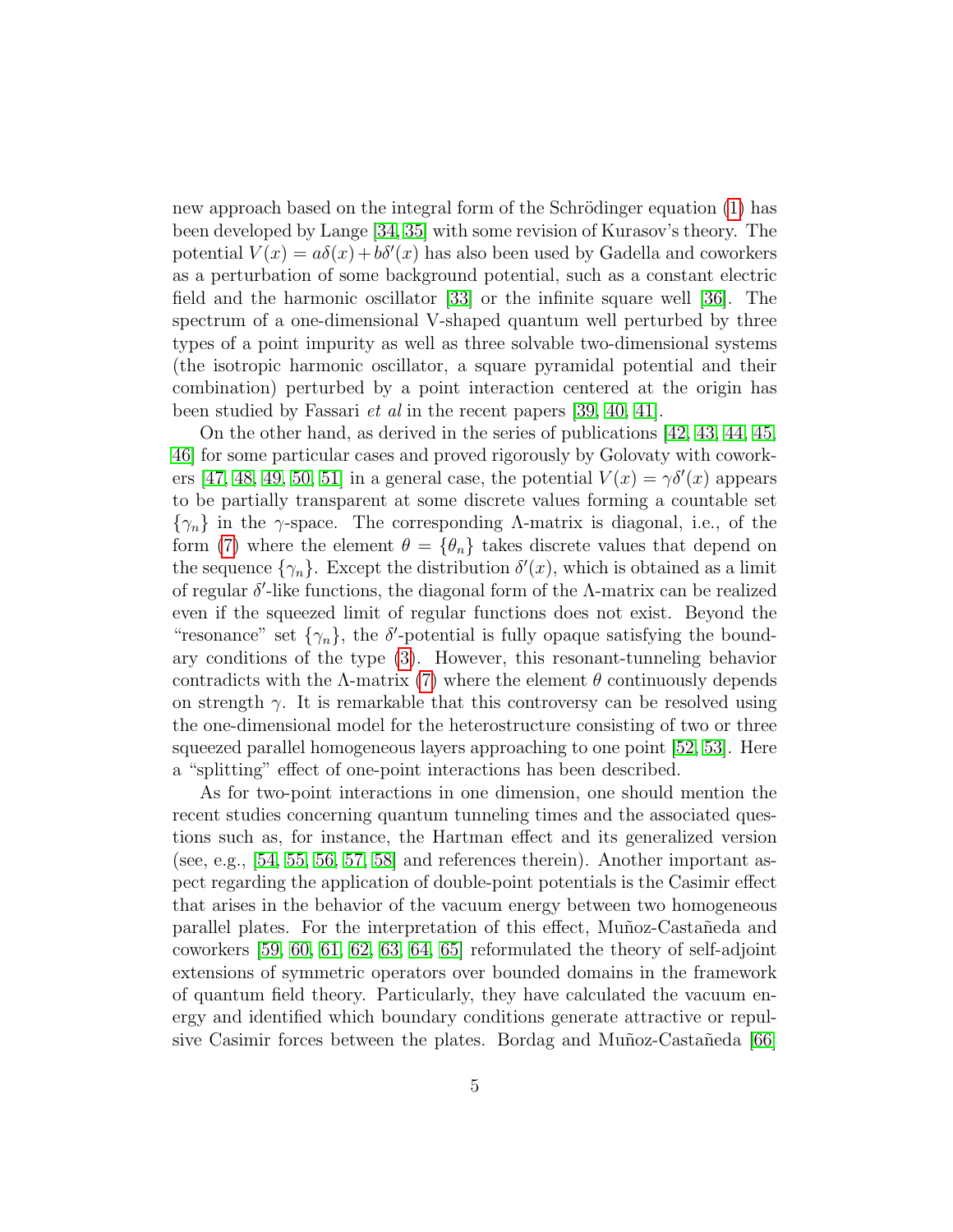have calculated the quantum vacuum interaction energy between two kinks of the sine-Gordon equation (for a review on nonlinear localized excitations including topological solitons see, e.g., the work [\[67\]](#page-39-2)) and shown that this interaction induces an attractive force between the kinks in parallel to the Casimir force between conducting mirrors. A rigorous mathematical model of real metamaterials has been suggested in [\[68\]](#page-39-3). The resonant tunneling through double-barrier scatters is still an active area of research for the applications to nanotechnology. In the context of the Cheon-Fülöp-Tsutsui approach [\[19,](#page-34-1) [20\]](#page-34-2), the conditions for the parameter space under which the perfect resonant transmission occurs through two point interactions, each of which is described by four parameters, have been found by Konno, Nagasawa and Takahashi [\[69,](#page-39-4) [70\]](#page-39-5).

The pioneering studies [\[71,](#page-39-6) [72,](#page-39-7) [73\]](#page-39-8) demonstrated that the resonant transmission through quantum multilayer heterostructures of electronic tunnel systems are of considerable general interest. These structures are not only important in micro- and nanodevices, but their study involves a great deal of basic physics. In recent years it has been realized that the study of the electron transmission through heterostructures can be investigated in the zero-thickness limit approximation materialized when their width shrinks to zero. Within such an approximation it is possible to produce various point interaction models, particularly those as described above which admit exact closed analytic solutions. These models are required to provide relatively simple configurations where an appropriate way of squeezing to the zero-width limit must be compatible with the original real structure. Additionally, as a rule, the nanodevices are subject to electric fields applied externally. In this regard, is of great interest to produce point interaction models with bias potentials. So far no models have been elaborated for such devices using one-point approximation methods.

The present paper is devoted to the investigation of planar heterostructures composed of extremely thin layers separated by small distances in the limit where both the layer thickness and the distance between the layers simultaneously tend to zero. The electron motion in the systems of this type is usually confined in the longitudinal direction (say, along the x-axis); the latter is perpendicular to the transverse planes where electronic motion is free. The three-dimensional Schrödinger equation of such a structure can be separated into longitudinal and transverse parts, writing the total electron energy as the sum of the longitudinal and transverse energies:  $E_l + \hbar^2 \mathbf{k}_t^2$  $t^2/2m^*$ , where  $m^*$  is an effective electron mass and  $\mathbf{k}_t$  the transverse wave vector; for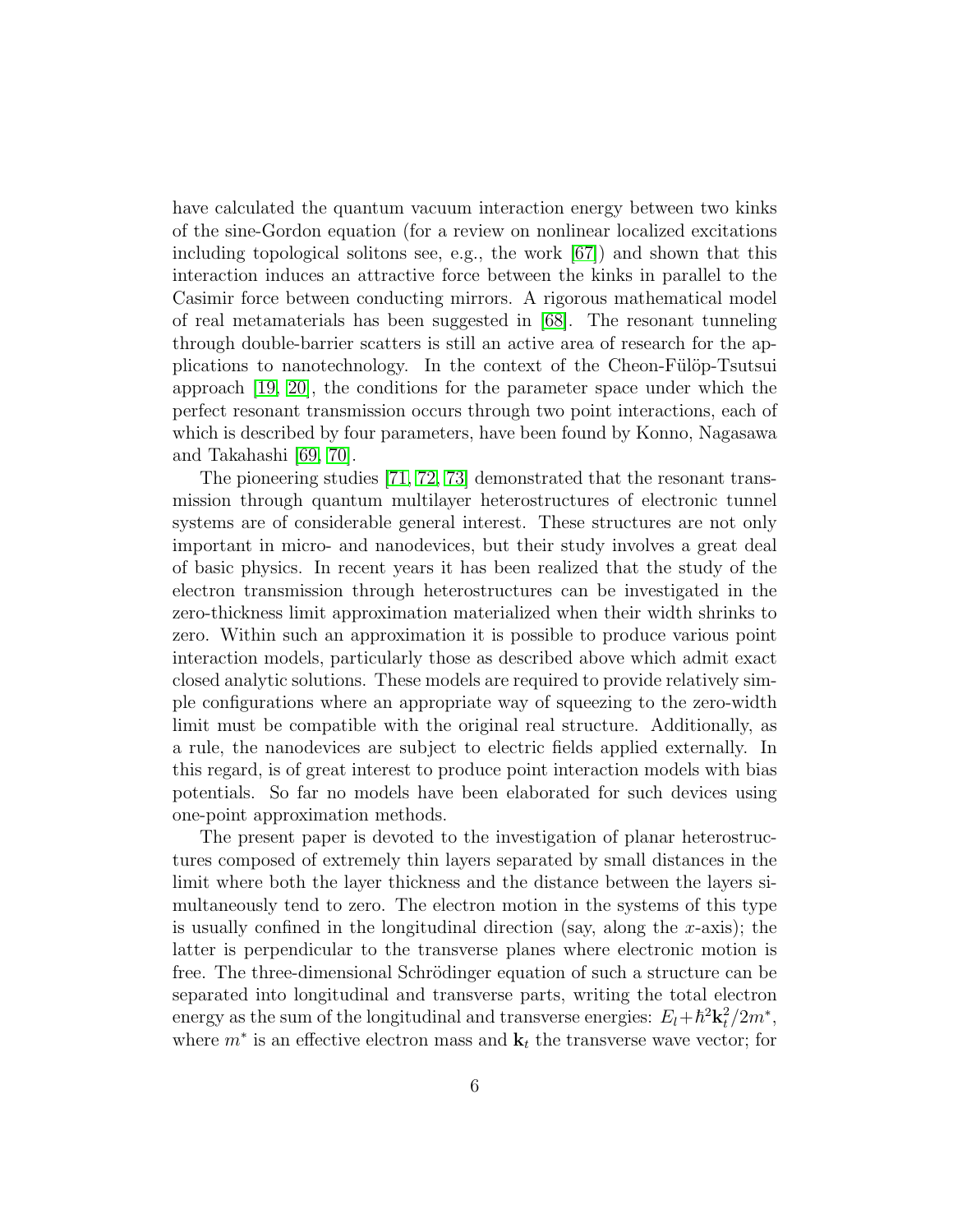such additive Hamiltonian the wave function is expressed as a product, i.e.  $\psi = \psi_l \psi_t$ . As a result, we arrive at the reduced one-dimensional Schrödinger equation with respect to the longitudinal component of the wave function  $\psi_l(x)$  and the electron energy  $E_l$ . For brevity of notations, in the following we omit the subscript "l" at both  $\psi_l(x)$  and  $E_l$ . Thus, in the units as  $\hbar^2/2m^* = 1$ , the one-dimensional stationary Schrödinger equation reduces to the form [\(1\)](#page-1-1) where  $V(x)$  is a potential for electrons. Concerning the dimensions of the longitudinal electron position x, the potential  $V(x)$  and the electron energy E, in the system  $\hbar^2/2m^* = 1$  we have  $[x] = \text{nm}$  and  $[V, E]$  $=$  nm<sup>-2</sup>. For computations we choose  $m^* = 0.1 m_e$  and in this case, 1 eV =  $2.62464$  nm<sup>-2</sup>.

### 2. Transmission characteristics of multi-layered structures

This introductory section generalizes the approach described in [\[74\]](#page-39-9). We consider the Schrödinger equation [\(1\)](#page-1-1), where the potential  $V(x)$  is an arbitrary piecewise function defined on the interval  $(x_0, x_N)$  with N subsets  $(x_{i-1}, x_i), i = \overline{1, N}, N = 1, 2, \ldots$ . Each  $V_i(x)$  is a real bounded function defined on this interval, so that we have the set of functions:  $V_1(x), \ldots, V_N(x)$ . Next, we express the transmission matrix in terms of the interface values of the linearly independent solutions of the Schrödinger equation.

The solution of the Schrödinger equation across the interval  $(x_{i-1}, x_i)$ ,  $\psi_i(x)$ , will be given as

<span id="page-6-0"></span>
$$
\psi_i(x) = C_i^{(1)} u_i(x) + C_i^{(2)} v_i(x), \quad \overline{1, N}, \tag{8}
$$

where  $u_i(x)$  and  $v_i(x)$  are linearly independent solutions on the interval  $(x_{i-1}, x_i)$ . At the interface  $x_i, i = \overline{1, N-1}$ , the particle conservation requires the continuity of the wave function  $\psi(x)$ , while the momentum conservation demands the continuity of the first derivative of the wave function  $\psi'(x)$ resulting in the equations

<span id="page-6-1"></span>
$$
\psi_i(x_i) = \psi_{i+1}(x_i), \quad \psi'_i(x_i) = \psi'_{i+1}(x_i), \quad i = \overline{1, N-1},
$$
\n(9)

where the prime denotes first derivative with respect to  $x$ .

### 2.1. Transmission matrix

Using Equation [\(8\)](#page-6-0), the boundary conditions [\(9\)](#page-6-1) can be realized as a system of two linear equations with two unknowns such that

<span id="page-6-2"></span>
$$
\mathbf{M}_{i}(x_{i})\mathbf{C}_{i} = \mathbf{M}_{i+1}(x_{i})\mathbf{C}_{i+1}, \quad i = \overline{1, N-1}, \quad N \ge 2,
$$
 (10)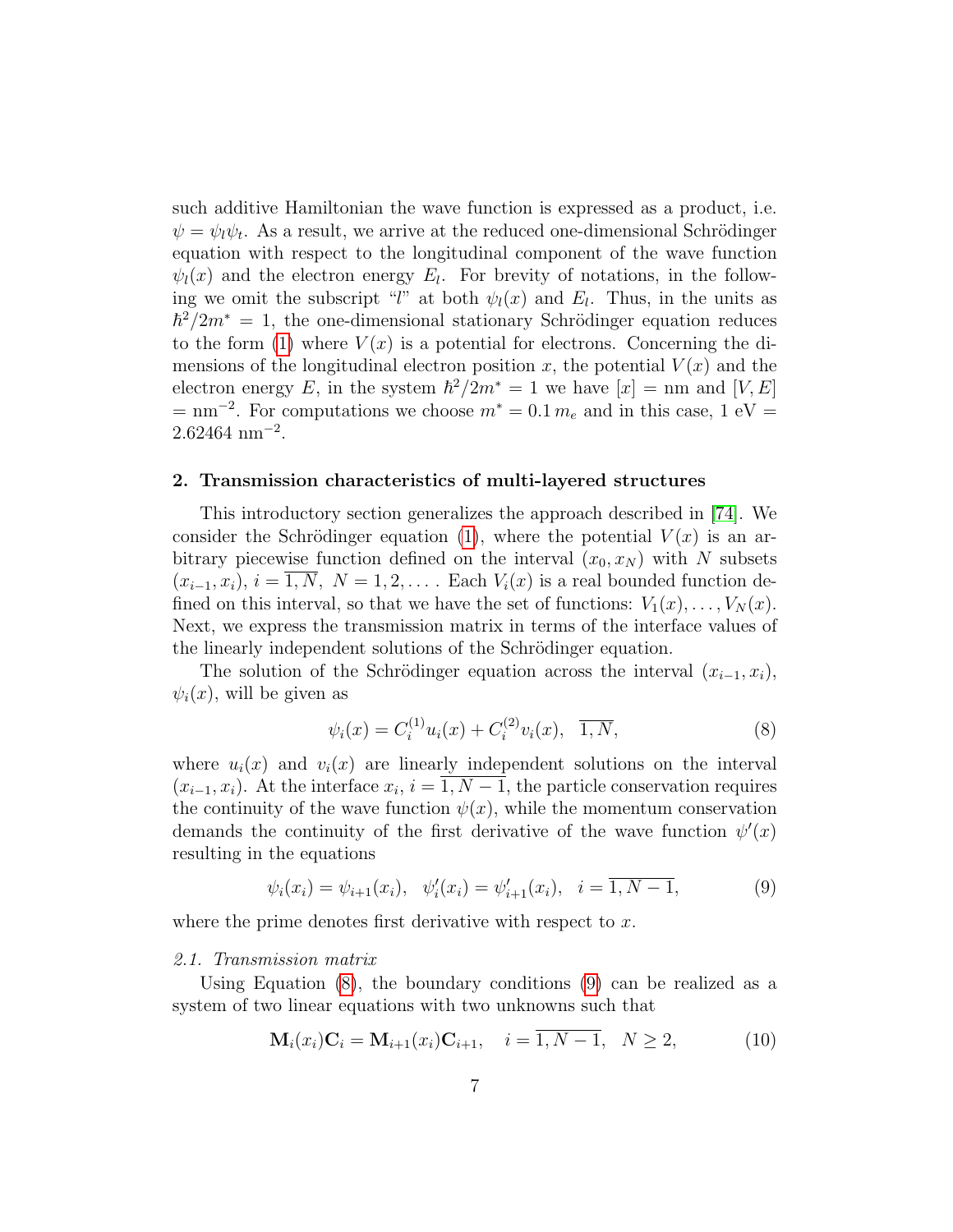where

$$
\mathbf{C}_i := \text{col}\left(C_i^{(1)}, C_i^{(2)}\right) = \left(\begin{array}{c} C_i^{(1)} \\ C_i^{(2)} \end{array}\right) \quad \text{and} \quad \mathbf{M}_i(x) := \left(\begin{array}{cc} u_i(x) & v_i(x) \\ u'_i(x) & v'_i(x) \end{array}\right) \tag{11}
$$

are Wronskian matrices. Next, using Equations [\(10\)](#page-6-2), one can connect the column vectors  $C_1$  and  $C_N$  as follows

<span id="page-7-3"></span>
$$
\mathbf{C}_{N} = \mathbf{M}_{N}^{-1}(x_{N-1})\mathbf{M}_{N-1}(x_{N-1})\mathbf{M}_{N-1}^{-1}(x_{N-2})\dots\mathbf{M}_{2}(x_{2})\mathbf{M}_{2}^{-1}(x_{1})\mathbf{M}_{1}(x_{1})\mathbf{C}_{1}
$$
  
=  $\mathbf{M}_{N}^{-1}(x_{N-1})\Lambda_{N-1}(x_{N-2},x_{N-1})\dots\Lambda_{2}(x_{1},x_{2})\mathbf{M}_{1}(x_{1})\mathbf{C}_{1}, \quad N \ge 2, (12)$ 

where we have introduced the following matrices:

<span id="page-7-0"></span>
$$
\Lambda_i(x_{i-1}, x_i) := \mathbf{M}_i(x_i) \mathbf{M}_i^{-1}(x_{i-1}), \quad i = \overline{2, N-1}, \quad N \ge 3. \tag{13}
$$

Here each matrix  $\Lambda_i(x_{i-1}, x_i)$  connects the boundary values of the corresponding Wronskian matrix  $\mathbf{M}_i(x)$  at  $x = x_{i-1}$  and  $x = x_i$ . Yet, it is not obvious that the matrices  $\Lambda_i$ 's are transmission matrices connecting the boundary conditions imposed on the wave functions  $\psi_i(x)$  at  $x = x_{i-1}$  and  $x = x_i$ . To prove this fact, we compute the right-hand matrix product of [\(13\)](#page-7-0) and obtain

$$
\Lambda_i(x_{i-1}, x_i) = \begin{pmatrix} \lambda_{i,11} & \lambda_{i,12} \\ \lambda_{i,21} & \lambda_{i,22} \end{pmatrix},
$$
\n(14)

where

<span id="page-7-1"></span>
$$
\lambda_{i,11}(x_{i-1}, x_i) = [u_i(x_i)v'_i(x_{i-1}) - u'_i(x_{i-1})v_i(x_i)] / W_i,
$$
  
\n
$$
\lambda_{i,12}(x_{i-1}, x_i) = [u_i(x_{i-1})v_i(x_i) - u_i(x_i)v_i(x_{i-1})] / W_i,
$$
  
\n
$$
\lambda_{i,21}(x_{i-1}, x_i) = [u'_i(x_i)v'_i(x_{i-1}) - u'_i(x_{i-1})v'_i(x_i)] / W_i,
$$
  
\n
$$
\lambda_{i,22}(x_{i-1}, x_i) = [u_i(x_{i-1})v'_i(x_i) - u'_i(x_i)v_i(x_{i-1})] / W_i,
$$
\n(15)

with the Wronskian

<span id="page-7-2"></span>
$$
W_i = W_i(x_{i-1}) = u_i(x_{i-1})v_i'(x_{i-1}) - u_i'(x_{i-1})v_i(x_{i-1})
$$
\n(16)

computed at  $x = x_{i-1}$ , which does not depend on x on the interval  $(x_{i-1}, x_i)$ . Using Equations [\(15\)](#page-7-1) and [\(16\)](#page-7-2), one can check that det  $\Lambda_i = 1$ .

There is an infinite number of the linearly independent solutions  $u_i(x)$ and  $v_i(x)$ . The representation of the  $\Lambda_i$ -matrix elements can be simplified if we choose these solutions satisfying the initial conditions:

<span id="page-7-4"></span>
$$
u_i(x_{i-1}) = 1, \quad u'_i(x_{i-1}) = 0, \quad v_i(x_{i-1}) = 0, \quad v'_i(x_{i-1}) = 1. \tag{17}
$$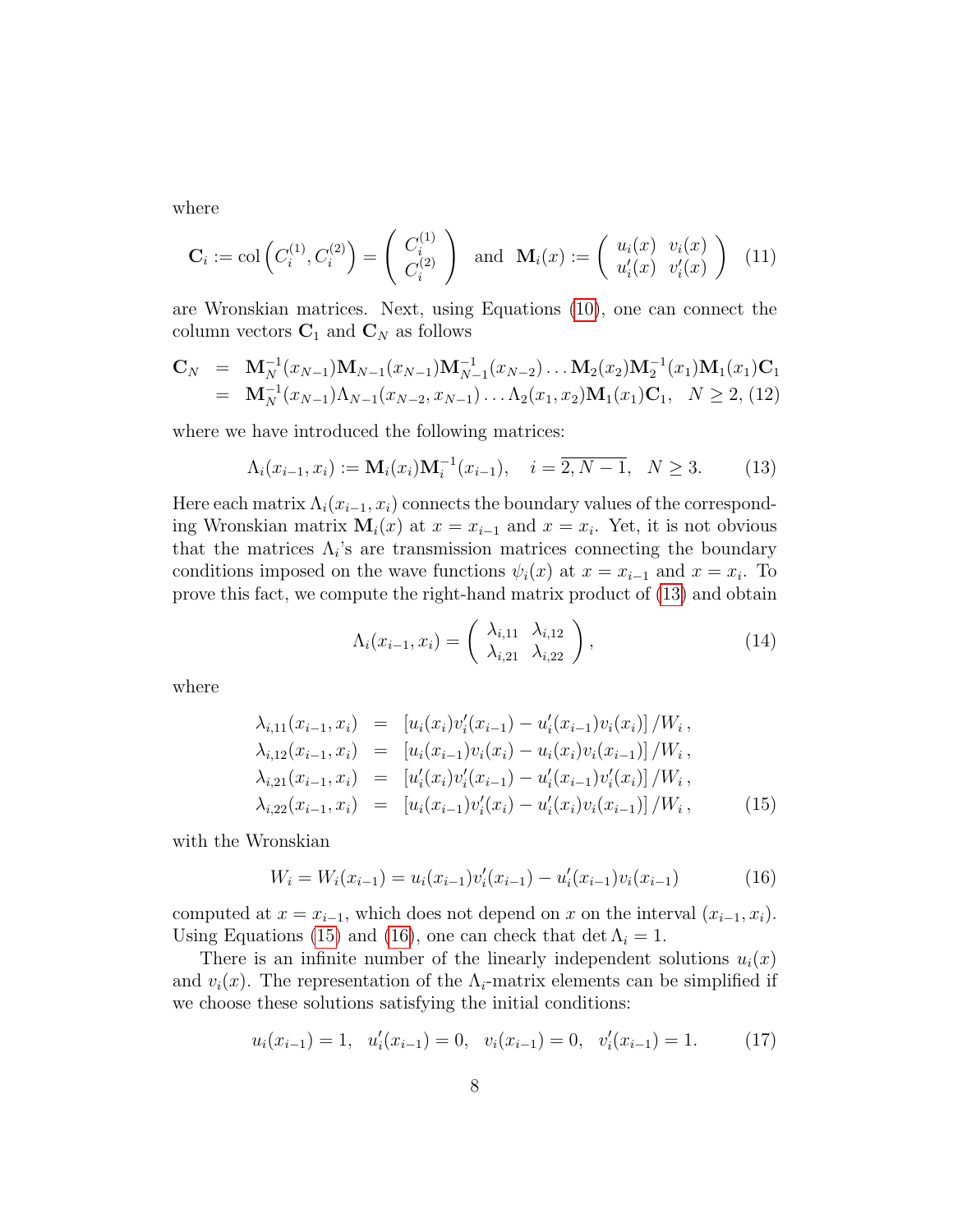Inserting thus these conditions into Equations [\(15\)](#page-7-1) and [\(16\)](#page-7-2), we get that  $W_i = 1$  and, as a result,

<span id="page-8-0"></span>
$$
\Lambda_i(x_{i-1}, x_i) = \begin{pmatrix} u_i(x_i) & v_i(x_i) \\ u'_i(x_i) & v'_i(x_i) \end{pmatrix}.
$$
 (18)

The next step is to compute the product  $\Lambda_i(x_{i-1}, x_i)$ col  $(\psi_i(x_{i-1}), \psi'_i(x_{i-1}))$ . This computation immediately results in col  $(\psi_i(x_i), \psi'_i(x_i))$ , so that we have the matrix relation

$$
\begin{pmatrix}\n\psi_i(x_i) \\
\psi'_i(x_i)\n\end{pmatrix} = \Lambda_i(x_{i-1}, x_i) \begin{pmatrix}\n\psi_i(x_{i-1}) \\
\psi'_i(x_{i-1})\n\end{pmatrix},
$$
\n(19)

confirming that Equation [\(13\)](#page-7-0) indeed defines the transmission matrix  $\Lambda_i(x_{i-1}, x_i)$ expressed in terms of the matrices  $\mathbf{M}_i(x_{i-1})$  and  $\mathbf{M}_i(x_i)$ . Thus, each transmission matrix  $\Lambda_i(x_{i-1}, x_i)$  connects the boundary conditions at  $x = x_{i-1}$ and  $x = x_i$ .

Equation [\(12\)](#page-7-3) that connects the column vectors  $C_1$  and  $C_N$  can be transformed to the equation connecting the boundary conditions at  $x = x_0$  and  $x = x_N$ . To this end, we define the lateral transmission matrices  $\Lambda_i(x_{i-1}, x_i)$ with  $i = 0, N$ . Thus, on one side, one can write

$$
\mathbf{M}_1(x_1)\mathbf{C}_1 = \begin{pmatrix} \psi_1(x_1) \\ \psi'_1(x_1) \end{pmatrix} = \Lambda_1(x_0, x_1) \begin{pmatrix} \psi_1(x_0) \\ \psi'_1(x_0) \end{pmatrix}.
$$
 (20)

On the other hand, multiplying from the left Equation [\(12\)](#page-7-3) by  $\mathbf{M}_{N}(x_{N})$  and using that

$$
\mathbf{M}_N(x_N)\mathbf{C}_N = \left(\begin{array}{c} \psi_N(x_N) \\ \psi'_N(x_N) \end{array}\right),\tag{21}
$$

one finds the relation that connects the boundary conditions at  $x = x_0$  and  $x = x_N$ :

$$
\begin{pmatrix}\n\psi_N(x_N) \\
\psi'_N(x_N)\n\end{pmatrix} = \Lambda(x_0, x_N) \begin{pmatrix}\n\psi_1(x_0) \\
\psi'_1(x_0)\n\end{pmatrix}
$$
\n(22)

with

<span id="page-8-1"></span>
$$
\Lambda(x_0, x_N) = \Lambda_N(x_{N-1}, x_N) \dots \Lambda_1(x_0, x_1). \tag{23}
$$

Thus, the transmission matrix for each layer defined on the interval  $(x_{i-1}, x_i)$ can be computed through the solutions  $u_i(x)$  and  $v_i(x)$  and their derivatives taken at the boundaries  $x = x_{i-1}$  and  $x = x_i$ , resulting in the elements given by Equations  $(15)$  and  $(16)$ .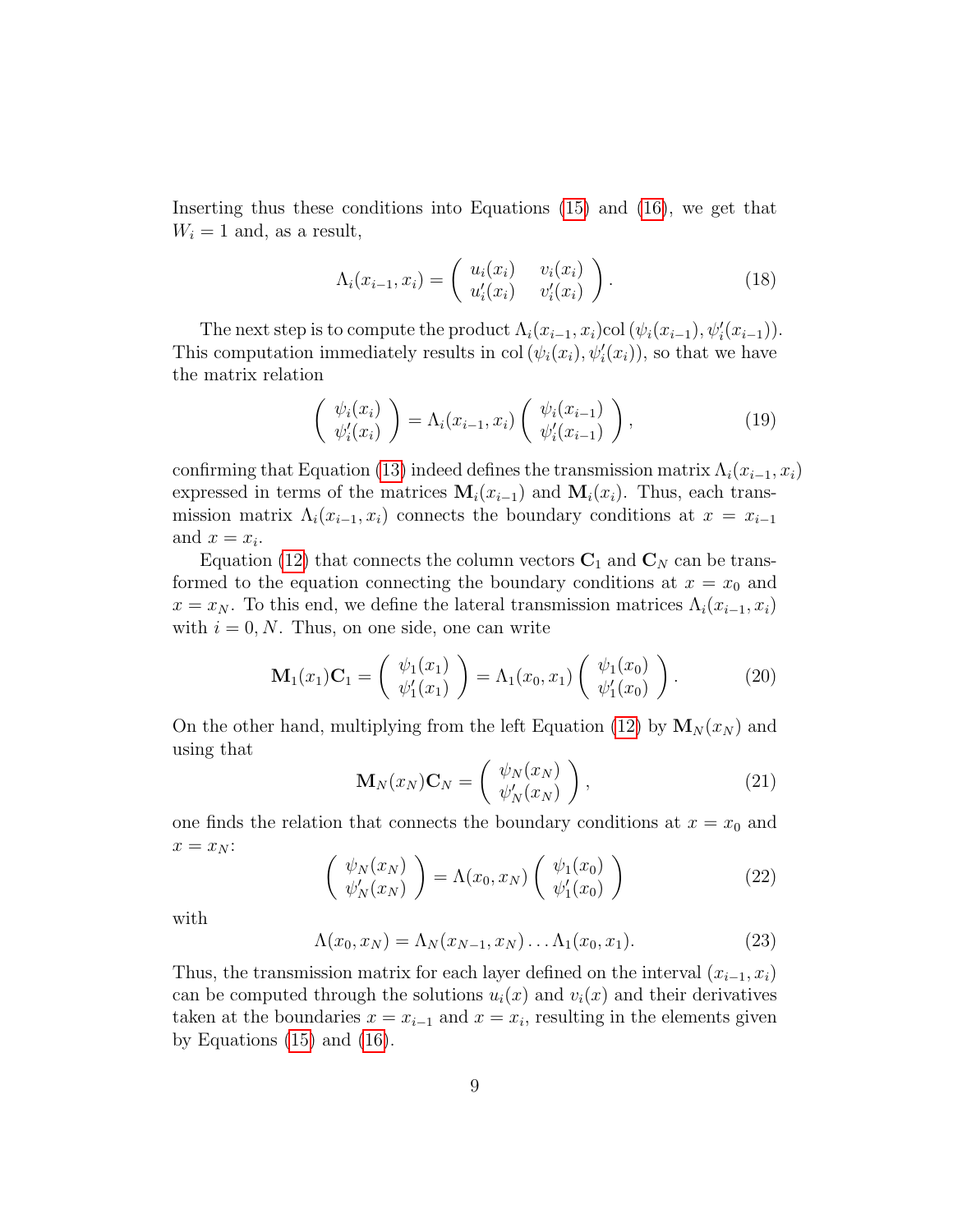### 2.2. Reflection-transmission coefficients

Consider now the solutions outside the interval  $(x_0, x_N)$ . In the region  $x < x_0$  and  $x > x_N$  where the potential is a constant, the wave function is the well-known free particle solution of the Schrödinger equation [\(1\)](#page-1-1) as follows

$$
\psi_0(x) = A_1 \exp[i k_L(x - x_0)] + A_2 \exp[-ik_L(x - x_0)] \tag{24}
$$

for  $x < x_0$  and

$$
\psi_{N+1}(x) = B_1 \exp[i k_R(x - x_N)] + B_2 \exp[-ik_R(x - x_N)] \tag{25}
$$

for  $x > x_N$ , where  $k_L := \sqrt{E - V_L}$  and  $k_R := \sqrt{E - V_R}$ . Then the continuity of the boundary conditions at  $x = x_0$  and  $x = x_N$  leads to the following equations:

$$
\psi_0(x_0) = \psi_1(x_0), \quad \psi'_0(x_0) = \psi'_1(x_0), \n\psi_N(x_N) = \psi_{N+1}(x_N), \quad \psi'_N(x_N) = \psi'_{N+1}(x_N),
$$
\n(26)

which can be represented in the matrix form as follows

$$
\mathbf{M}_L \mathbf{A} = \mathbf{M}_1(x_0) \mathbf{C}_1, \quad \mathbf{M}_N(x_N) \mathbf{C}_N = \mathbf{M}_R \mathbf{B}, \tag{27}
$$

where  $\mathbf{A} := \text{col}(A_1, A_2), \mathbf{B} := \text{col}(B_1, B_2)$  and

<span id="page-9-1"></span>
$$
\mathbf{M}_L := \begin{pmatrix} 1 & 1 \\ ik_L & -ik_L \end{pmatrix}, \quad \mathbf{M}_R := \begin{pmatrix} 1 & 1 \\ ik_R & -ik_R \end{pmatrix}.
$$
 (28)

Using these matrix equations in Equation [\(12\)](#page-7-3), we obtain the following basic equation, which allows us to represent the reflection-transmission coefficients through the elements [\(15\)](#page-7-1) of the transmission matrix  $\Lambda(x_0, x_N)$ :

<span id="page-9-0"></span>
$$
\Lambda(x_0, x_N) \mathbf{M}_L \mathbf{A} = \mathbf{M}_R \mathbf{B}.
$$
 (29)

Thus, if there is no incidental particle coming from the right, one can set

$$
A_1 = 1, \quad A_2 = R_L, \quad B_1 = T_L, \quad B_2 = 0,\tag{30}
$$

so that in Equation [\(29\)](#page-9-0) we have  $\mathbf{A} = \text{col}(1, R_L)$  and  $\mathbf{B} = \text{col}(T_L, 0)$ . Similarly, if there is no incidental particle from the left, we put

$$
A_1 = 0, \quad A_2 = T_R, \quad B_1 = R_R, \quad B_2 = 1,\tag{31}
$$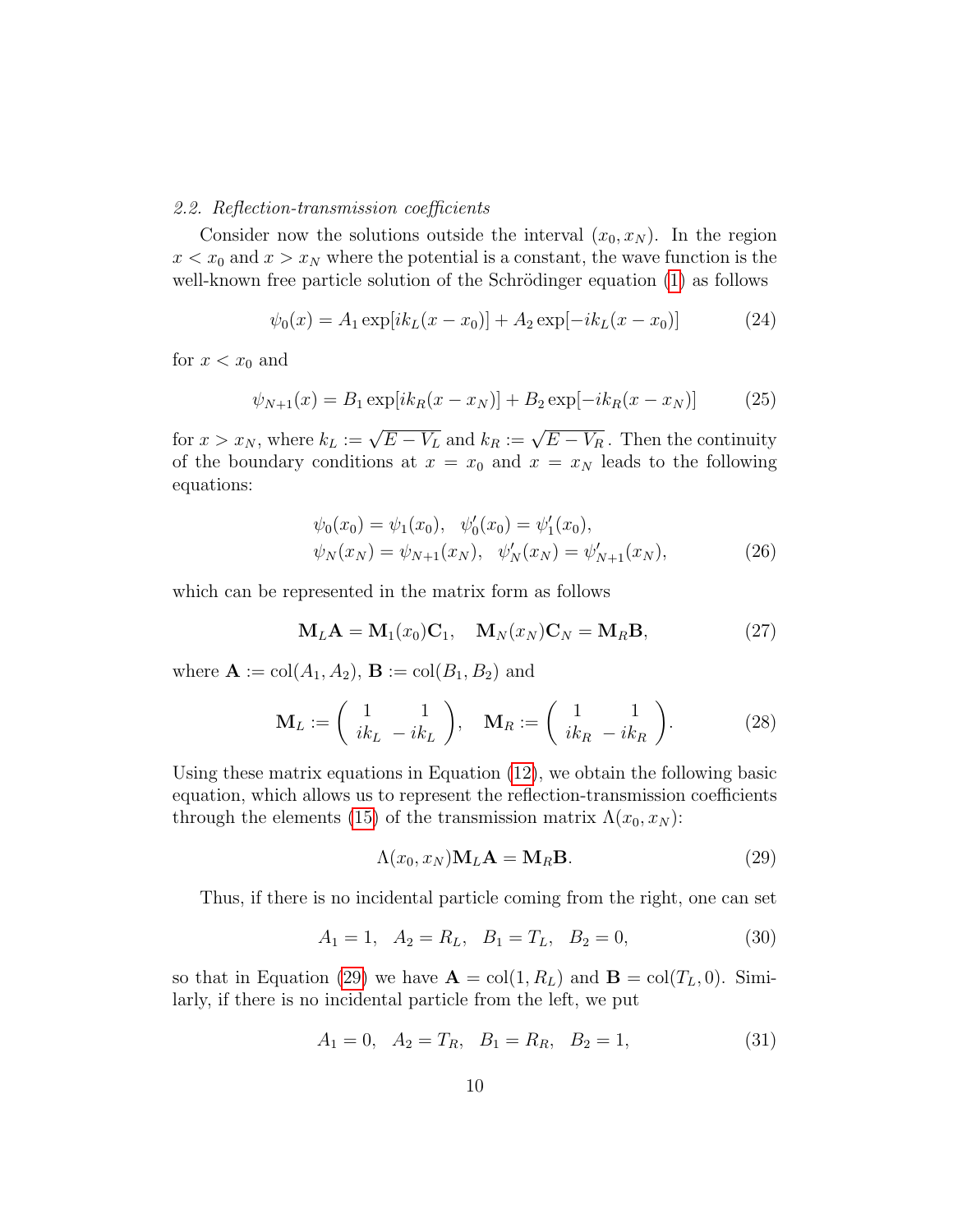hence  $\mathbf{A} = \text{col}(0, T_R)$  and  $\mathbf{B} = \text{col}(R_R, 1)$  in [\(29\)](#page-9-0). Then Equation [\(28\)](#page-9-1) becomes a set of two linear equations with respect to the pair  $\{R_L, T_L\}$  or  ${R_R, T_R}$ . Solving these equations and using the relation  $\lambda_{11}\lambda_{22}-\lambda_{12}\lambda_{21}=1$ , we find

<span id="page-10-0"></span>
$$
R_L = -\frac{p + iq}{D}, T_L = \frac{2k_L/k_R}{D}, R_R = \frac{p - iq}{D}, T_R = \frac{2}{D},
$$
 (32)

where

<span id="page-10-2"></span>
$$
p := \lambda_{11} - (k_L / k_R) \lambda_{22}, \quad q := k_L \lambda_{12} + k_R^{-1} \lambda_{21}
$$
 (33)

and

<span id="page-10-3"></span>
$$
D := \lambda_{11} + (k_L/k_R)\lambda_{22} - i(k_L\lambda_{12} - k_R^{-1}\lambda_{21}).
$$
\n(34)

The current  $j(x) = (i/2)(\psi \partial_x \psi^* - \psi^* \partial_x \psi)$  has to be conserved across the transition region  $x_0 \leq x \leq x_N$ . Using the definition of the reflectiontransmission coefficients given above, we find the left-to-right current  $j_L(x_0) =$  $k_L(1 - |R_L|^2)$ ,  $j_L(x_N) = k_R |T_L|^2$  and the right-to-left current  $j_R(x_0)$  =  $-k_L|T_R|^2$ ,  $j_R(x_N) = -k_R(1-|R_R|^2)$ . From the equations  $j_{L,R}(x_0) = j_{L,R}(x_N)$ we obtain the conservation law for both the directions of the current:  $\mathcal{R}_{L,R}$  +  $\mathcal{T}_{L,R} = 1$ , where

<span id="page-10-1"></span>
$$
\mathcal{R}_L := |R_L|^2, \ \mathcal{T}_L := (k_R/k_L)|T_L|^2, \ \mathcal{R}_R := |R_R|^2, \ \mathcal{T}_R := (k_L/k_R)|T_R|^2. \ (35)
$$

One can derive that  $|D|^2 = 4k_L/k_R + p^2 + q^2$  and, as a result, the reflectiontransmission amplitudes can be represented in the form

<span id="page-10-4"></span>
$$
\mathcal{R}_{L,R} = \frac{p^2 + q^2}{4k_L/k_R + p^2 + q^2}, \quad \mathcal{T}_{L,R} = \frac{4k_L/k_R}{4k_L/k_R + p^2 + q^2}.
$$
 (36)

In its turn, the scattering matrix can also be represented in terms of the elements of the transmission matrix  $\Lambda$ . Indeed, due to Equations [\(32\)](#page-10-0) and [\(35\)](#page-10-1), this representation reads

$$
S = \begin{pmatrix} R_L & \sqrt{k_L/k_R} T_R \\ \sqrt{k_R/k_L} T_L & R_R \end{pmatrix} = \frac{1}{D} \begin{pmatrix} -p - iq & 2\sqrt{k_L/k_R} \\ 2\sqrt{k_L/k_R} & p - iq \end{pmatrix},\tag{37}
$$

where p, q and D are defined by Equations [\(33\)](#page-10-2) and [\(34\)](#page-10-3).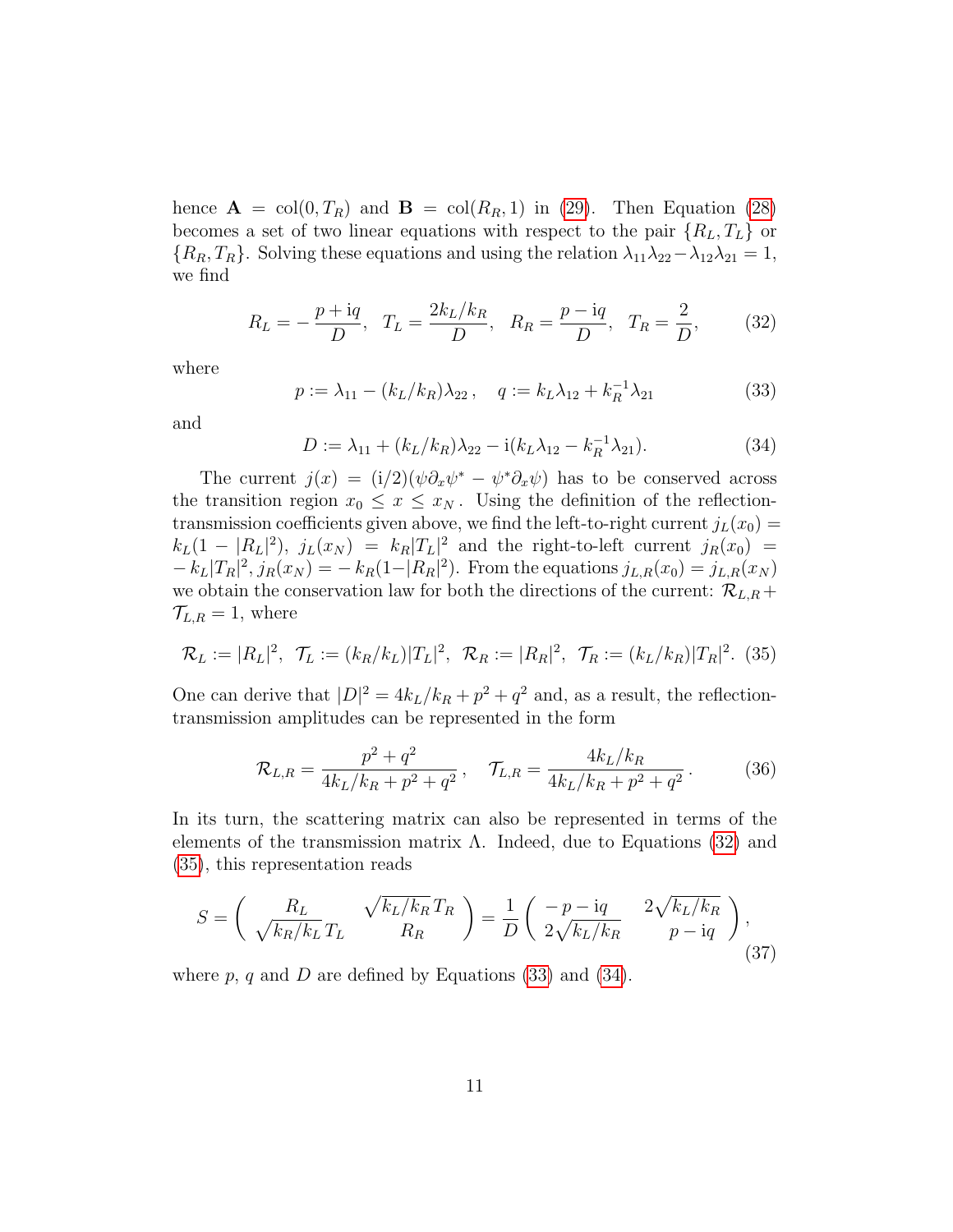# 3. Schrödinger equation and transmission matrix for the layer with a linear potential profile

Consider now the particular case of a linear potential profile for the layer defined on the interval  $(x_{i-1}, x_i)$ . In this case the solutions  $u_i(x)$  and  $v_i(x)$ and thus the transmission matrix  $\Lambda_i(x_{i-1}, x_i)$  can be written explicitly. The Schrödinger equation [\(1\)](#page-1-1) for the *i*th layer,  $i = \overline{1, N}$ , can be rewritten as

<span id="page-11-1"></span>
$$
-\psi_i''(x) + V_i(x)\psi_i(x) = E\psi_i(x),\tag{38}
$$

where the potential  $V_i(x)$  is a linear function defined on the interval  $x_{i-1}$  <  $x < x_i$  of length  $l_i := x_i - x_{i-i}$ , i.e.,

<span id="page-11-4"></span>
$$
V_i(x) = \eta_i(x - x_i) + V_i(x_i), \quad \eta_i := \frac{V_i(x_i) - V_i(x_{i-1})}{l_i}.
$$
 (39)

These equations can be transformed to the Airy equation

<span id="page-11-0"></span>
$$
\frac{d^2\psi_i(z_i)}{dz_i^2} - z_i\psi_i(z_i) = 0,
$$
\n(40)

by setting  $z_i(x) = \sigma_i(x - s_i)$ , where the constants  $\sigma_i$  and  $s_i$  are given by

$$
\sigma_i = \eta_i^{1/3}, \quad s_i = x_i + \eta_i^{-1} [E - V_i(x_i)]. \tag{41}
$$

According to the general expressions [\(15\)](#page-7-1), we use the Airy functions of the first and the second order as linearly independent solutions to Equation [\(40\)](#page-11-0), setting  $u_i(x) = Ai(z_i(x))$  and  $v_i(x) = Bi(z_i(x))$ . On the interval  $-\infty <$  $z_i < \infty$ , these solutions are real-valued. The interface (boundary) values of the (dimensionless) function  $z<sub>i</sub>(x)$  at the edges of the *i*th layer, to be used in Equations  $(15)$  and  $(16)$ , are

<span id="page-11-2"></span>
$$
z_{i,i-1} := z_i(x)|_{x=x_{i-1}} = -\eta_i^{-2/3} k_{i,i-1}^2, \quad z_{i,i} := z_i(x)|_{x=x_i} = -\eta_i^{-2/3} k_{i,i}^2, \tag{42}
$$

where

<span id="page-11-3"></span>
$$
k_{i,i-1} := \sqrt{E - V_{i,i-1}}, \ k_{i,i} := \sqrt{E - V_{i,i}}, \ V_{i,i-1} := V_i(x_{i-1}), \ V_{i,i} := V_i(x_i). \tag{43}
$$

The Wronskian with respect to the variable z is  $W\{Ai(z), Bi(z)\} = 1/\pi$ , therefore with respect to x, it is  $W\{Ai(z_i(x)), Bi(z_i(x))\} = \sigma_i/\pi$ . Then the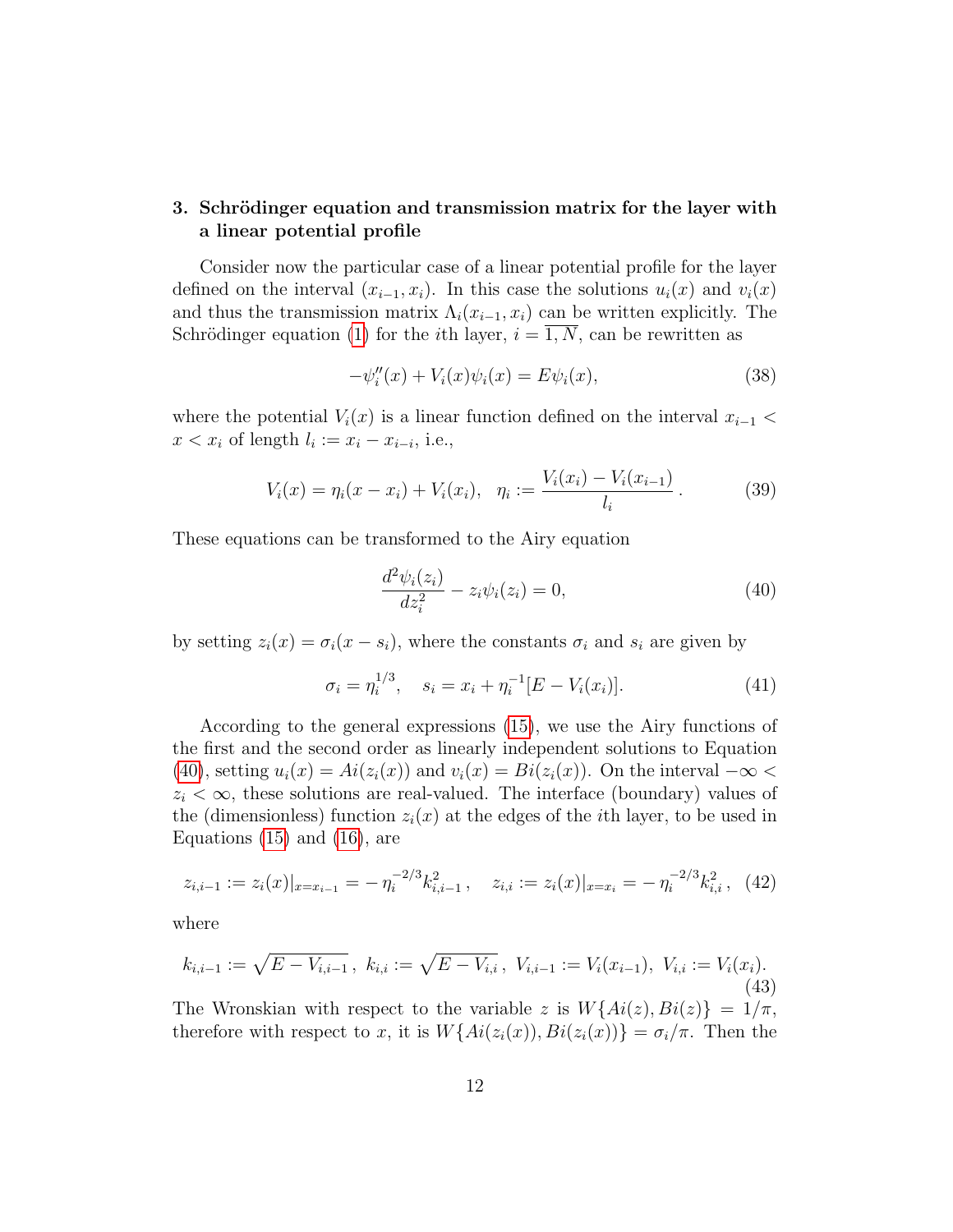elements of the  $\Lambda_i$ -matrix are

<span id="page-12-1"></span>
$$
\lambda_{i,11}(x_{i-1}, x_i) = \pi [Ai(z_{i,i}) Bi'(z_{i,i-1}) - Ai'(z_{i,i-1}) Bi(z_{i,i})],
$$
  
\n
$$
\lambda_{i,12}(x_{i-1}, x_i) = (\pi/\sigma_i) [Ai(z_{i,i-1}) Bi(z_{i,i}) - Ai(z_{i,i}) Bi(z_{i,i-1})],
$$
  
\n
$$
\lambda_{i,21}(x_{i-1}, x_i) = \sigma_i \pi [Ai'(z_{i,i}) Bi'(z_{i,i-1}) - Ai'(z_{i,i-1}) Bi'(z_{i,i})],
$$
  
\n
$$
\lambda_{i,22}(x_{i-1}, x_i) = \pi [Ai(z_{i,i-1}) Bi'(z_{i,i}) - Ai'(z_{i,i}) Bi(z_{i,i-1})],
$$
\n(44)

where the prime denotes the differentiation with respect to z.

In the  $\eta_i \to 0$  limit as  $V_i(x_{i-1}) \to V_i(x_i)$ , we obtain

$$
z_i(x) \to -\sigma_i s_i = \sigma_i \left[ -x_i - \frac{E - V_i(x_i)}{\sigma_i^3} \right] \to \sigma_i^{-2} \left[ V_i(x_i) - E \right],\tag{45}
$$

yielding Equation [\(38\)](#page-11-1) with a constant profile  $V_i(x) \equiv V_i$ . In this limit case, one can choose the linearly independent solutions to Equation [\(38\)](#page-11-1) as

<span id="page-12-0"></span>
$$
u_i(x) = \cos[k_i(x - x_{i-1})], \ v_i(x) = k_i^{-1} \sin[k_i(x - x_{i-1})], \ k_i := \sqrt{k^2 - V_i}, \ (46)
$$

satisfying the initial conditions [\(17\)](#page-7-4). Therefore, due to Equations [\(18\)](#page-8-0) and  $(46)$ , the  $\Lambda_i$ -matrix becomes

<span id="page-12-3"></span>
$$
\Lambda_i(x_{i-1}, x_i) = \begin{pmatrix} \cos(k_i l_i) & k_i^{-1} \sin(k_i l_i) \\ -k_i \sin(k_i l_i) & \cos(k_i l_i) \end{pmatrix}.
$$
\n(47)

# 4. Asymptotic representations of the single-layer transmission matrix

Similarly to the previous section, here we also focus on one of the layers and for brevity of notations we replace for while in the above expressions the subscripts  $\{i, i-1\}$  and  $\{i, i\}$  by "0" and "1", respectively. Then, according to Equations [\(42\)](#page-11-2) and [\(43\)](#page-11-3), we write

<span id="page-12-2"></span>
$$
z_0 = -\left(\frac{l}{V_1 - V_0}\right)^{2/3} k_0^2, \ z_1 = -\left(\frac{l}{V_1 - V_0}\right)^{2/3} k_1^2, \ \sigma = \left(\frac{V_1 - V_0}{l}\right)^{1/3}, \ (48)
$$

where we have replaced  $V_{i,i-1}$ ,  $V_{i,i}$ ,  $k_{i,i-1}$ ,  $k_{i,i}$  by  $V_0$ ,  $V_1$ ,  $k_0$ ,  $k_1$ , respectively. Using next the two asymptotic expressions for the Airy functions and their derivatives known in the limit as  $z \to 0$  and  $z \to \pm \infty$ , below we will derive the corresponding asymptotic representations of the elements [\(44\)](#page-12-1) in the two limits as (i)  $z_0, z_1 \to 0$  and (ii)  $z_0, z_1 \to \pm \infty$ . It is reasonable to assume that everywhere  $z_0$  and  $z_1$  are of the same sign. We omit for a while the subscript "i" for the matrix  $\Lambda_i$  and its elements.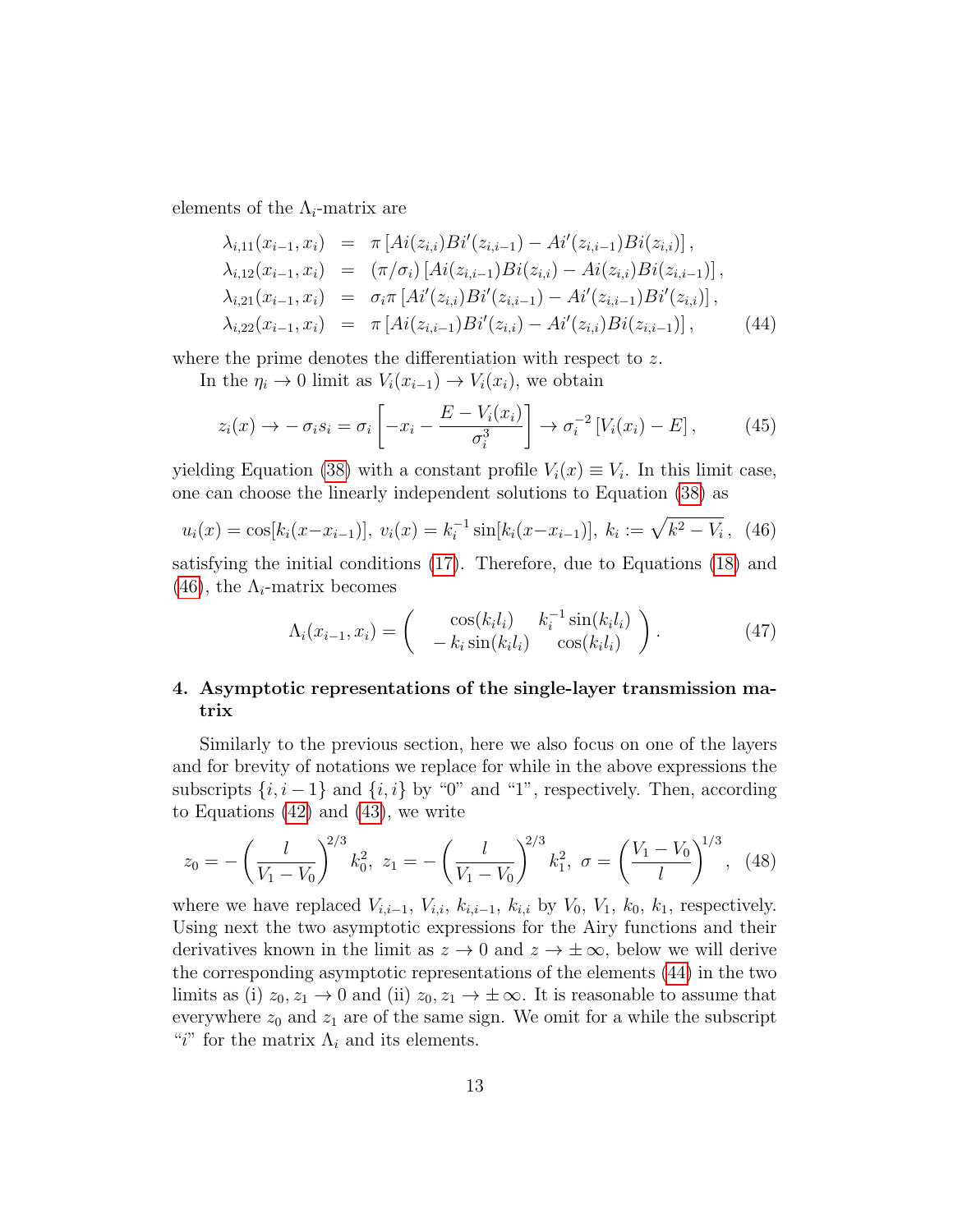4.1. Asymptotic representation of the Λ-matrix in the limit as  $z_0, z_1 \to 0$ 

For the  $z_0, z_1 \to 0$  limit to be carried out in Equations [\(44\)](#page-12-1), one can use the series representation of the Airy functions and their first derivatives in the neighborhood of the origin  $z = 0$ . It is sufficient to explore only the two first terms:

$$
Ai(z) \rightarrow \frac{1}{3^{2/3}\Gamma(2/3)} - \frac{z}{3^{1/3}\Gamma(1/3)} + \dots,
$$
  
\n
$$
Ai'(z) \rightarrow -\frac{1}{3^{1/3}\Gamma(1/3)} + \frac{z^2}{2 \cdot 3^{2/3}\Gamma(2/3)} + \dots,
$$
  
\n
$$
Bi(z) \rightarrow \frac{1}{3^{1/6}\Gamma(2/3)} + \frac{3^{1/6}z}{\Gamma(1/3)} + \dots,
$$
  
\n
$$
Bi'(z) \rightarrow \frac{3^{1/6}}{\Gamma(1/3)} + \frac{z^2}{2 \cdot 3^{1/6}\Gamma(2/3)} + \dots
$$
 (49)

As a result of applying these expansion formulae to Equations [\(44\)](#page-12-1) and using Euler's reflection formula for the gamma function,  $\Gamma(1-z)\Gamma(z) =$  $\pi/\sin(\pi z)$ ,  $z \notin \mathbb{Z}$ , we get the following asymptotic representation of the Λ-matrix elements:

<span id="page-13-0"></span>
$$
\lambda_{11} \rightarrow 1 - z_0^2 z_1 / 2, \quad \lambda_{22} \rightarrow 1 - z_0 z_1^2 / 2, \n\lambda_{12} \rightarrow \frac{z_1 - z_0}{\sigma} = l, \quad \lambda_{21} \rightarrow \frac{\sigma}{2} (z_1^2 - z_0^2) = -\frac{l}{2} (k_0^2 + k_1^2)
$$
\n(50)

as  $z_0, z_1 \to 0$ .

4.2. Asymptotic representation of the Λ-matrix in the limit as  $z_0, z_1 \to \pm \infty$ 

In the limit as  $z \to -\infty$ , for the Airy functions and their derivatives we have the following asymptotics:

$$
Ai(z) \to \frac{\sin\left[\frac{2}{3}(-z)^{3/2} + \pi/4\right]}{\sqrt{\pi}(-z)^{1/4}}, \quad Bi(z) \to \frac{\cos\left[\frac{2}{3}(-z)^{3/2} + \pi/4\right]}{\sqrt{\pi}(-z)^{1/4}},\tag{51}
$$

$$
Ai'(z) \rightarrow \frac{\frac{1}{4}(-z)^{-3/4}\sin\left[\frac{2}{3}(-z)^{3/2} + \pi/4\right] - (-z)^{3/4}\cos\left[\frac{2}{3}(-z)^{3/2} + \pi/4\right]}{\sqrt{\pi}(-z)^{1/2}},
$$
  
\n
$$
Bi'(z) \rightarrow \frac{\frac{1}{4}(-z)^{-3/4}\cos\left[\frac{2}{3}(-z)^{3/2} + \pi/4\right] + (-z)^{3/4}\sin\left[\frac{2}{3}(-z)^{3/2} + \pi/4\right]}{\sqrt{\pi}(-z)^{1/2}}.
$$
\n(52)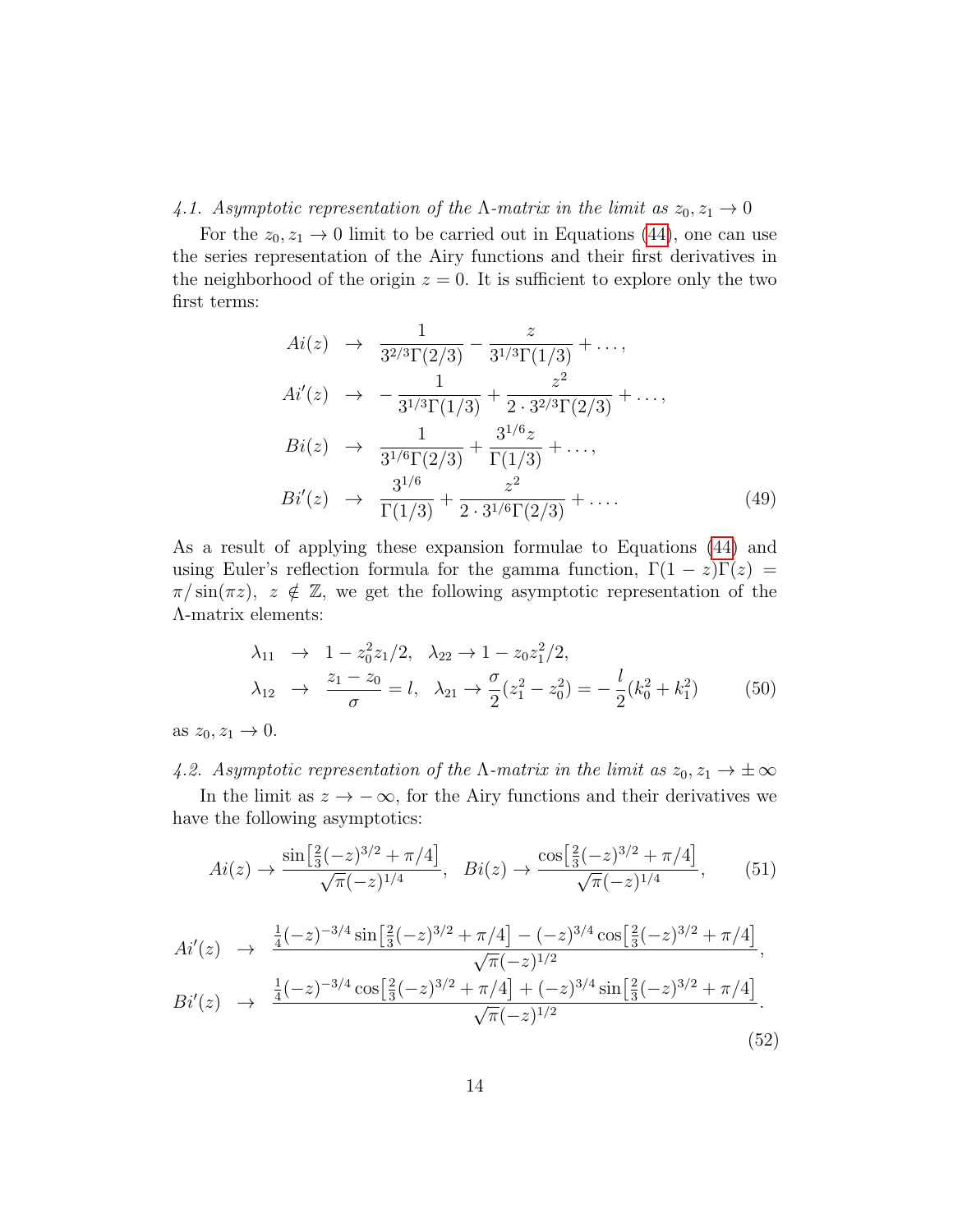Using this asymptotic representation in Equations [\(44\)](#page-12-1) as  $z_0, z_1 \to -\infty$ , we obtain

<span id="page-14-2"></span>
$$
\lambda_{11} \rightarrow (-z_0)^{1/4}(-z_1)^{-1/4}\cos\chi_{-} - (4z_0)^{-1}(-z_0)^{-1/4}(-z_1)^{-1/4}\sin\chi_{-},
$$
  
\n
$$
\lambda_{12} \rightarrow -\sigma^{-1}(-z_0)^{-1/4}(-z_1)^{-1/4}\sin\chi_{-},
$$
  
\n
$$
\lambda_{21} \rightarrow \sigma(-z_0)^{-1/2}(-z_1)^{-1/2}
$$
  
\n
$$
\times \left\{ [(-z_0)^{3/4}(-z_1)^{3/4} + 4^{-2}(-z_0)^{-3/4}(-z_1)^{-3/4}] \sin\chi_{-} + 4^{-1} \left[ (-z_0)^{3/4}(-z_1)^{-3/4} - (-z_1)^{3/4}(-z_0)^{-3/4} \right] \cos\chi_{-} \right\},
$$
  
\n
$$
\lambda_{22} \rightarrow (-z_1)^{1/4}(-z_0)^{-1/4}\cos\chi_{-} + (4z_1)^{-1}(-z_0)^{-1/4}(-z_1)^{-1/4}\sin\chi_{-},
$$
 (53)

where

<span id="page-14-3"></span>
$$
\chi_{-} := \frac{2}{3} \left[ (-z_1)^{3/2} - (-z_0)^{3/2} \right]. \tag{54}
$$

One can check that det  $\Lambda = 1$ . According to Equations [\(48\)](#page-12-2), this representation corresponds to a well  $(V_j < 0, j = 0, 1)$ . However, these formulae can be "continued" to positive values of  $z_0$  and  $z_1$  that correspond to a barrier with  $E < V_j$ . To prove this, we use the asymptotic representation of the Airy functions and their derivatives in the limit as  $z_0, z_1 \to +\infty$ :

$$
Ai(z) \to \frac{e^{-\frac{2}{3}z^{3/2}}}{2\sqrt{\pi}z^{1/4}}, \quad Bi(z) \to \frac{e^{\frac{2}{3}z^{3/2}}}{\sqrt{\pi}z^{1/4}},
$$
 (55)

$$
Ai'(z) \to -\frac{z^{3/4} + \frac{1}{4}z^{-3/4}}{2\sqrt{\pi}z^{1/2}} e^{-\frac{2}{3}z^{3/2}}, \quad Bi'(z) \to \frac{z^{3/4} - \frac{1}{4}z^{-3/4}}{\sqrt{\pi}z^{1/2}} e^{\frac{2}{3}z^{3/2}} \tag{56}
$$

and, as a result, we find

<span id="page-14-0"></span>
$$
\lambda_{11} \rightarrow (z_0/z_1)^{1/4} \cosh \chi_+ + (4z_0)^{-1} (z_0 z_1)^{-1/4} \sinh \chi_+,
$$
  
\n
$$
\lambda_{12} \rightarrow \sigma^{-1} (z_0 z_1)^{-1/4} \sinh \chi_+,
$$
  
\n
$$
\lambda_{21} \rightarrow \sigma (z_0 z_1)^{-1/2} \{ [(z_0 z_1)^{3/4} - 4^{-2} (z_0 z_1)^{-3/4}] \sinh \chi_+ + 4^{-1} [(z_1/z_0)^{3/4} - (z_0/z_1)^{3/4}] \cosh \chi_+ \},
$$
  
\n
$$
\lambda_{22} \rightarrow (z_1/z_0)^{1/4} \cosh \chi_+ - (4z_1)^{-1} (z_0 z_1)^{-1/4} \sinh \chi_+,
$$
 (57)

where  $z_0$  and  $z_1$  are positive and

<span id="page-14-1"></span>
$$
\chi_{+} := \frac{2}{3} \left( z_1^{3/2} - z_0^{3/2} \right). \tag{58}
$$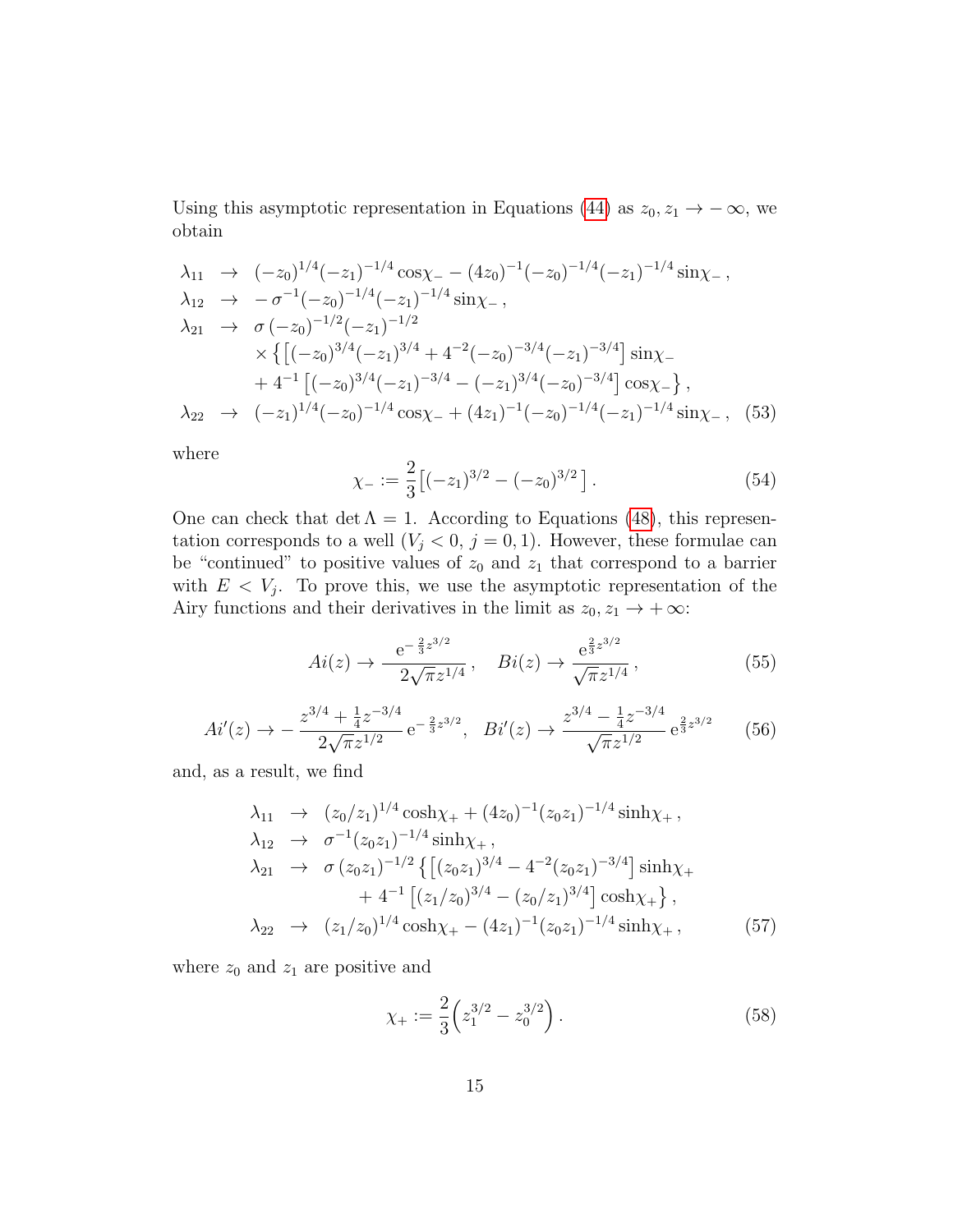Similarly, for the elements [\(57\)](#page-14-0) one can also check that det  $\Lambda = 1$ . In fact, Equations [\(57\)](#page-14-0) with [\(58\)](#page-14-1) appear to coincide with Equations [\(53\)](#page-14-2) and [\(54\)](#page-14-3) if we assume that in the latter equations  $z_0$  and  $z_1$  are positive. To show this, we note that  $(-z)^{3/2} = i^3 z^{3/2} = -i z^{3/2}$  and, as a result, we get the relation  $\chi$ - = −i $\chi$ + for positive  $z_0$  and  $z_1$  in both Equations [\(54\)](#page-14-3) and [\(58\)](#page-14-1). Next, the elements [\(57\)](#page-14-0) are obtained from the representation [\(53\)](#page-14-2) if we note that  $(-z_0)^{1/4}(-z_1)^{1/4} = i(z_0z_1)^{1/4}, (-z_0)^{1/2}(-z_1)^{1/2} = -(z_0z_1)^{1/2}$ and  $(-z_0)^{3/4}(-z_1)^{3/4} = -i(z_0z_1)^{3/4}$ . Therefore in the following it is sufficient to consider only the representation given by Equations [\(53\)](#page-14-2) and [\(54\)](#page-14-3), being valid for both negative and positive  $z_0$  and  $z_1$ .

Using the explicit values for  $z_0$  and  $z_1$  given by Equations [\(48\)](#page-12-2), the ex-pression [\(54\)](#page-14-3) for  $\chi$ <sub>−</sub> can be transformed to

<span id="page-15-0"></span>
$$
\chi_{-} = \text{sgn}(V_0 - V_1) k_{1,0} l,\tag{59}
$$

where

<span id="page-15-1"></span>
$$
k_{1,0} := \frac{2(k_0^2 + k_1^2 + k_0 k_1)}{3(k_0 + k_1)}, \quad k_j := \sqrt{E - V_j} \quad j = 0, 1.
$$
 (60)

Inserting next the expressions [\(48\)](#page-12-2) and [\(59\)](#page-15-0) into Equations [\(53\)](#page-14-2), one can write the elements of the  $\Lambda$ -matrix in terms of  $k_0$  and  $k_1$  as follows

<span id="page-15-2"></span>
$$
\lambda_{11} \rightarrow \left(\frac{k_0}{k_1}\right)^{1/2} \cos(\kappa l) + \frac{k_1^2 - k_0^2}{4l} k_0^{-5/2} k_1^{-1/2} \sin(k_{1,0} l),
$$
\n
$$
\lambda_{12} \rightarrow k_0^{-1/2} k_1^{-1/2} \sin(k_{1,0} l),
$$
\n
$$
\lambda_{21} \rightarrow \frac{3(k_0^2 - k_1^2)^2 k_{1,0}}{8lk_0^{5/2} k_1^{5/2}} \cos(k_{1,0} l)
$$
\n
$$
- k_0^{1/2} k_1^{1/2} \left[1 + \left(\frac{k_0^2 - k_1^2}{4l}\right)^2 k_0^{-3} k_1^{-3}\right] \sin(k_{1,0} l),
$$
\n
$$
\lambda_{22} \rightarrow \left(\frac{k_1}{k_0}\right)^{1/2} \cos(\kappa l) + \frac{k_0^2 - k_1^2}{4l} k_0^{-1/2} k_1^{-5/2} \sin(k_{1,0} l),
$$
\n(61)

where  $k_{1,0}$  is defined by Equation [\(60\)](#page-15-1). One can check that the matrix ele-ments [\(61\)](#page-15-2) together with the argument [\(60\)](#page-15-1) satisfy the condition det  $\Lambda = 1$ . Note that the only restriction for the existence of the representation [\(61\)](#page-15-2) are the asymptotics  $z_0, z_1 \to \pm \infty$ . Both  $k_0$  and  $k_1$  are either real-valued or imaginary. In the particular case  $V_1 = V_0$   $(k_1 = k_0)$ , Equations [\(60\)](#page-15-1) and [\(61\)](#page-15-2) reduce to the matrix representation [\(47\)](#page-12-3).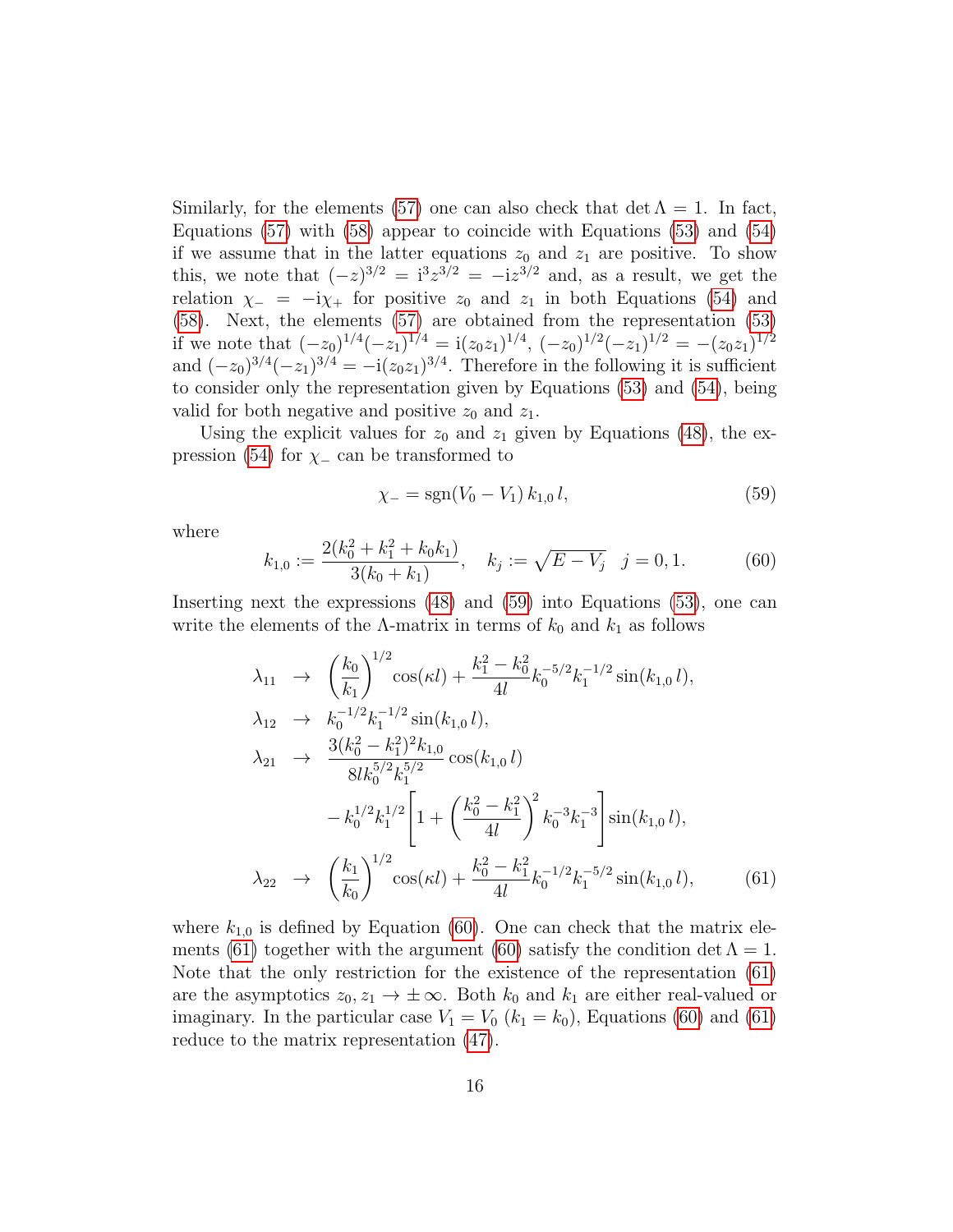

<span id="page-16-1"></span>Figure 1: Schematics of one-layer potential [\(62\)](#page-16-0) tilted by difference  $V_1 - V_0$  (solid line) with notations given in [\(64\)](#page-17-0) at  $\varepsilon = 1$ :  $V_1 - V_0 = b = V_R$ . The dashed line represents potential with  $b = 0$ .

## 5. Realization of point interactions in the zero-thickness limit for one layer

Keeping in the following the same notations with respect to the subscripts "0" and "1", let us consider the linear potential [\(39\)](#page-11-4) rewritten as

<span id="page-16-0"></span>
$$
V(x) = V_0 + \frac{V_1 - V_0}{l} x, \quad V_0, V_1 \in \mathbb{R},
$$
\n(62)

on the interval  $0 < x < l$ , where  $V_0$  and  $V_1$  are the potential values at the left and right edges of the layer with width l. Consider first the case when this potential is constant, i.e.,  $V_0 = V_1$ . A point interaction can be realized in the limit as the layer thickness  $l \to 0$ , whereas  $V_0 \to \pm \infty$ . To this end, one can use the parametrization of the potential  $V(x) \equiv V_0$  introducing a dimensionless parameter  $\varepsilon > 0$  that controls the shrinking of the layer to zero width as  $\varepsilon \to 0$ . It is natural to consider the power parametrization setting

$$
V_0 = a \,\varepsilon^{-\mu}, \quad l = \varepsilon d, \quad a \in \mathbb{R}, \quad \mu, d > 0. \tag{63}
$$

In the squeezed limit (as  $\varepsilon \to 0$ ), a one-parameter family of point interactions at  $x = 0$  is realized. It is determined by the power  $\mu \in (0, \infty)$ : the transmission is perfect for  $\mu \in (0,1)$ , at  $\mu = 1$  the potential takes the form of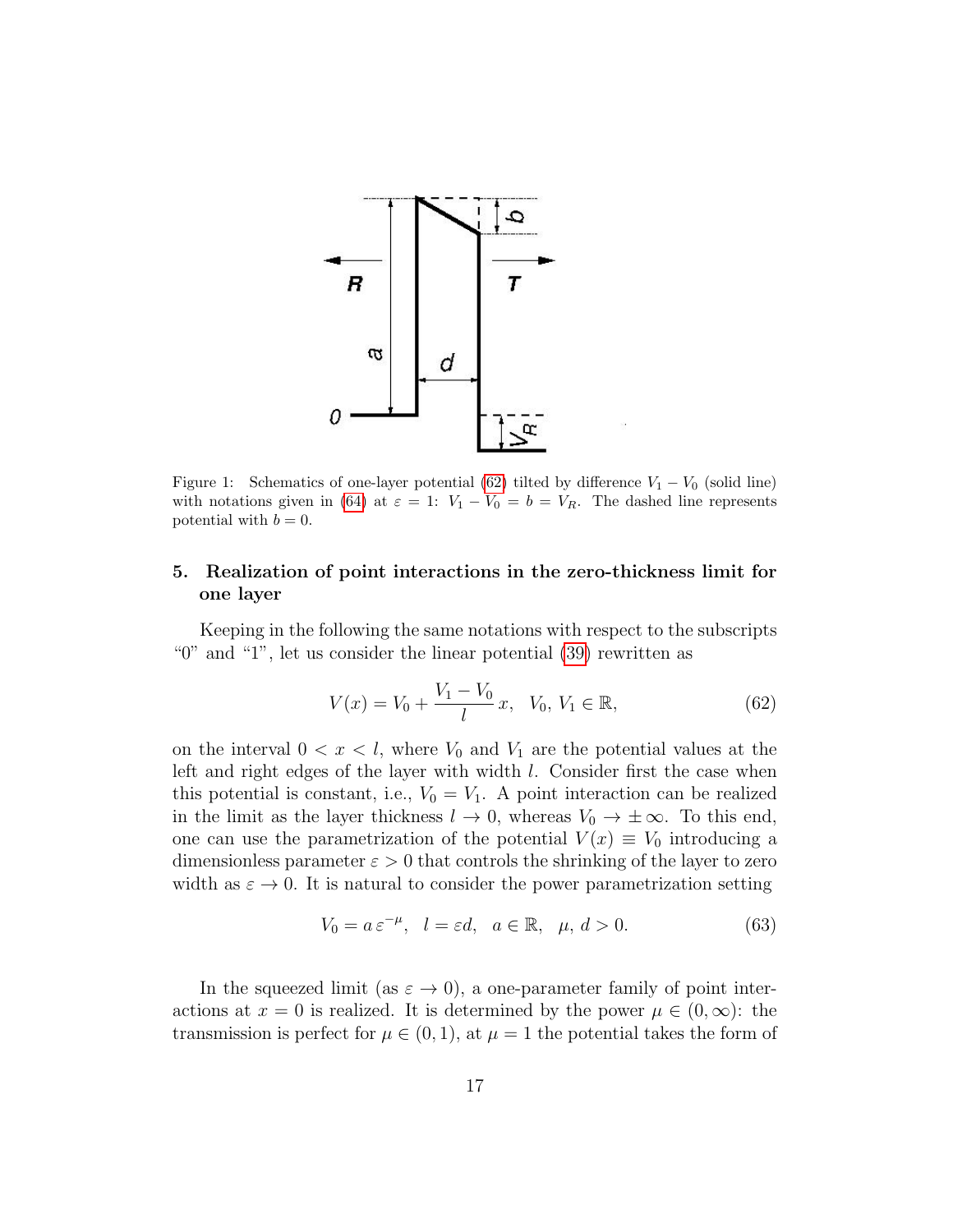Dirac's delta function  $\alpha\delta(x)$  with the transmission matrix [\(4\)](#page-2-1), where  $\alpha = ad$ is the strength of the  $\delta$ -interaction, and for  $\mu \in (1,\infty)$  the interaction acts as a fully reflecting wall satisfying the Dirichlet boundary condition  $\psi(\pm 0) = 0$ for the wave function  $\psi(x)$ .

In the case when the difference  $V_1 - V_0$  is non-zero, as shown in **Figure** [1](#page-16-1), one deals with two potential values  $V_0$  and  $V_1$  at the layer edges that must tend to infinity in the zero-thickness limit. Both the potential values  $V_0$  and  $V_1$  are supposed to be of the same sign. In general, the rate of this divergence to infinity can differ and therefore the parametrization of the potential [\(62\)](#page-16-0) should involve two parameters. We introduce the two powers  $\mu$  and  $\nu$ , where the parameters  $\mu$  and  $\nu$  describe how rapidly the potential  $V_0$  at the left layer edge and the difference  $V_1 - V_0$  tend (escape) to infinity as  $\varepsilon \to 0$ , respectively. The particular case when this difference is a constant not depending on  $\varepsilon$  can also be included. Thus, we set

<span id="page-17-0"></span>
$$
V_0 = a\varepsilon^{-\mu}, V_1 = V_0 + b\varepsilon^{-\nu}, 0 < \mu < \infty, 0 \le \nu \le \mu, a, b \in \mathbb{R}, l = \varepsilon d,
$$
\n(64)

including the following two situations in the squeezed limit: (i)  $V_1 - V_0$  is constant ( $\nu = 0$ ) and (ii) the "escaping-to-infinity" rate of  $V_1 - V_0$  does not exceed the rate of  $V_0$  ( $\nu \leq \mu$ ). In the electronics domain the difference  $V_1 - V_0$ or b may play the role of a bias voltage.

Due to Equations [\(42\)](#page-11-2), we have the asymptotics  $z_0, z_1 \sim \varepsilon^{2(1+\nu)/3-\mu}$ . Consequently, the line  $L_{0,\infty} := \{0 \le \mu \le 2, \nu = 3\mu/2 - 1\}$  separates the asymptotic representations  $z_0, z_1 \to 0$  and  $z_0, z_1 \to \pm \infty$  on the  $(\mu, \nu)$ -plane as illustrated by the diagram depicted in Figure [2](#page-18-0). Here, we have the two triangle sets:

$$
S_0 := \{0 < \mu < 2, \max\{0, 3\mu/2 - 1\} < \nu \le \mu\} \cup \{0 < \mu < 2/3, \nu = 0\},
$$
  
\n
$$
S_{\infty} := \{2/3 < \mu \le 2, 0 \le \nu < 3\mu/2 - 1\},
$$
\n(65)

where the asymptotic representations  $z_0, z_1 \rightarrow 0$  and  $z_0, z_1 \rightarrow \pm \infty$  take place, respectively. The corresponding angles are formed by the boundary lines:  $S_0$  by  $L_{0,1} := \{0 < \mu < 2/3, \nu = 0\}, L_{0,2} := \{0 < \mu < 2, \nu = \mu\}$  and  $S_{\infty}$  by  $L_{\infty,1} := \{2/3 < \mu \leq 2, \nu = 0\}, L_{\infty,2} := \{\mu = 2, 0 < \nu < 2\}.$ 

5.1. Point interactions realized in the limit as  $z_0, z_1 \rightarrow 0$ 

Let us consider the boundary lines  $L_{0,1}$  and  $L_{0,2}$  of the angle  $S_0$ . On the line  $L_{0,1}$ , we find that  $z_0, z_1 \sim \varepsilon^{2/3-\mu}$ , so that the  $z_0, z_1 \to 0$  limit takes place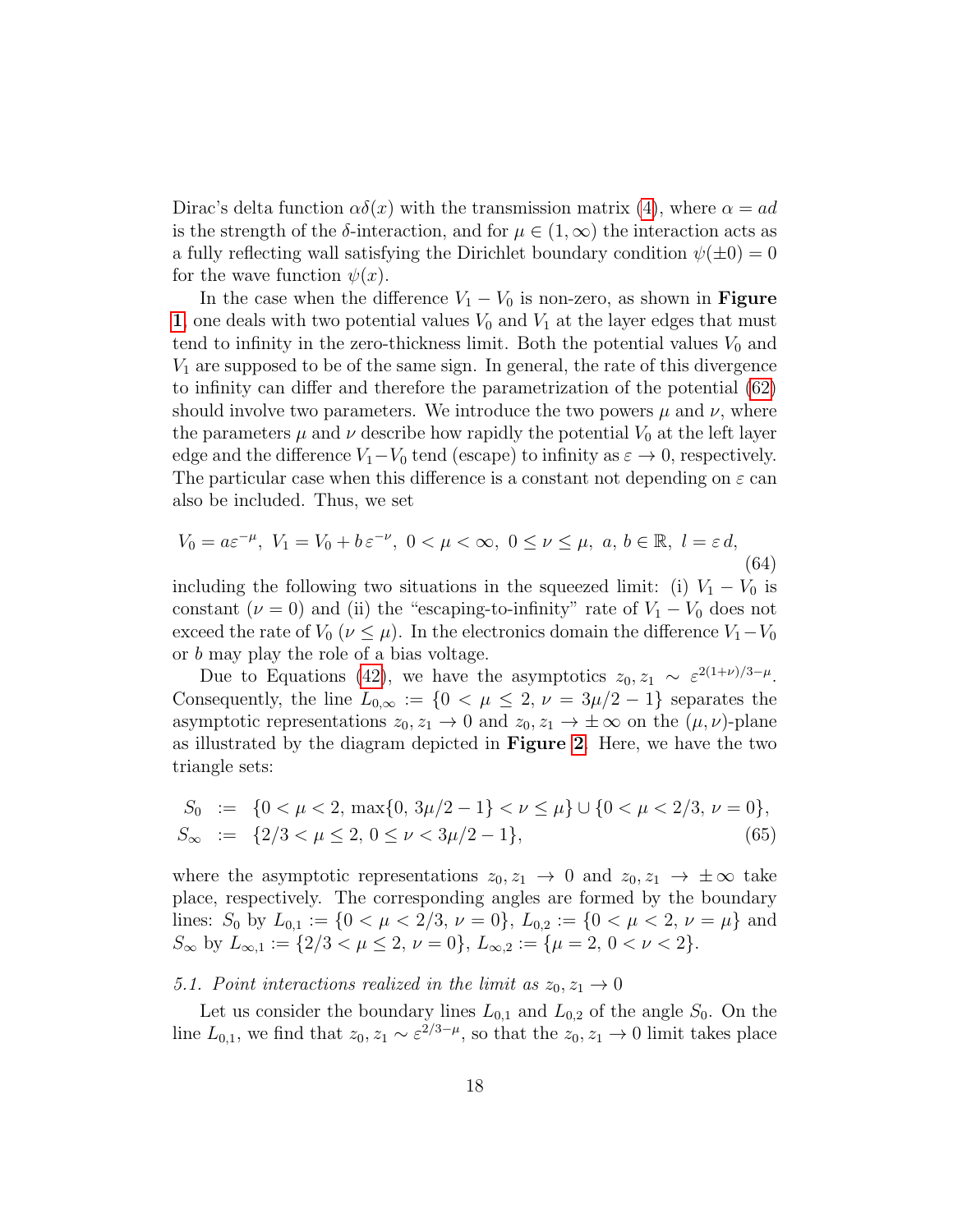

<span id="page-18-0"></span>Figure 2: Regions of asymptotic representations  $z_0, z_1 \to 0$   $(S_0)$  and  $z_0, z_1 \to \pm \infty$   $(S_{\infty})$ with separating line  $L_{0,\infty}$ . Three balls indicate characteristic points  $P_{1,1} := \{ \mu = \nu =$  $1\} \in S_0$ ,  $P_{2,0} := {\mu = 2, \nu = 0} \in S_{\infty}$  and  $P_{2,1} := {\mu = 2, \nu = 1} \in S_{\infty}$ .

on the interval  $0 < \mu < 2/3$ . Next, we have  $k_0^2, k_1^2 \sim \varepsilon^{-\mu}$  and according to Equations [\(50\)](#page-13-0),  $\lambda_{12} \to 0$  and  $\lambda_{21} \sim \varepsilon^{1-\mu} \to 0$ , so that the  $\Lambda$ -matrix becomes the identity  $(\Lambda = I)$  because  $\mu < 1$ .

Similarly, on the line  $L_{0,2}$ , where  $z_0, z_1 \sim \varepsilon^{(2-\mu)/3}$ , from Equations [\(48\)](#page-12-2) and [\(50\)](#page-13-0) we get the asymptotics

<span id="page-18-1"></span>
$$
\lambda_{11} \rightarrow 1 - c_1 \varepsilon^{2-\mu}, \quad \lambda_{12} \rightarrow \varepsilon d, \n\lambda_{21} \rightarrow (a+b/2) d \varepsilon^{1-\mu}, \quad \lambda_{22} \rightarrow 1 - c_2 \varepsilon^{2-\mu}
$$
\n(66)

with

<span id="page-18-2"></span>
$$
c_1 := (a^2/2)(a+b)(d/b)^2, \quad c_2 := (a/2)(a+b)^2(d/b)^2. \tag{67}
$$

Therefore, on the interval  $0 < \mu < 1$  the transmission matrix is the identity I, while on the interval  $1 < \mu < 2$  the transmission matrix does not exist. In this case the point interaction acts as a fully reflecting wall (the boundary conditions for this point interaction are of the Dirichlet type). The value  $\mu = 1$  describes the intermediate situation with a partial transmission through the system, namely the  $\delta$ -interaction with bias b, which separates both these regimes. The limit transmission matrix (as  $\varepsilon \to 0$ ) corresponds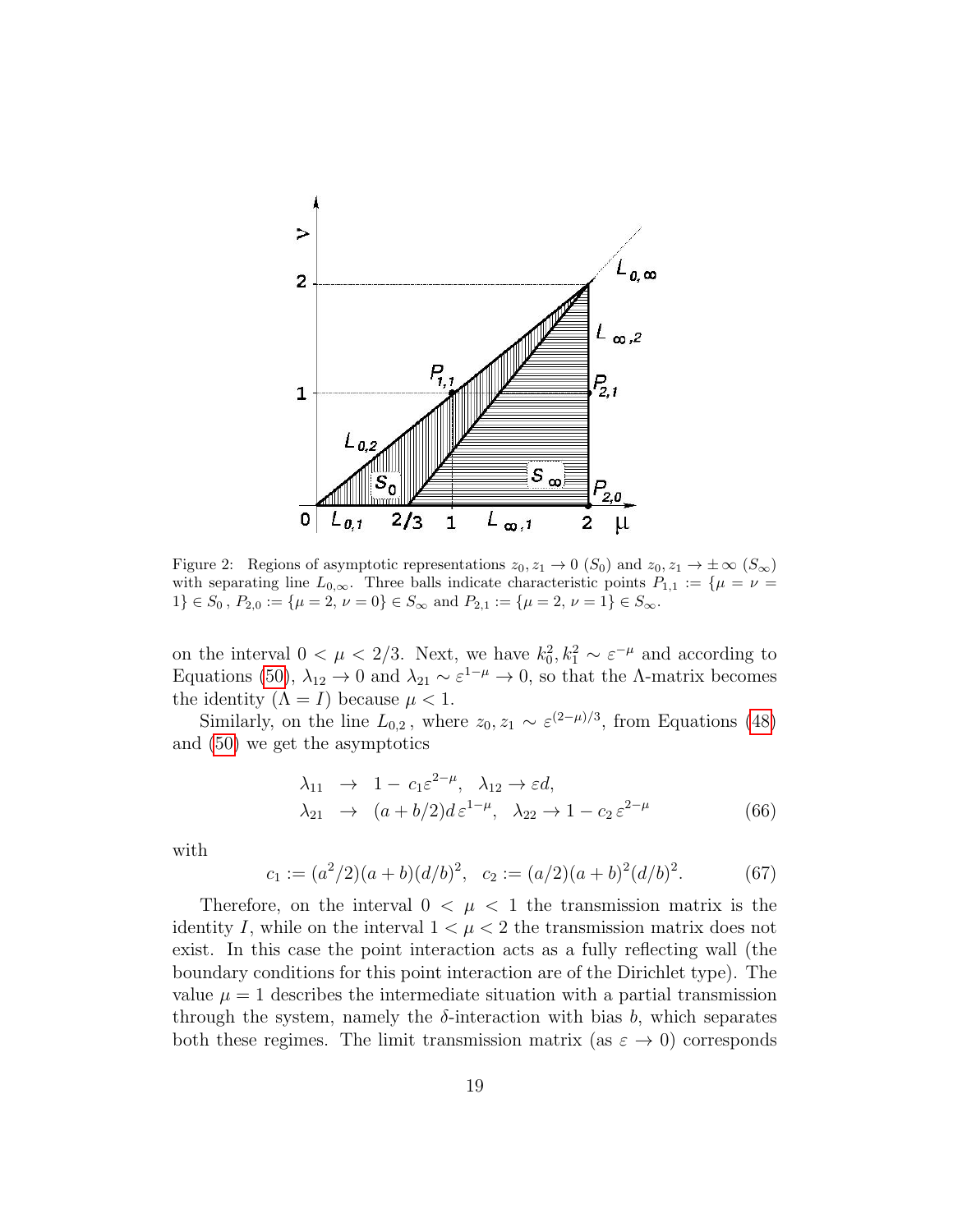to the  $\delta$ -interaction described by the connection matrix [\(4\)](#page-2-1) with the strength constant

<span id="page-19-0"></span>
$$
\alpha = (a + b/2)d.\tag{68}
$$

This result also includes the constant case when  $V_0 = V_1$ , i.e.,  $b = 0$ . This approximation is appropriate for modeling the  $\delta$ -potential. Note that similar analysis can be done for  $\mu$  and  $\nu$  belonging to the interior of  $S_0$ . In this case in the above equations we have to set  $b = 0$ .

Using the second formula [\(36\)](#page-10-4), one can compute the transmission amplitude for this  $\delta$ -interaction. We get

<span id="page-19-1"></span>
$$
\mathcal{T} = \frac{4k k_R}{(k + k_R)^2 + \alpha^2},\tag{69}
$$

where  $\alpha$  is given by [\(68\)](#page-19-0). In the unbiased case ( $b = 0, k_R = k$ ) this formula reduces to  $\mathcal{T} = [1 + (\alpha/2k)^2]^{-1}$  with  $\alpha = ad$ , the well known expression for the constant potential. Equation [\(69\)](#page-19-1) has been obtained for any  $a \in \mathbb{R}$ . However, for negative values of a, i.e., for a  $\delta$ -like well, it does not describe the oscillating behavior with respect to the constant  $\alpha$  that takes place under tunneling across a well with finite thickness l.

### 5.2. Point interactions realized in the limit as  $z_0, z_1 \to \pm \infty$

Consider now the characteristic point  $P_{2,1} \in S_{\infty}$  setting in Equations [\(61\)](#page-15-2)  $\mu = 2$  and  $\nu = 1$ . Here  $k_0^2 - k_1^2 = V_1 - V_0 = b \varepsilon^{-1}$  and  $k_0, k_1, k_{1,0} \to \sqrt{-a} \varepsilon^{-1}$ , so that the asymptotic representation of Equations [\(61\)](#page-15-2) in the limit as  $\varepsilon \to 0$ becomes

<span id="page-19-2"></span>
$$
\lambda_{11} \rightarrow \cos(\kappa d) - \varepsilon g \sin(\kappa d),
$$
  
\n
$$
\lambda_{12} \rightarrow \varepsilon \kappa^{-1} \sin(\kappa d),
$$
  
\n
$$
\lambda_{21} \rightarrow -\varepsilon^{-1} \kappa \sin(\kappa d) + \mathcal{O}(\varepsilon),
$$
  
\n
$$
\lambda_{22} \rightarrow \cos(\kappa d) + \varepsilon g \sin(\kappa d),
$$
\n(70)

where

<span id="page-19-3"></span>
$$
\kappa := \sqrt{-a}, \quad g := \kappa^{-3}(b/4d). \tag{71}
$$

As follows from these asymptotic expressions derived at the point  $P_{2,1}$ , in the limit as  $\varepsilon \to 0$ , the transmission through a barrier is zero, while across a well  $(a < 0)$  it appears to be resonant. The resonance set consists of the roots of the equation  $sin(\kappa d) = 0$ . At fixed  $d > 0$ , these roots form the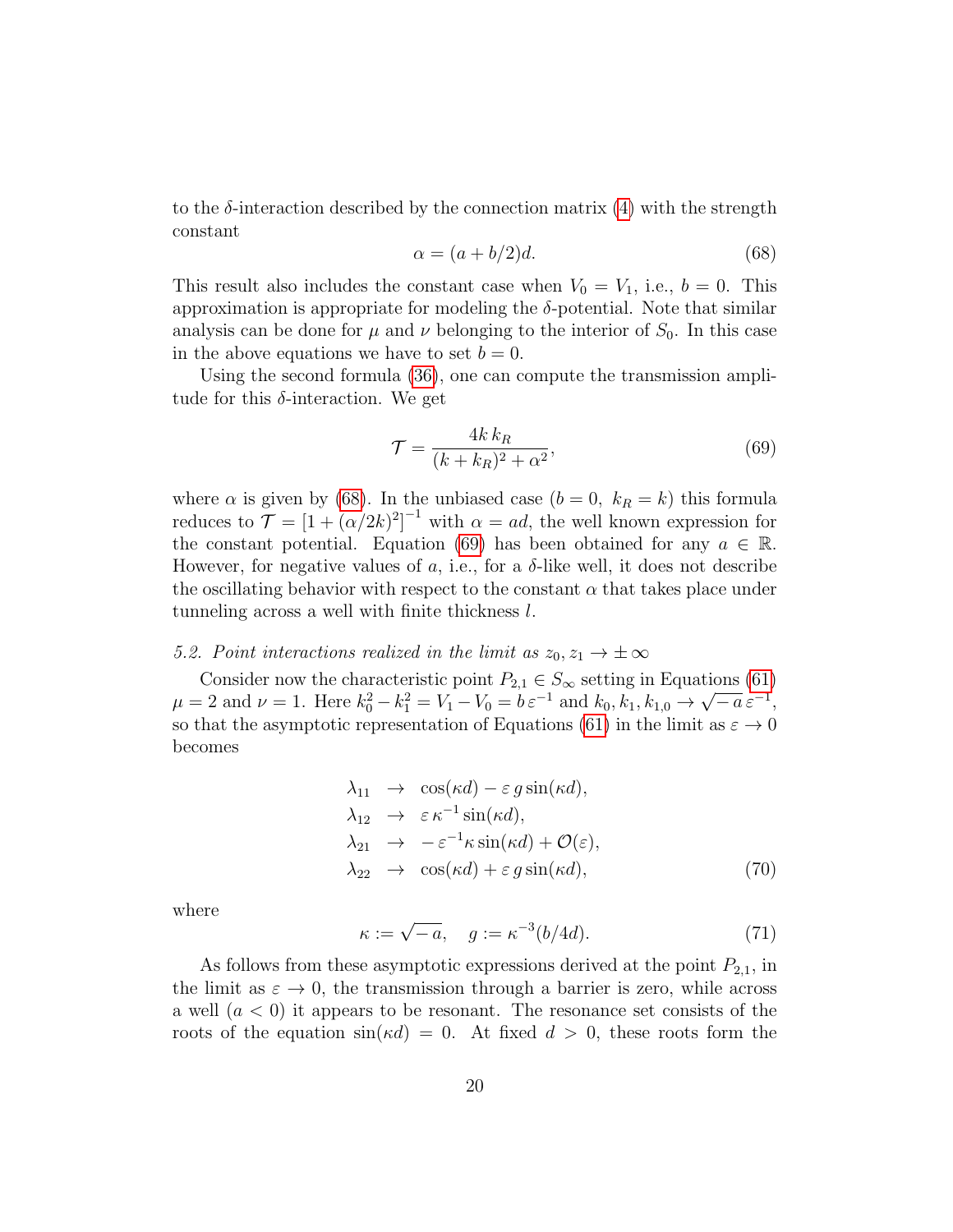countable set  $\Sigma = \bigcup_{n=0}^{\infty} \sigma_n$  formed from the points  $\sigma_n := -(n\pi/d)^2$ . On this resonance set, the discrete-valued matrix is  $\Lambda_n := \Lambda|_{\Sigma} = (-1)^n I$ . Beyond these resonance values, the  $\delta$ -like well is opaque and, instead of the identity matrix  $I$ , the two-sided boundary conditions for the wave function are of the Dirichlet type  $(\psi(\pm 0) = 0)$ .

### 6. Multi-layered heterostructures with bias

Now we are ready to apply the expressions obtained above for a single layer to the total structure consisting of an arbitrary number  $N$  of layers replacing  $\mu \to \mu_i$ ,  $\nu \to \nu_i$ ,  $b \to b_i$ ,  $d \to d_i$ . Taking for account that the left boundary value for the potential of the *i*th layer  $a_i$  is shifted because of the biases  $b_1$ , ...  $b_{i-1}$  in the left-hand layers, we need to use the following replacement rule:

<span id="page-20-0"></span>
$$
a \to a_i + \sum_{j=1}^{i-1} b_j \,, \quad i = \overline{1, N}, \tag{72}
$$

where the sum vanishes if  $i = 1$ . Then Equations [\(64\)](#page-17-0) are transformed to

<span id="page-20-1"></span>
$$
V_0 \to V_{i,i-1} = \left( a_i + \sum_{j=1}^{i-1} b_j \right) \varepsilon^{-\mu_i}, \quad V_1 \to V_{i,i} = V_{i,i-1} + b_i \varepsilon^{-\nu_i}.
$$
 (73)

Next, all the other expressions derived above should be rewritten for the *i*th layer using the following replacement rules:

<span id="page-20-2"></span>
$$
z_0 \rightarrow z_{i,i-1} = \left(\frac{d_i}{b_i}\right)^{2/3} \left[ \left(a_i + \sum_{j=1}^{i-1} b_j\right) \varepsilon^{-\mu_i} - E \right] \varepsilon^{2(1+\nu_i)/3},
$$
  
\n
$$
z_1 \rightarrow z_{i,i} = \left(\frac{d_i}{b_i}\right)^{2/3} \left[ \left(a_i + \sum_{j=1}^{i-1} b_j\right) \varepsilon^{-\mu_i} + b_i \varepsilon^{-\nu_i} - E \right] \varepsilon^{2(1+\nu_i)/3},
$$
  
\n
$$
\alpha \rightarrow \alpha_i = \left(a_i + \sum_{j=1}^{i-1} b_j + b_i/2\right) d_i, \quad \sigma \rightarrow \sigma_i = \left(\frac{b_i}{d_i}\right)^{1/3} \varepsilon^{-(1+\nu_i)/3},
$$
  
\n
$$
\kappa \rightarrow \kappa_i = \sqrt{-\left(a_i + \sum_{j=1}^{i-1} b_j\right)}, \quad g \rightarrow g_i = \frac{b_i}{4\kappa_i^3 d_i},
$$
  
\n
$$
c_1 \rightarrow c_{i,1} = \frac{1}{2} \left(a_i + \sum_{j=1}^{i-1} b_j\right)^2 \left(a_i + \sum_{j=1}^{i} b_j\right) \left(\frac{d_i}{b_i}\right)^2,
$$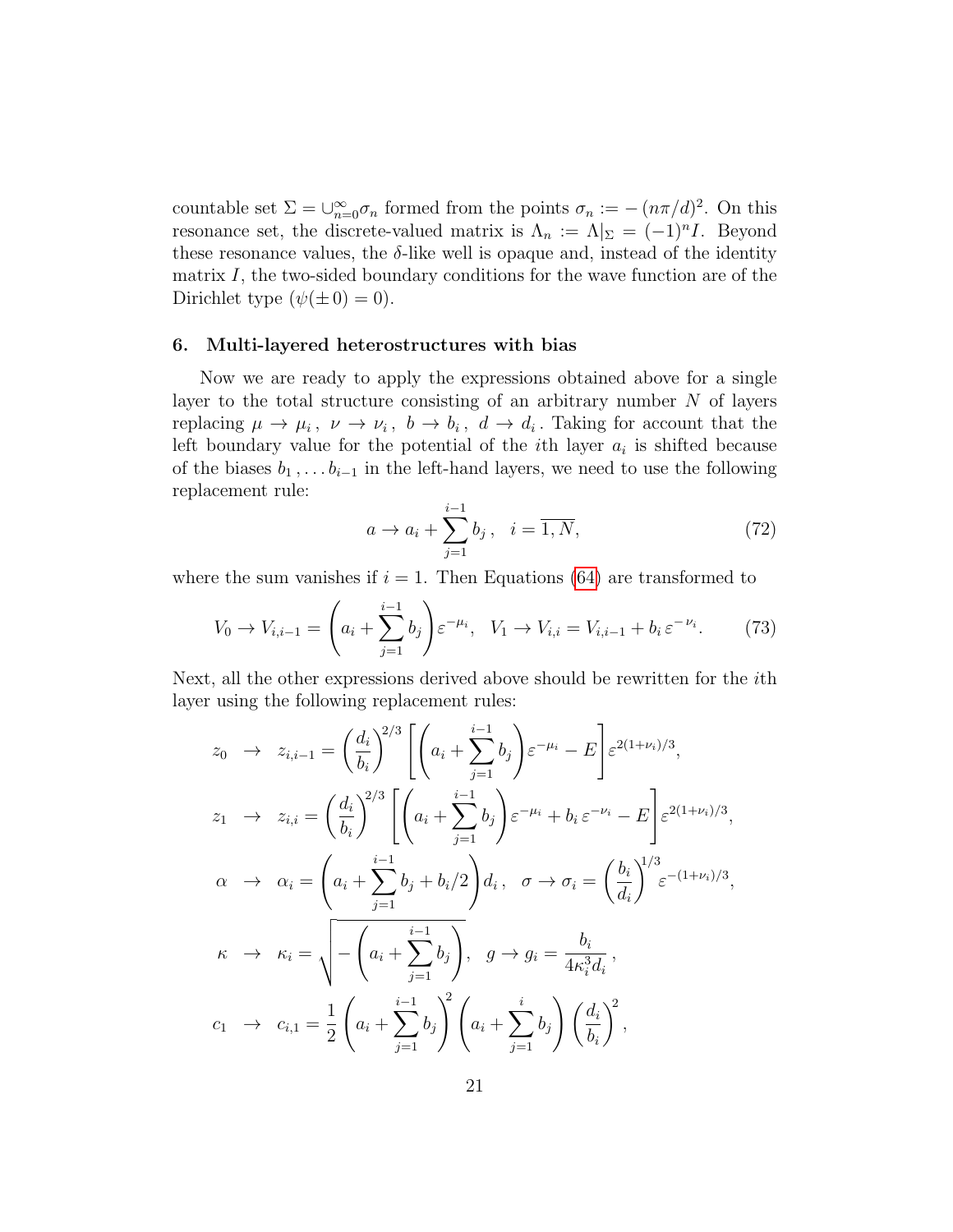

<span id="page-21-0"></span>Figure 3: Schematics of tilted (solid line) and piecewise constant (dashed line) barrier-well potential, where notations correspond to Equations [\(72\)](#page-20-0) and [\(73\)](#page-20-1) for  $N = 2$  and  $\varepsilon = 1$ . Potential values at layer edges are  $V_{1,0} = a_1, V_{1,1} = a_1 + b_1$  (barrier,  $a_1 > 0$ ) and  $V_{2,1} = a_2 + b_1, V_{2,2} = a_2 + b_1 + b_2$  (well,  $a_2 < 0$ ). Polarity is shown positive (left-to-right electron flow,  $b_1$ ,  $b_2 < 0$ ). Dashed lines show unbiased potential  $(b_1 = b_2 = 0)$ .

$$
c_2 \rightarrow c_{i,2} = \frac{1}{2} \left( a_i + \sum_{j=1}^{i-1} b_j \right) \left( a_i + \sum_{j=1}^{i} b_j \right)^2 \left( \frac{d_i}{b_i} \right)^2.
$$
 (74)

In the following we will consider some particular examples of multi-layered structures with  $N = 2, 3$ . It will be shown that in some cases two- and threelateral quantum devices can be approximated by one-point interactions.

#### 6.1. Two-layered structures

Consider now the structure consisting of two layers  $(N = 2)$ . The piecewise linear potential of a barrier-well form is shown in **Figure [3](#page-21-0)**. For an arbitrary two-layered structure, the limit transmission matrix is the product  $\Lambda = \Lambda_2 \Lambda_1$ , where the matrices  $\Lambda_i$ 's can be constructed from the asymptotic approximations [\(66\)](#page-18-1) and [\(70\)](#page-19-2) by applying the replacement rules [\(72\)](#page-20-0)-[\(74\)](#page-20-2). Applying these rules in Equations [\(66\)](#page-18-1), [\(67\)](#page-18-2) and [\(70\)](#page-19-2), [\(71\)](#page-19-3) to the matrices  $\Lambda_1$  and  $\Lambda_2$ , below we compute their product for two different situations. Note that due to the presence of the factor  $\varepsilon^{-1}$  in the expression  $\lambda_{21}$  [see Equations [\(70\)](#page-19-2)], the terms of order  $\mathcal{O}(\varepsilon)$  must be kept in the product  $\Lambda_2\Lambda_1$ because  $\lim_{\varepsilon\to 0} \Lambda_2 \cdot \lim_{\varepsilon\to 0} \Lambda_1 \neq \lim_{\varepsilon\to 0} (\Lambda_2 \Lambda_1)$ .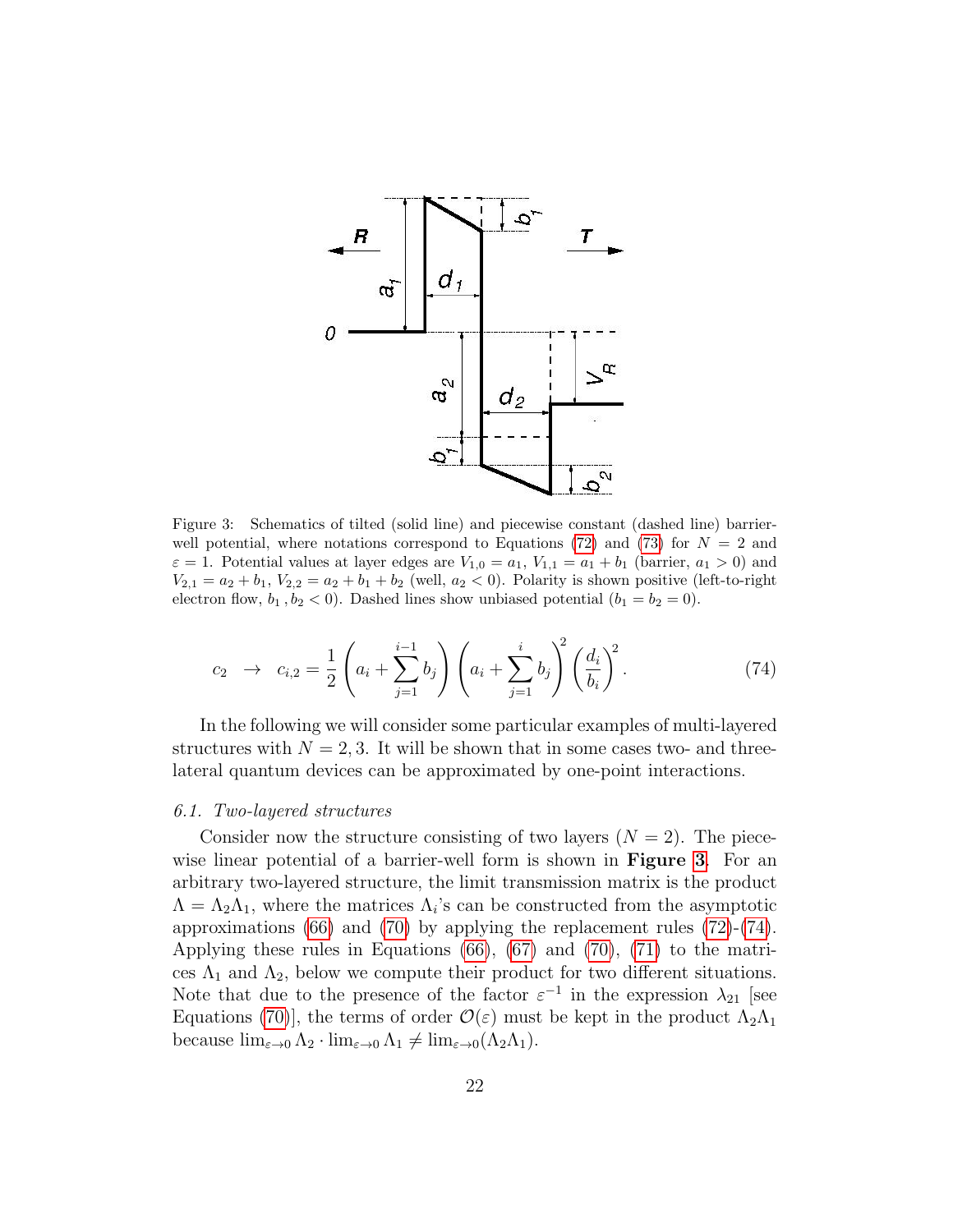Point interactions of a  $\delta'$ -type: Consider the zero-thickness limit determined by the powers  $\mu_1 = \mu_2 = 2$  and  $\nu_1 = \nu_2 = 1$ . Then, the product  $\Lambda = \Lambda_2 \Lambda_1$  yields the following asymptotic representation of the Λ-matrix elements for the total double-layer system:

<span id="page-22-0"></span>
$$
\lambda_{11} \rightarrow \cos(\kappa_1 d_1) \cos(\kappa_2 d_2) - (\kappa_1/\kappa_2) \sin(\kappa_1 d_1) \sin(\kappa_2 d_2),
$$
  
\n
$$
\lambda_{12} \rightarrow 0,
$$
  
\n
$$
\lambda_{21} \rightarrow \alpha - \varepsilon^{-1} [\kappa_1 \sin(\kappa_1 d_1) \cos(\kappa_2 d_2) + \kappa_2 \cos(\kappa_1 d_1) \sin(\kappa_2 d_2)],
$$
  
\n
$$
\lambda_{22} = \cos(\kappa_1 d_1) \cos(\kappa_2 d_2) - (\kappa_2/\kappa_1) \sin(\kappa_1 d_1) \sin(\kappa_2 d_2),
$$
\n(75)

where the  $\varepsilon \to 0$  limit has been performed and

<span id="page-22-3"></span>
$$
\alpha = (\kappa_2 g_1 - \kappa_1 g_2) \sin(\kappa_1 d_1) \sin(\kappa_2 d_2). \tag{76}
$$

The second term in the element  $\lambda_{21}$  diverges as  $\varepsilon \to 0$  and it vanishes if the equation

<span id="page-22-1"></span>
$$
\kappa_1 \tan(\kappa_1 d_1) + \kappa_2 \tan(\kappa_2 d_2) = 0 \tag{77}
$$

takes place. Using this equation in the elements  $\lambda_{11}$  and  $\lambda_{22}$  [see Equations [\(75\)](#page-22-0)], we find the total transmission matrix

<span id="page-22-2"></span>
$$
\Lambda = \begin{pmatrix} \cos(\kappa_1 d_1) / \cos(\kappa_2 d_2) & 0\\ \alpha & \cos(\kappa_2 d_2) / \cos(\kappa_1 d_1) \end{pmatrix}.
$$
 (78)

Equation [\(77\)](#page-22-1) admits a countable set of solutions if at least one of the layer potential has a well profile. In particular, if  $a_1 > 0$  (barrier) and  $a_2 + b_1 < 0$  (well), Equation [\(77\)](#page-22-1) reduces to

$$
\sqrt{a_1} \tanh(\sqrt{a_1} \, d_1) = \sqrt{|a_2 + b_1|} \tan(\sqrt{|a_2 + b_1|} \, d_2). \tag{79}
$$

It is reasonable to assume that  $-b_1 < a_1$  (otherwise the right-edge barrier potential becomes negative), so that on the interval  $(-a_1, 0)$ , under appropriate values of the layer parameters, only a finite set of discrete (resonance) values of  $b_1$  can be found. According to the classification of point interactions given in [\[31\]](#page-35-3), the interactions described by the connection matrix with diagonal elements  $\lambda_{11}$ ,  $\lambda_{22} \neq 1$  may be referred to as a family of (resonant)  $δ'$ -potentials, despite the distribution  $δ'(x)$  in general does not exist. Similarly to the single  $\delta$ -well potential, beyond the resonance set, the two-sided boundary conditions are of the Dirichlet type:  $\psi(\pm 0) = 0$ .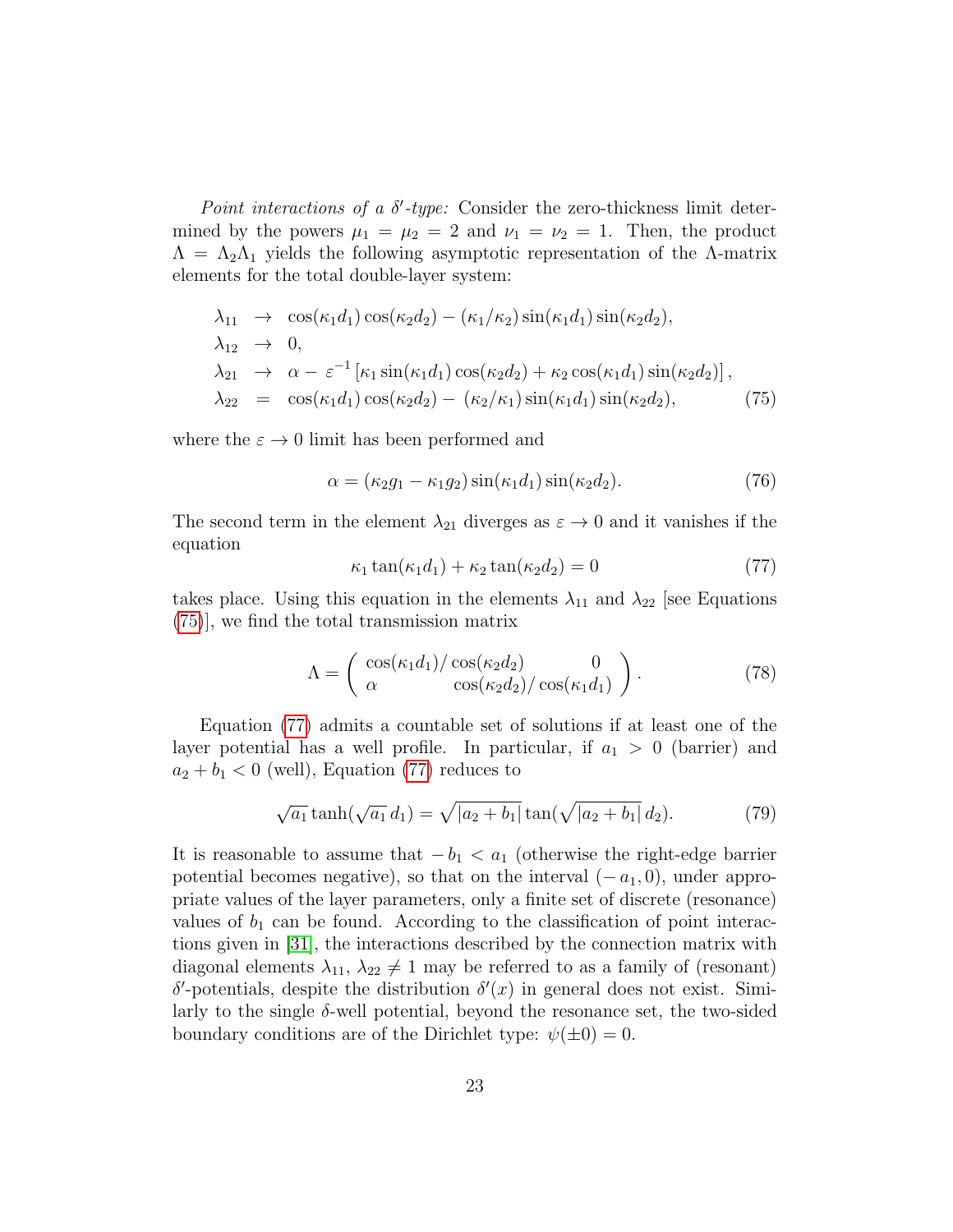On the resonance set  $\Sigma = \bigcup_n \sigma_n$ , the explicit expressions for the A-matrix [\(78\)](#page-22-2) and the element [\(76\)](#page-22-3) become

<span id="page-23-2"></span>
$$
\Lambda|_{\Sigma} = \begin{pmatrix} \theta_n & 0 \\ \alpha_n & \theta_n^{-1} \end{pmatrix},\tag{80}
$$

where

$$
\theta_n = \frac{\cosh(\sqrt{a_1} d_1)}{\cos(\sqrt{|a_2 + b_{1,n}|} d_2)} \neq \pm 1,
$$
  
\n
$$
\alpha_n = \frac{1}{4} \left[ \frac{\sqrt{a_1} b_2}{|a_2 + b_{1,n}|^{3/2} d_2} - \frac{\sqrt{|a_2 + b_{1,n}|} b_{1,n}}{a_1^{3/2} d_1} \right]
$$
  
\n
$$
\times \sinh(\sqrt{a_1} d_1) \sin(\sqrt{|a_2 + b_{1,n}|} d_2).
$$
 (81)

The transmission amplitude on the resonance set  $\Sigma$  is

<span id="page-23-1"></span>
$$
\mathcal{T}_n = \frac{4k k_{R,n}}{(k\theta_n^{-1} + k_{R,n}\theta_n)^2 + \alpha_n^2},\tag{82}
$$

where  $k_{R,n} = \sqrt{k^2 - b_{1,n}}$ .

Resonant transmission through a  $\delta$ -barrier: Let us consider now the twolayered structure in which the potential of one of the layers in the squeezed limit has a  $\delta$ -like form. We specify this situation by the power parameters  $\mu_1 = \nu_1 = 1$  (point  $P_{1,1} \in S_0$ ) for the barrier, and  $\mu_2 = 2$  and  $\nu_2 = 1$  (point  $P_{2,1} \in S_{\infty}$  for the well. Even in the unbiased case this potential has no distributional limit, however the transmission matrix does exist. Applying the replacement rules [\(72\)](#page-20-0)-[\(74\)](#page-20-2) in the asymptotics [\(66\)](#page-18-1) with  $\mu = 1$  yielding the  $\Lambda_1$ -matrix, and in the representation [\(70\)](#page-19-2) creating the  $\Lambda_2$ -matrix, we obtain the  $\varepsilon \to 0$  limit for the elements of the total matrix  $\Lambda = \Lambda_2 \Lambda_1$  in the form

$$
\lambda_{11} \rightarrow \cos(\kappa_2 d_2),
$$
  
\n
$$
\lambda_{12} \rightarrow 0,
$$
  
\n
$$
\lambda_{21} \rightarrow \alpha_1 \cos(\kappa_2 d_2) + c_{1,1} \kappa_2 \sin(\kappa_2 d_2) - \varepsilon^{-1} \kappa_2 \sin(\kappa_2 d_2),
$$
  
\n
$$
\lambda_{22} \rightarrow \cos(\kappa_2 d_2) - \kappa_2 d_1 \sin(\kappa_2 d_2).
$$
\n(83)

While the first and the second terms in  $\lambda_{21}$  are finite, the third one diverges as  $\varepsilon \to 0$ . However, it vanishes at the values satisfying the equation  $\sin(\kappa_2 d_2) =$ 0, i.e., for

<span id="page-23-0"></span>
$$
a_2 + b_{1,n} = -(n\pi/d_2)^2, \tag{84}
$$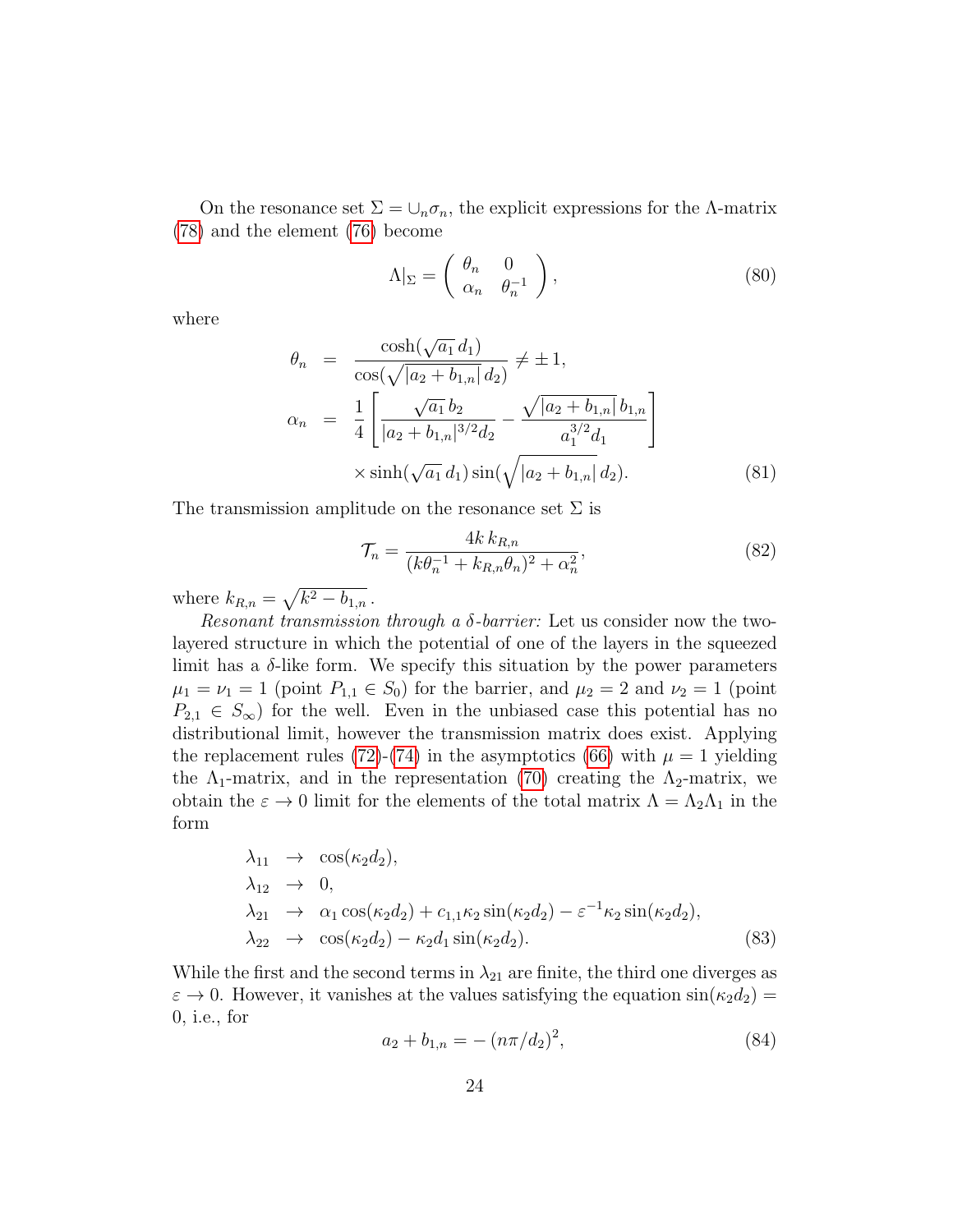where the integer  $n = n_0, n_0 + 1, \ldots$  with some  $n_0$ . These values form the countable resonance set  $\Sigma$  on which the transmission matrix  $\Lambda$  corresponds to the  $\delta$ -interaction, whereas beyond this set the interaction acts as a fully reflecting wall. The limit transmission matrix is

<span id="page-24-0"></span>
$$
\Lambda|_{\Sigma} = (-1)^n \begin{pmatrix} 1 & 0 \\ \alpha_n & 1 \end{pmatrix}, \tag{85}
$$

where  $\alpha_n = \alpha_{1,n} = (a_1 + b_{1,n})/2)d_1$ . Note that the effect of the resonant transmission through a  $\delta$ -barrier keeps to be valid in the unbiased case when  $b_1 = b_2 = 0.$ 

Thus, we have realized the *resonant*  $\delta$ -interaction, due to the presence of an adjacent well with depth  $a_2 < 0$ . In the case when the system parameters  $a_1, a_2, d_1, d_2$  are supposed to be fixed, the biased potential  $b_1$  may be considered as a tunable parameter. The transmission is resonant on the set given by [\(84\)](#page-23-0). The potential at the right edge of the first layer keeps to be positive for all values of  $b_1$  satisfying the inequality  $-b_1 < a_1$ . Therefore this is a constraint that limits the resonance set to a finite number of resonances.

The existence of the resonant tunneling through a  $\delta$ -like barrier can be supported numerically calculating the transmission amplitude  $\tau$  according to Equations [\(36\)](#page-10-4) and [\(33\)](#page-10-2), where the matrix elements are given by Equations [\(44\)](#page-12-1). For different values of the squeezing parameter  $\varepsilon$ , the result of these calculations is illustrated by Figure [4](#page-25-0).

### 6.2. Modeling of point transistors

It is of interest to give an interpretation for a semiconductor transistor in the limit as its dimensions are extremely tiny. This is a three-terminal device [\[75\]](#page-39-10) described by a tilted double-barrier potential profile as illustrated by Figure [5](#page-26-0). Here the potential between the barriers is constant depending on the emitter-to-base voltage  $V_{EB}$  as a parameter tuned externally. The other external parameter  $V_{CB}$  is the collector-to-base voltage being fixed. For the description of this device by a one-point interaction model, we assume that in the zero-thickness limit both the barriers as well as the distance between them tend to the point  $x = 0$ .

Similarly to the double-layer structure [see the general formula [\(23\)](#page-8-1)], the transmission matrix for the total system is the product  $\Lambda = \Lambda_3 \Lambda_2 \Lambda_1$ , where the matrices  $\Lambda_1$  and  $\Lambda_3$  correspond to the barriers and the  $\Lambda_2$ -matrix to the space between the barriers. Setting  $b_1 \equiv -V_{EB}$ ,  $b_2 = 0$  and  $b_3 \equiv -V_{CB}$ ,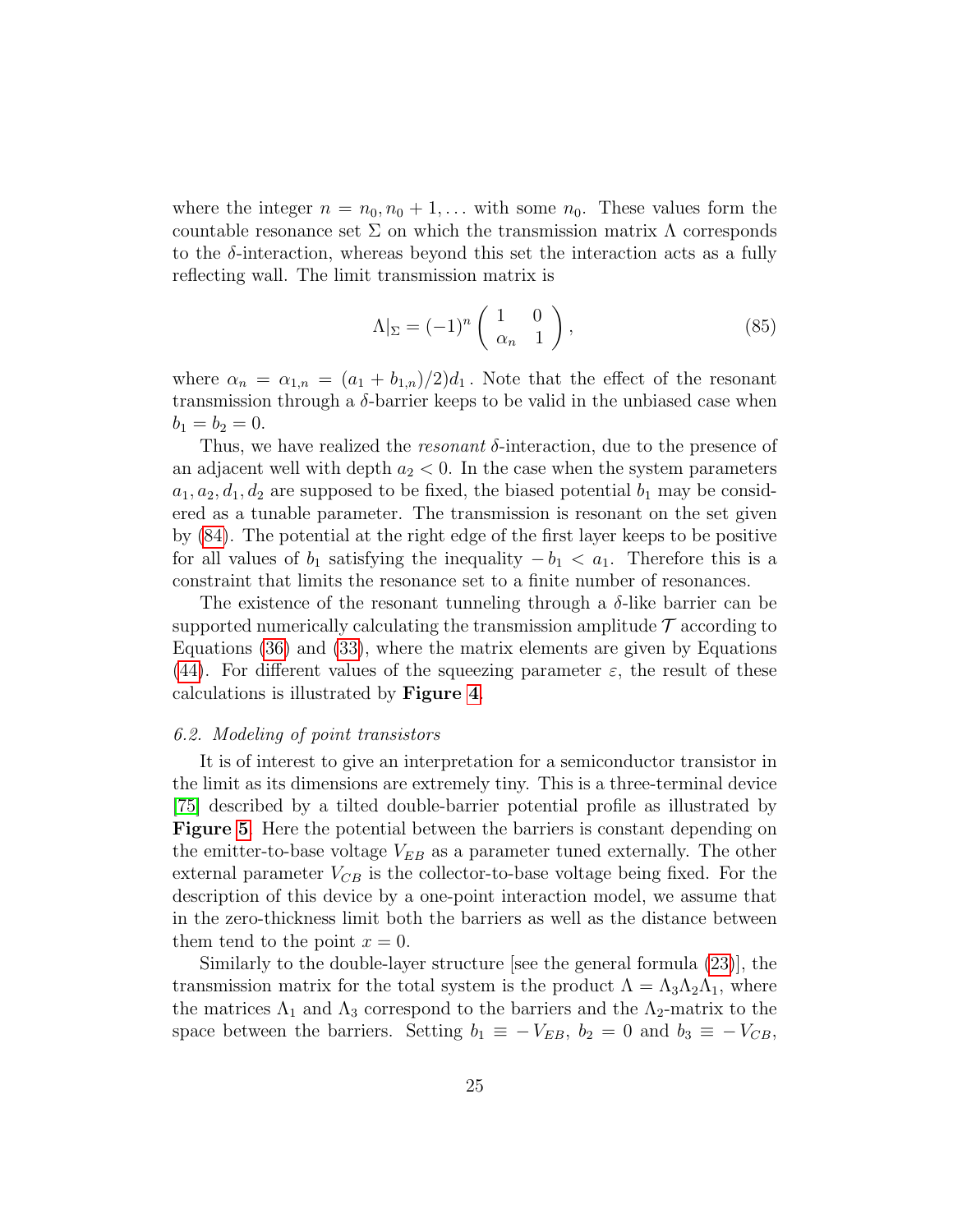

<span id="page-25-0"></span>Figure 4: Transmission amplitude  $\mathcal T$  as a function of bias  $-b_1$  plotted for parameter values:  $E = 0.1$  eV,  $a_1 = 0.5$  eV,  $a_2 = -0.1$  eV,  $d_1 = 2$  nm,  $d_2 = 10$  nm. Computations have been carried out with powers  $\mu_1 = \nu_1 = 1$  (point  $P_{1,1}$ ) and  $\mu_2 = 2$ ,  $\nu_2 = 1$  (point  $P_{2,1}$ ). Squeezing scenario is displayed for  $\varepsilon = 0.5$  (curve 1, black), 0.25 (curve 2, red) and 0.1 (curve 3, blue). Location of all three peaks converges to set  $\{-b_{1,n}\}$  defined by Equation [\(84\)](#page-23-0) with  $n = 2, 3, 4$ .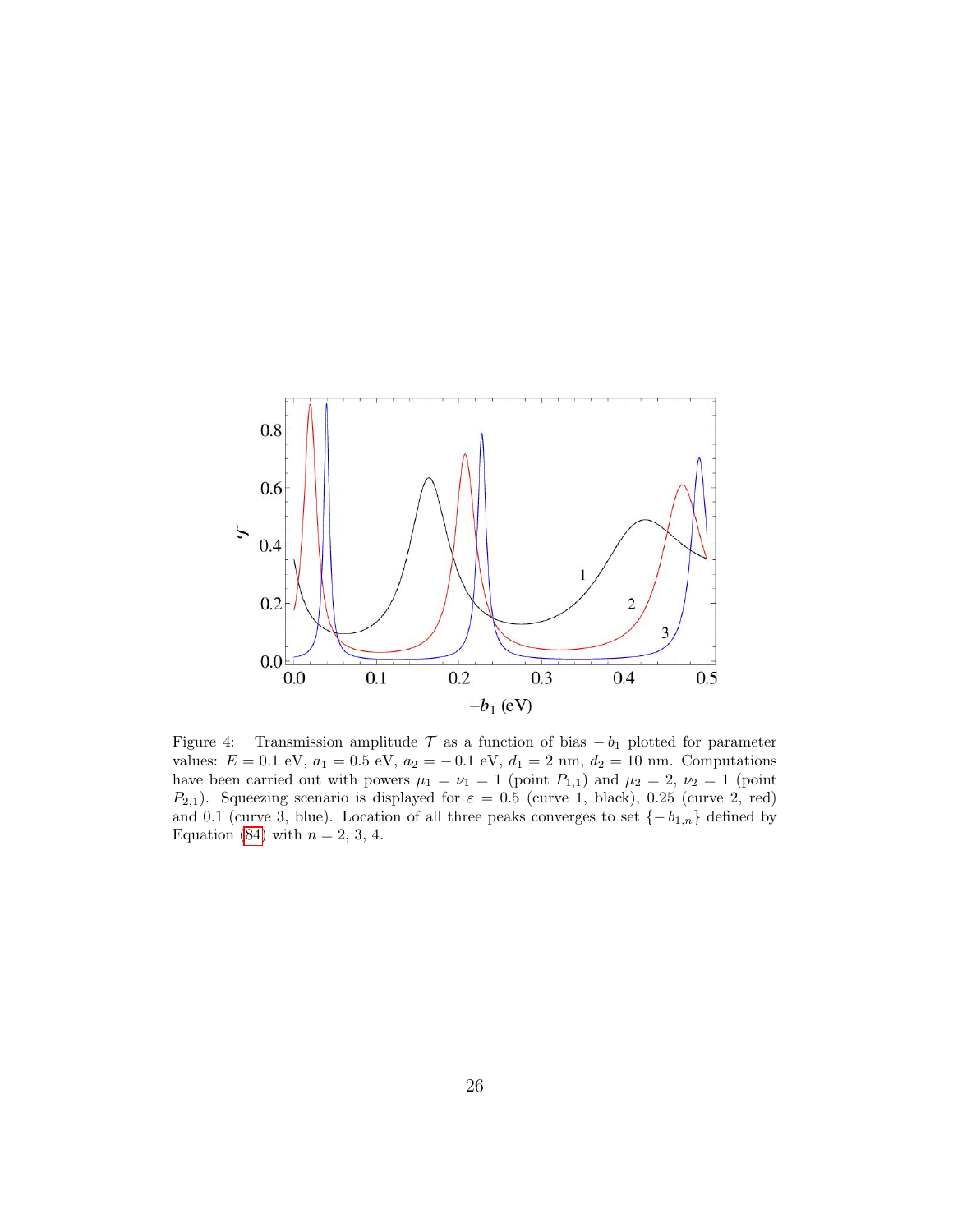

<span id="page-26-0"></span>Figure 5: Schematics of typical transistor, where notations correspond to Equations [\(72\)](#page-20-0) and [\(73\)](#page-20-1) for  $N = 3$  and  $\varepsilon = 1$  with replacement:  $b_1 \rightarrow -V_{EB}$  (emitter-to-base voltage) and  $b_3 \rightarrow -V_{CB}$  (collector-to-base voltage). Potential values at layer edges are  $V_{1,0} = a_1$ ,  $V_{1,1} = a_1 - V_{EB}$   $(a_1 > 0), V_{2,1} = V_{2,2} = -V_{EB}$  and  $V_{3,2} = a_3 - V_{EB}, V_{3,3} = a_3 + V_{RB}$  $(a_3 > 0)$ . Polarity is shown to be positive (left-to-right electron flow,  $V_{EB}$ ,  $V_{CB} > 0$ ).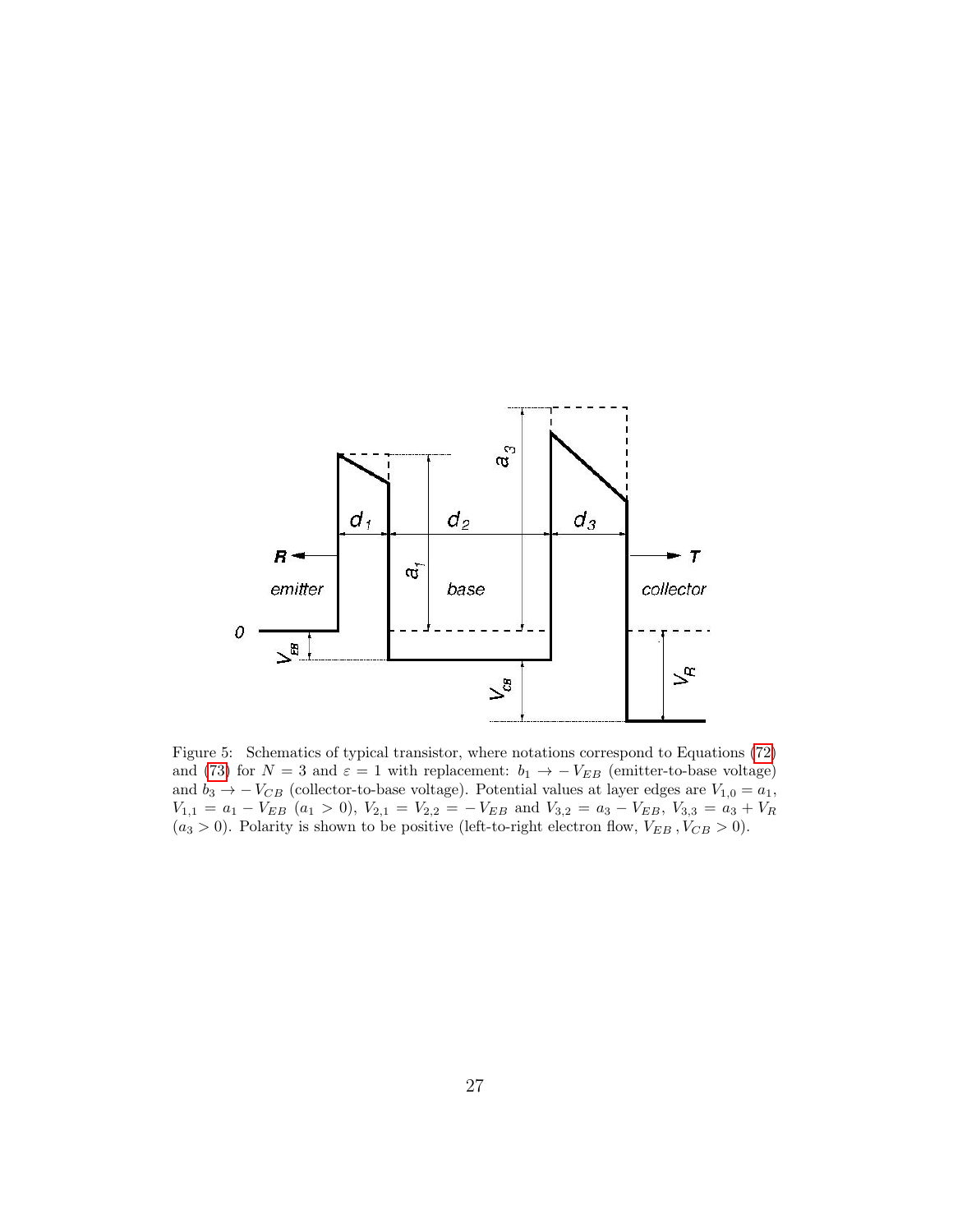according to [\(72\)](#page-20-0), we replace:  $a \to a_1$  for  $\Lambda_1$ ,  $a \to -V_{EB}$  ( $a_2 = 0$ ) for  $\Lambda_2$ and  $a \rightarrow a_3 - V_{EB}$  for  $\Lambda_3$ . In the case of positive polarity, as shown in the figure, both the voltages are non-negative parameters. Applying next the replacement rules  $(74)$  in the terms  $(67)$ ,  $(68)$  and  $(71)$ , we write the following explicit expressions for the matrices  $\Lambda_1$  and  $\Lambda_3$ :

<span id="page-27-1"></span>
$$
\kappa_1 = \sqrt{-a_1}, \quad \kappa_2 = \sqrt{V_{EB}}, \quad \kappa_3 = \sqrt{V_{EB} - a_3},
$$
  
\n
$$
\alpha_1 = (a_1 - V_{EB}/2)d_1, \quad \alpha_3 = (a_3 - V_{EB} - V_{CB}/2)d_3,
$$
  
\n
$$
c_{1,1} = (a_1^2/2)(a_1 - V_{EB})(d_1/V_{EB})^2,
$$
  
\n
$$
c_{1,2} = (a_1/2)(a_1 - V_{EB})^2(d_1/V_{EB})^2,
$$
  
\n
$$
c_{3,1} = [(a_3 - V_{EB})^2/2](a_3 - V_{EB} - V_{CB})(d_3/V_{CB})^2,
$$
  
\n
$$
c_{3,2} = [(a_3 - V_{EB})/2](a_3 - V_{EB} - V_{CB})^2(d_3/V_{CB})^2,
$$
  
\n
$$
g_1 = -\kappa_1^{-3}(V_{EB}/4d_1), \quad g_3 = -\kappa_3^{-3}(V_{CB}/4d_3).
$$
 (86)

The  $\Lambda_2$ -matrix is defined by [\(47\)](#page-12-3) for  $i = 2$ , where  $k_2 = \kappa_2 \varepsilon^{-1}$  and  $l_2 = \varepsilon d_2$ .

Below we examine the following two zero-thickness limits: (i)  $\mu_1 = \mu_3 =$  $\nu_1 = \nu_3 = 1$  (points  $P_{1,1}$ ) and (ii)  $\mu_1 = \mu_3 = 2$ ,  $\nu_1 = \nu_3 = 1$  (points  $P_{2,1}$ ). (i)  $\delta$ -potential model: The matrix multiplication yields the asymptotic

representation in the limit as  $\varepsilon \to 0$ :

$$
\lambda_{11} \rightarrow \cos(\kappa_2 d_2) - \kappa_2 d_3 \sin(\kappa_2 d_2),
$$
  
\n
$$
\lambda_{12} \rightarrow 0,
$$
  
\n
$$
\lambda_{21} \rightarrow (\alpha_1 + \alpha_3) \cos(\kappa_2 d_2) + (c_{1,1} + c_{3,2}) \kappa_2 \sin(\kappa_2 d_2) - \varepsilon^{-1} \kappa_2 \sin(\kappa_2 d_2),
$$
  
\n
$$
\lambda_{22} \rightarrow \cos(\kappa_2 d_2) - \kappa_2 d_1 \sin(\kappa_2 d_2).
$$
 (87)

Here, the element  $\lambda_{21}$  diverges as  $\varepsilon \to 0$  and it will be finite if  $\sin(\kappa_2 d_2) = 0$ , resulting in the resonance set

<span id="page-27-0"></span>
$$
V_{EB,n} = (n\pi/d_2)^2, \quad n = \overline{1, n_0}, \tag{88}
$$

where the integer  $n_0$  depends on the interval of admissible values of the bias potential  $V_{EB}$ . This interval is determined by the requirement that the barrier potential values  $V_{1,1}$  and  $V_{3,3}$  must be positive, leading to the inequalities  $0 < V_{EB} < a_1$  and  $0 < V_{EB} + V_{CB} < a_3$ . Therefore the potential  $V_{EB}$  is allowed to tune within the interval  $0 < V_{EB} < \min\{a_1, a_3 - V_{CB}\}.$ 

Thus, the limit transmission matrix is of the form [\(85\)](#page-24-0) with

$$
\alpha_n = \alpha_{1,n} + \alpha_{3,n} = (a_1 - V_{EB,n}/2)d_1 + (a_3 - V_{EB,n} - V_{CB}/2)d_3 > 0. \tag{89}
$$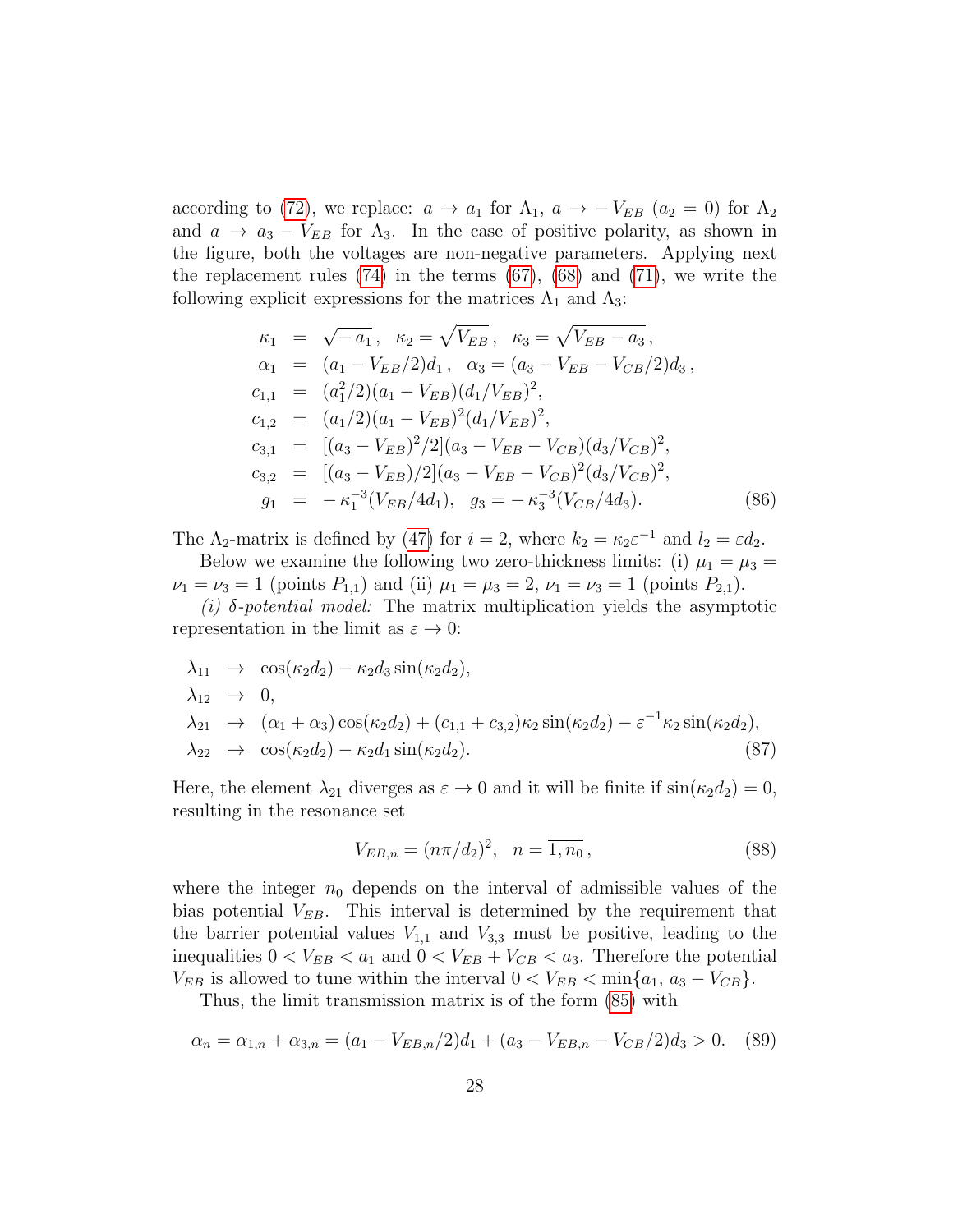

<span id="page-28-0"></span>Figure 6: Transmission amplitude  $\mathcal T$  as a function of emitter-to-base voltage  $V_{EB}$  for parameter values:  $E = 0.1$  eV,  $a_1 = a_3 = 0.5$  eV,  $a_2 = 0$ ,  $V_{CB} = 0.2$  eV,  $d_1 = d_3 = 2$  nm,  $d_2 = 10$  nm. Computations have been carried out with powers  $\mu_1 = \nu_1 = \mu_3 = \nu_3 = 1$ (points  $P_{1,1}$ ) and  $\mu_2 = 2$ ,  $\nu_2 = 0$ . Squeezing scenario is displayed for  $\varepsilon = 0.5$  (curve 1, black), 0.25 (curve 2, red) and 0.1 (curve 3, blue). Location of all three peaks approaches set  ${V_{EB,n}}$  given by Equation [\(88\)](#page-27-0) with  $n = 1, 2, 3$ .

realizing the  $\delta$ -potential defined on the resonance set described by Equation [\(88\)](#page-27-0).

According to the general expressions [\(36\)](#page-10-4) and [\(33\)](#page-10-2), the transmission amplitude, being non-zero on this resonance set, is given by the formula [\(82\)](#page-23-1), where  $\theta_n = 1$  and  $k_{R,n} = \sqrt{k^2 + V_{EB,n} + V_{CB}}$ . The transmission amplitude  $\mathcal T$  displayed in Figure [6](#page-28-0) illustrates the convergence of the location of the peaks to the roots of Equation [\(88\)](#page-27-0).

(ii)  $\delta'$ -potential model: The three-lateral device can also be approximated by a  $\delta'$ -interaction with a bias if we choose for the zero-thickness limit the powers  $\mu_1 = \mu_2 = \mu_3 = 2$  and  $\nu_1 = \nu_3 = 1$ . The multiplication of the matrices yields

$$
\lambda_{11} \rightarrow \cos(\kappa_1 d_1) \cos(\kappa_2 d_2) \cos(\kappa_3 d_3) - (\kappa_1/\kappa_2) \sin(\kappa_1 d_1) \sin(\kappa_2 d_2) \cos(\kappa_3 d_3)
$$

$$
-(\kappa_1/\kappa_3) \sin(\kappa_1 d_1) \cos(\kappa_2 d_2) \sin(\kappa_3 d_3)
$$

$$
-(\kappa_2/\kappa_3) \cos(\kappa_1 d_1) \sin(\kappa_2 d_2) \sin(\kappa_3 d_3),
$$

 $\lambda_{12} \rightarrow 0,$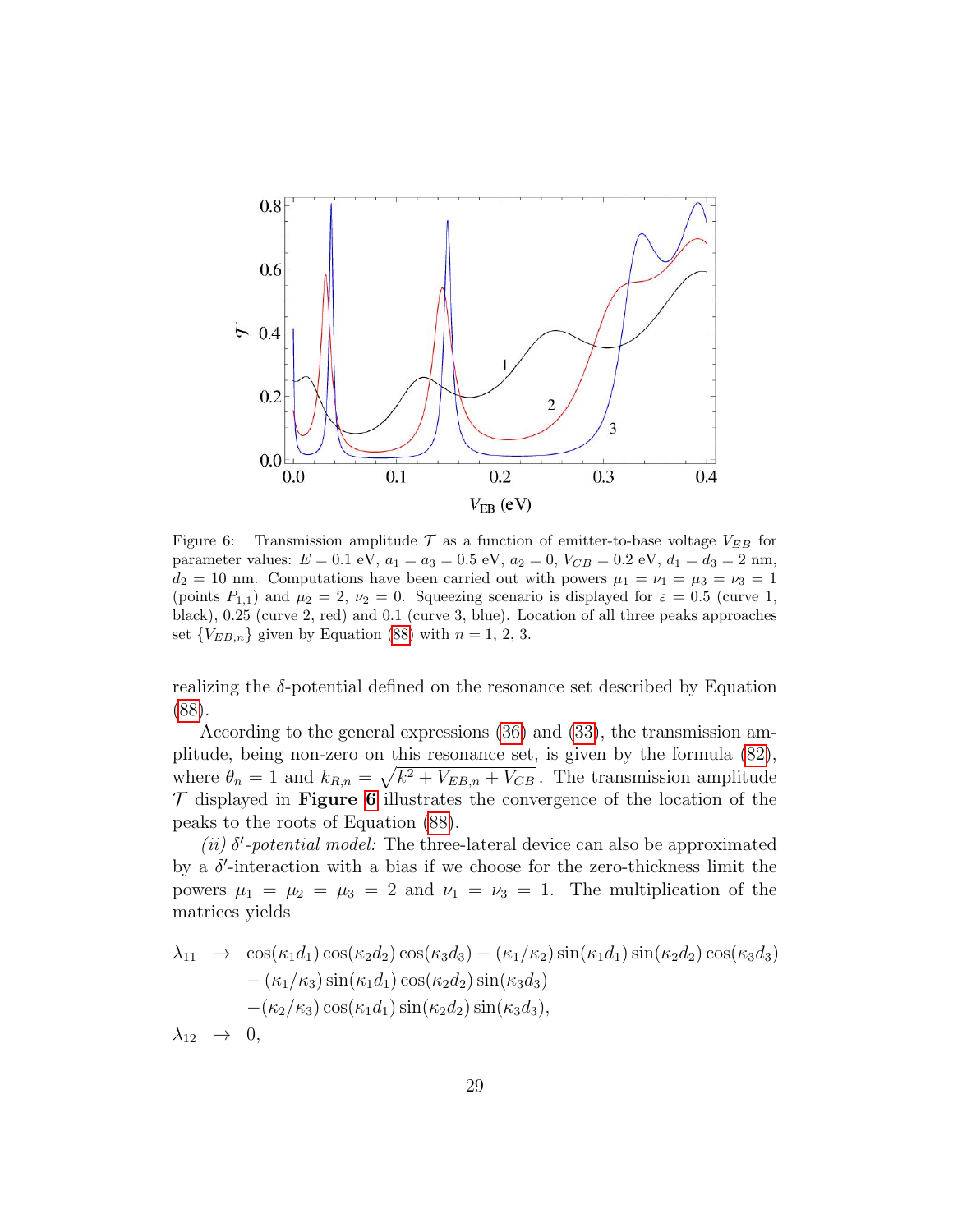$$
\lambda_{21} \rightarrow \kappa_{2}[g_{1} \sin(\kappa_{1} d_{1}) \cos(\kappa_{3} d_{3}) - g_{3} \cos(\kappa_{1} d_{1}) \sin(\kappa_{3} d_{3})] \sin(\kappa_{2} d_{2}) \n+ (\kappa_{3} g_{1} - \kappa_{1} g_{3}) \sin(\kappa_{1} d_{1}) \cos(\kappa_{2} d_{2}) \sin(\kappa_{3} d_{3}) \n- \varepsilon^{-1}[\kappa_{1} \sin(\kappa_{1} d_{1}) \cos(\kappa_{2} d_{2}) \cos(\kappa_{3} d_{3}) \n+ \kappa_{2} \cos(\kappa_{1} d_{1}) \sin(\kappa_{2} d_{2}) \cos(\kappa_{3} d_{3}) + \kappa_{3} \cos(\kappa_{1} d_{1}) \cos(\kappa_{2} d_{2}) \sin(\kappa_{3} d_{3}) \n- (\kappa_{1} \kappa_{3} / \kappa_{2}) \sin(\kappa_{1} d_{1}) \sin(\kappa_{2} d_{2}) \sin(\kappa_{3} d_{3})], \n\lambda_{22} \rightarrow \cos(\kappa_{1} d_{1}) \cos(\kappa_{2} d_{2}) \cos(\kappa_{3} d_{3}) - (\kappa_{2} / \kappa_{1}) \sin(\kappa_{1} d_{1}) \sin(\kappa_{2} d_{2}) \cos(\kappa_{3} d_{3}) \n- (\kappa_{3} / \kappa_{1}) \sin(\kappa_{1} d_{1}) \cos(\kappa_{2} d_{2}) \sin(\kappa_{3} d_{3}) \n- (\kappa_{3} / \kappa_{2}) \cos(\kappa_{1} d_{1}) \sin(\kappa_{2} d_{2}) \sin(\kappa_{3} d_{3}),
$$
\n(90)

where the notations for  $\kappa_1$ ,  $\kappa_2$ ,  $\kappa_3$  and  $g_1$ ,  $g_3$  can be found in Equations [\(86\)](#page-27-1). The arguments of the trigonometric functions are finite and the element  $\lambda_{21}$ diverges as  $\varepsilon \to 0$  because of the presence of the factor  $\varepsilon^{-1}$ . Therefore the only opportunity to define properly a point interaction is a full cancellation of all the terms at this factor, so that  $\lambda_{21}$  becomes finite. As a result, this cancellation yields the following equation:

<span id="page-29-0"></span>
$$
\frac{\kappa_1 \kappa_3}{\kappa_2} \prod_{i=1}^3 \tan(\kappa_i d_i) = \sum_{i=1}^3 \kappa_i \tan(\kappa_i d_i). \tag{91}
$$

Using the resonance equation [\(91\)](#page-29-0), we derive that the pair  $\{\lambda_{11}, \lambda_{22}\}$  admits the following sixteen representations:

$$
\{\lambda_{11}, \lambda_{22}\} = \{I_1, I_2, J_1^{-1}, J_2^{-1}\} \times \{I_1^{-1}, I_2^{-1}, J_1, J_2\},\tag{92}
$$

where

<span id="page-29-1"></span>
$$
I_{1} = \frac{\cos(\kappa_{1}d_{1})\cos(\kappa_{2}d_{2}) - (\kappa_{1}/\kappa_{2})\sin(\kappa_{1}d_{1})\sin(\kappa_{2}d_{2})}{\cos(\kappa_{3}d_{3})},
$$
  
\n
$$
I_{2} = -\frac{\kappa_{1}\sin(\kappa_{1}d_{1})\cos(\kappa_{2}d_{2}) + \kappa_{2}\cos(\kappa_{1}d_{1})\sin(\kappa_{2}d_{2})}{\kappa_{3}\sin(\kappa_{3}d_{3})},
$$
  
\n
$$
J_{1} = \frac{\cos(\kappa_{2}d_{2})\cos(\kappa_{3}d_{3}) - (\kappa_{3}/\kappa_{2})\sin(\kappa_{2}d_{2})\sin(\kappa_{3}d_{3})}{\cos(\kappa_{1}d_{1})},
$$
  
\n
$$
J_{2} = -\frac{\kappa_{2}\sin(\kappa_{2}d_{2})\cos(\kappa_{3}d_{3}) + \kappa_{3}\cos(\kappa_{2}d_{2})\sin(\kappa_{3}d_{3})}{\kappa_{1}\sin(\kappa_{1}d_{1})}.
$$
(93)

These representations follow from the equations  $I_1 = I_2$ ,  $J_1 = J_2$  and  $I_1 J_1 =$ 1, which can be checked using the condition [\(91\)](#page-29-0). As a result, we have det  $\Lambda = \lambda_{11}\lambda_{22} = 1$  if Equation [\(91\)](#page-29-0) is fulfilled.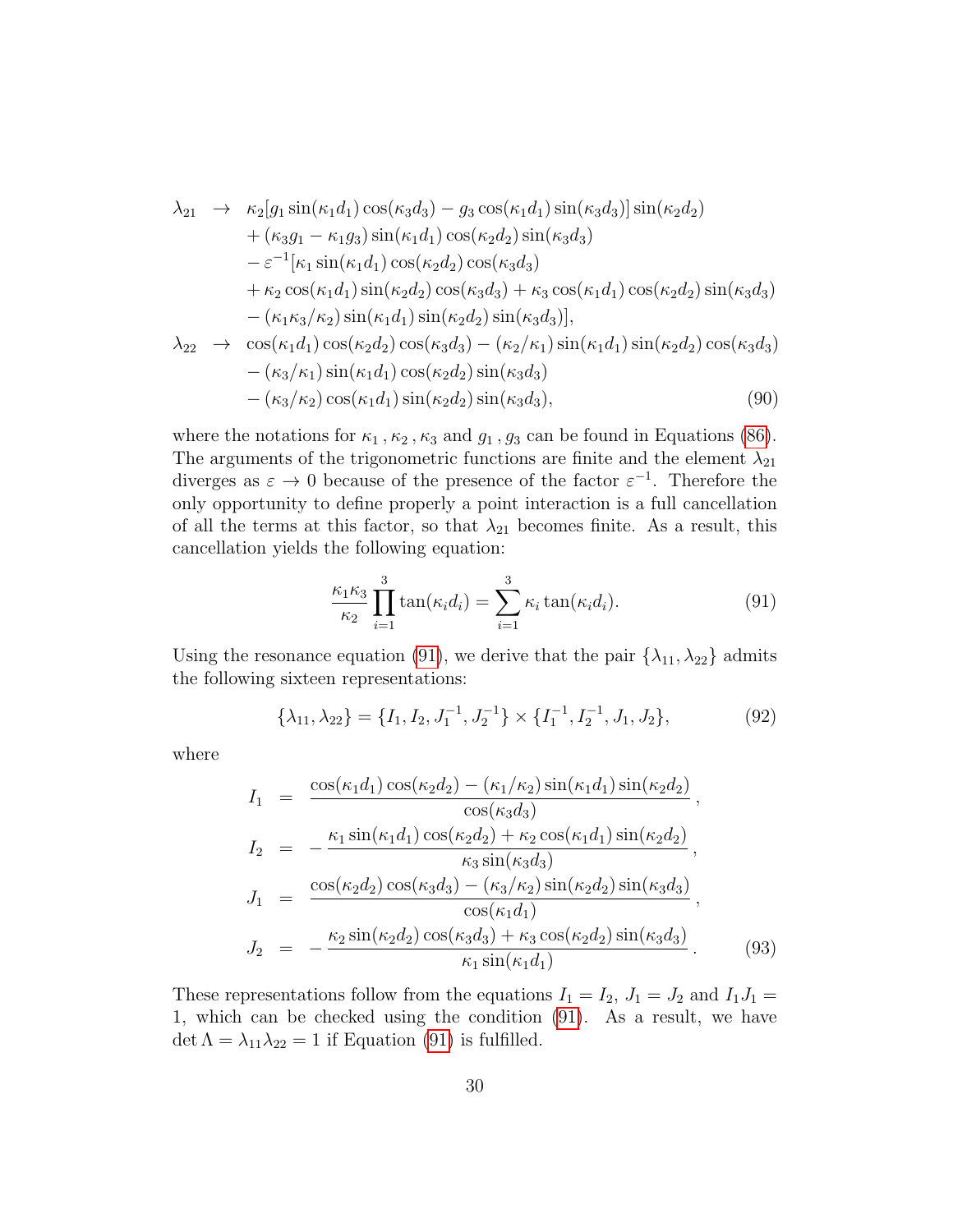Equation [\(91\)](#page-29-0) can be rewritten in the explicit form as follows

$$
\sqrt{a_1/V_{EB}} \tanh(\sqrt{a_1} d_1) + \sqrt{a_3/V_{EB} - 1} \tanh(\sqrt{a_3 - V_{EB}} d_3)
$$
  
=  $\left[1 - \sqrt{a_1/V_{EB}} \sqrt{a_3/V_{EB} - 1} \tanh(\sqrt{a_1} d_1) \tanh(\sqrt{a_3 - V_{EB}} d_3)\right]$   
 $\times \tan(\sqrt{V_{EB}} d_2).$  (94)

This form shows the existence of the roots forming a resonance set  $\Sigma =$  ${V_{EB,n}}$ . Inserting next these roots into Equations [\(93\)](#page-29-1), one can get the discrete values of the diagonal elements  $\lambda_{11,n}$  and  $\lambda_{22,n}$  of the matrix set  $\Lambda|_{\Sigma}$ . One can write then  $\theta_n := \lambda_{11,n} = \lambda_{22,n}^{-1} = I_{1,n} = I_{2,n} = J_{1,n}^{-1} = J_{2,n}^{-1}$ . Finally, one can represent the off-diagonal element  $\lambda_{21,n} = \alpha_n$  as

<span id="page-30-0"></span>
$$
\alpha_n = a_1^{-3/2} (V_{EB,n}/4d_1) \sinh(\sqrt{a_1} d_1)
$$
  
\n
$$
\times \left[ \sqrt{V_{EB,n}} \cosh(\sqrt{a_3 - V_{EB,n}} d_3) \sin(\sqrt{V_{EB,n}} d_2) - \sqrt{a_3 - V_{EB,n}} \sinh(\sqrt{a_3 - V_{EB,n}} d_3) \cos(\sqrt{V_{EB,n}} d_2) \right]
$$
  
\n
$$
- (a_3 - V_{EB,n})^{-3/2} (V_{CB}/4d_3) \sinh(\sqrt{a_3 - V_{EB,n}} d_3)
$$
  
\n
$$
\times \left[ \sqrt{V_{EB,n}} \cosh(\sqrt{a_1} d_1) \sin(\sqrt{V_{EB,n}} d_2) - \sqrt{a_1} \sinh(\sqrt{a_1} d_1) \cos(\sqrt{V_{EB,n}} d_2) \right].
$$
 (95)

Similarly to the double-layer structure with the limit transmission matrix [\(80\)](#page-23-2), we refer this one-point interaction to as the  $\delta'$ -potential because  $\lambda_{11,n}$ ,  $\lambda_{22,n} \neq$ 1. The transmission amplitude is given by the same formula [\(82\)](#page-23-1) in which  $\theta_n = \lambda_{11,n}$  and  $\alpha_n = \lambda_{21,n}$  is given by the expression [\(95\)](#page-30-0).

### 7. Concluding remarks

In the present work we addressed the family of point interactions as the zero-thickness limit of heterostructures composed of several layers. The latter have energy diagrams stemming from tilted linear potentials that arise as a result of the application of external electric fields. The analysis starts from the solution of the one-dimensional stationary Schrödinger equation for the structure with finite size using the transfer matrix approach. Within this approach, we find the transmission matrices for each layer; their product quantifies the penetration amplitude of electrons through the whole system. In order to realize point interactions we introduce a squeezing parameter  $\varepsilon > 0$  in the structural parameters of the system (layer width, potentials at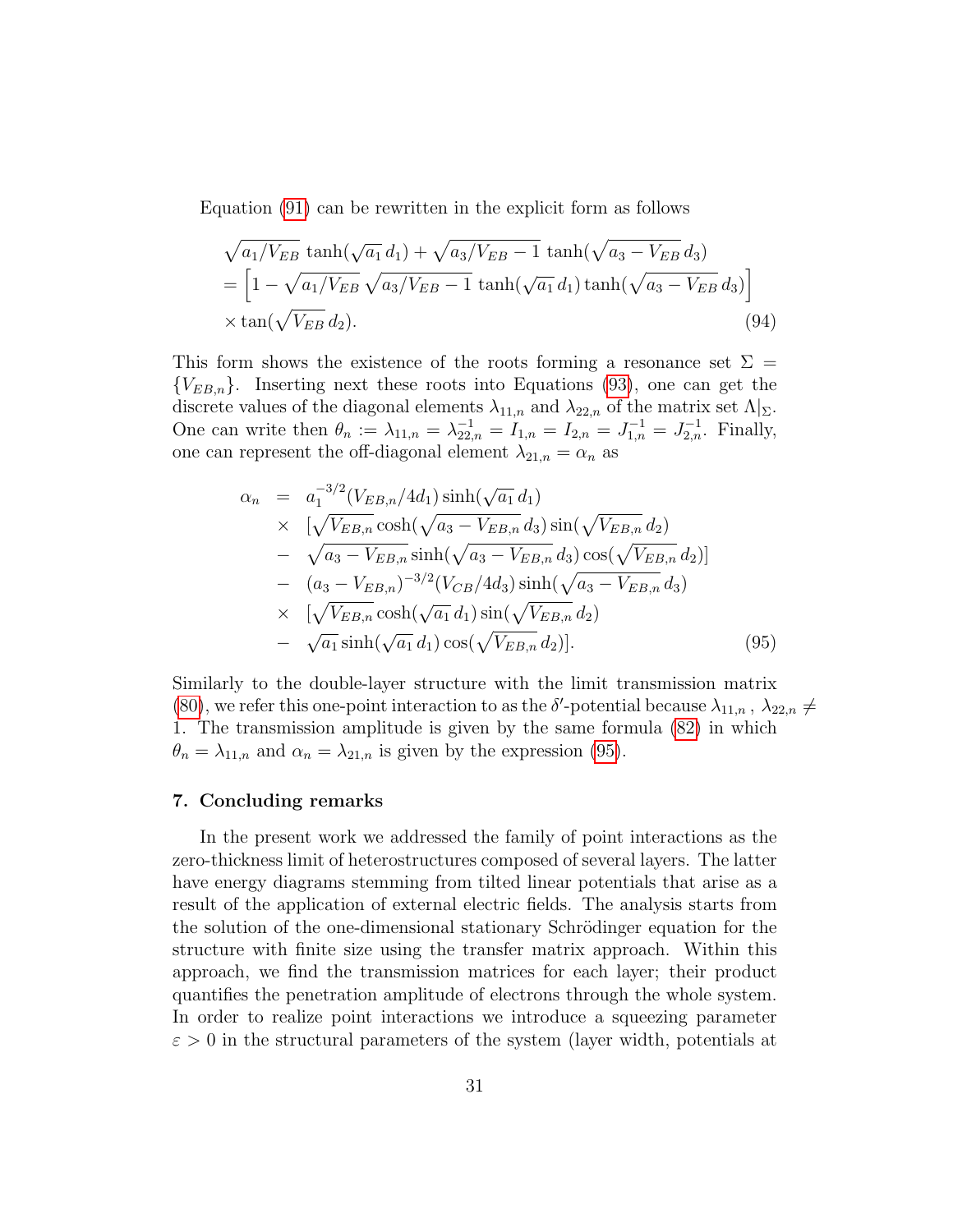layer edges, etc.) leading to shrinking the thickness of the system as  $\varepsilon \to 0$ . In this limit the potential values at the interfaces of layers must go to infinity if we wish to create a point interaction in the squeezed limit. At  $\varepsilon = 1$ , the structural parameters correspond to realistic values of the device.

One of interesting features discovered in the previous publications [\[17,](#page-33-10) [42,](#page-36-5) [43,](#page-36-6) [44,](#page-36-7) [47,](#page-37-1) [48,](#page-37-2) [50\]](#page-37-4) is the appearance of electron tunneling through one-point barriers that occurs at some discrete values of system parameters, whereas beyond these values the system behaves as a fully reflecting wall. The origin of this phenomenon is an oscillating behavior of particle transmission. Surprisingly, as the system shrinks to a point, the oscillating regular function that describes the transmission amplitude, converges pointwise to the function with non-zero finite values only at some discrete points in the space of system parameters, whereas beyond this (resonance) set, the system acts a fully reflecting wall (see, e.g., Figure 1 in [\[17\]](#page-33-10)). In other words, the maxima of the oscillating amplitude correspond in the squeezing limit to the set of extremely sharp peaks. On the other hand, in many devices the oscillating behavior of transmitted particles appears as a function of tuning some controllable (not system) parameters. For instance, in the typical point transistor, an emitter-to-base voltage may be served as such a parameter. Indeed, the electron flow across this device is an oscillating function of this voltage. In this regard, it is of interest to construct the point interactions with a resonance set controllable by parameters applied externally and this is the main goal of the present paper.

In conclusion, in the present paper we have tried to develop the general approach on how to realize the point interactions as a zero-thickness limit of structures composed of an arbitrary number of layers with biased potentials. This approach is specified by the examples describing one layer, the doubleand three-layer systems. The piecewise linear potentials are not required to have any distributional limit as  $\varepsilon \to 0$ . Despite this, the  $\varepsilon \to 0$  limit of the transmission matrices has been shown to exist enable us to compute analytically the transmission amplitude. The most interesting phenomenon discussed in the present paper is the appearance of the resonant transmission through a δ-like barrier in the presence of an adjacent well. The origin of this effect emerges from the fact that the particle transmission across a well has an oscillating behavior. This behavior keeps to be of the same nature after tunneling through a barrier. Therefore in the squeezed limit this oscillating transforms into the function with non-zero values only at discrete points, whereas on the intervals between these points, this function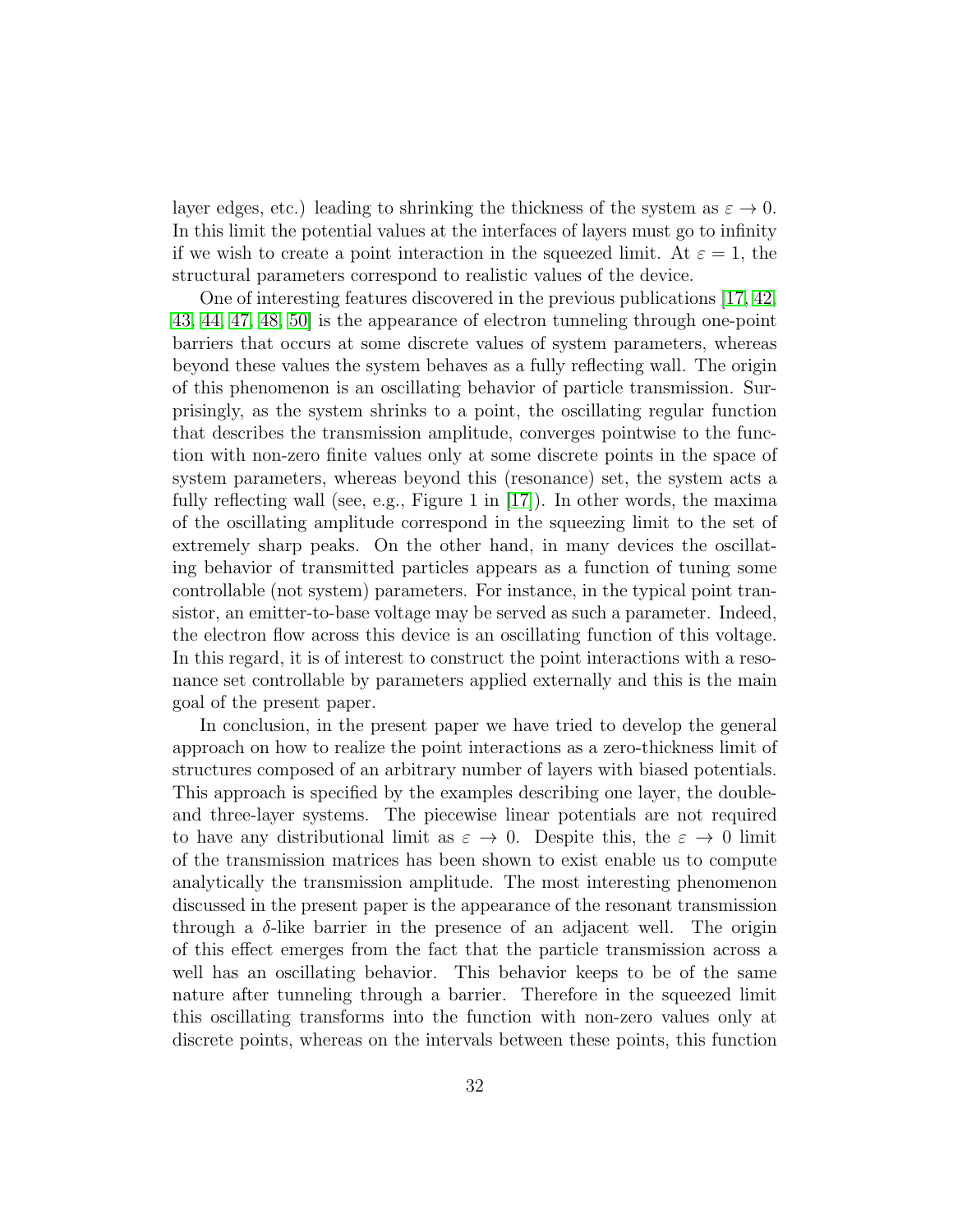converges pointwise to zero resulting in blocking the tunneling trough the barrier.

### Acknowledgments

One of us (A.V.Z) acknowledges partial financial support from the National Academy of Sciences of Ukraine (project No. 0117U000238). G.P.T. acknowledges support by the European Commission under project NHQWAVE (MSCA-RISE 691209). Y.Z. acknowledges support from the Department of Physics and Astronomy of the National Academy of Sciences of Ukraine under project No. 0117U000240.

### References

### References

- <span id="page-32-0"></span>[1] Y.N. Demkov, V.N. Ostrovskii, Zero-Range Potentials and Their Applications in Atomic Physics, Plenum Press, New York, 1988 (Leningrad University Press, Leningrad, 1975).
- <span id="page-32-1"></span>[2] Albeverio S, Gesztesy F, Høegh-Krohn R, H. Holden H. Solvable Models in Quantum Mechanics, second ed. with appendix by P. Exner, AMS Chelsea, Providence, RI, 2005.
- <span id="page-32-2"></span>[3] Albeverio S, Kurasov P. Singular Perturbations of Differential Operators: Solvable Schrödinger-Type Operators, Cambridge University Press, Cambridge, 1999.
- <span id="page-32-3"></span>[4] Šeba P. Some remarks on the  $\delta'$ -interaction in one dimension. Rep Math Phys. (1986) 24:111-20.
- <span id="page-32-4"></span>[5] Kurasov P. Distribution theory for discontinuous test functions and differential operators with generalized coefficients. J Math Anal Appl. (1996) 201:297-323. doi: 10.1006/jmaa.1996.0256
- <span id="page-32-5"></span>[6] Coutinho FAB, Nogami Y, Perez JF. Generalized point interactions in one-dimensional quantum mechanics. J Phys A Math Gen. (1997) 30:3937-45. doi: 10.1088/0305-4470/30/11/021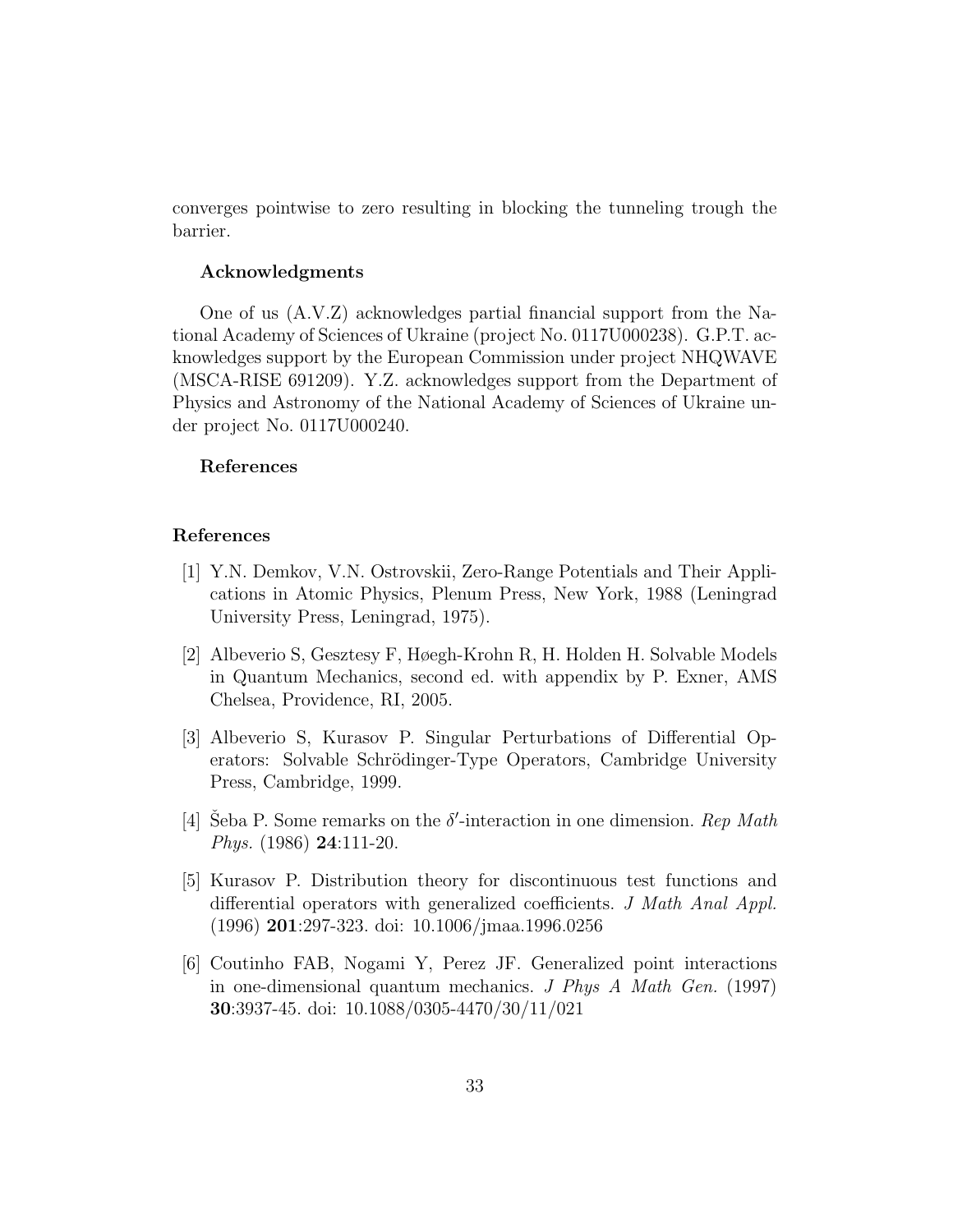- <span id="page-33-0"></span>[7] Albeverio S, Dabrowski L, Kurasov P. Symmetries of Schrödinger operators with point interactions. Lett Math Phys. (1998) 45:33-47. doi: 10.1023/A:1007493325970
- <span id="page-33-1"></span>[8] Coutinho FAB, Nogami Y, Tomio L. Many-body system with a fourparameter family of point interactions in one dimension. J Phys A Math Gen. (1999) 32:4931-42. doi: 10.1088/0305-4470/32/26/311
- <span id="page-33-2"></span>[9] Albeverio S, Nizhnik L. On the number of negative eigenvalues of a one-dimensional Schrödinger operator with point interactions. Lett Math Phys (2003) 65:27-35. doi: 10.1023/A:1027396004785
- <span id="page-33-3"></span>[10] Nizhnik LP. A Schrödinger operator with  $\delta'$ -interaction. Funct Anal Appl. (2003) 37:72-4. doi: 10.1023/A:1022932229094
- <span id="page-33-4"></span>[11] Nizhnik LP. A one-dimensional Schrödinger operator with point interactions on Sobolev spaces. Funct Anal Appl. (2006) 40:143-7. doi: 10.1007/s10688-006-0022-3
- <span id="page-33-5"></span>[12] Albeverio S, Cacciapuoti C, Finco D. Coupling in the singular limit of thin quantum waveguides. J Math Phys. (2007) 48:032103. doi: 10.1063/1.2710197
- <span id="page-33-6"></span>[13] Cacciapuoti C, Exner P. Nontrivial edge coupling from a Dirichlet network squeezing: the case of a bent waveguide. J Phys A Math Theor. (2007) 40:F511-23. doi: 10.1088/1751-8113/40/26/F02
- <span id="page-33-7"></span>[14] Turek O, Cheon T. Threshold resonance and controlled filtering in quantum star graphs. Europhys Lett. (2012) 98:50005. doi: 10.1209/0295- 5075/98/50005
- <span id="page-33-8"></span>[15] Turek O, Cheon T. Potential-controlled filtering in quantum star graphs. Ann Phys (NY) (2013) 330:104-41. doi: 10.1016/j.aop.2012.11.011
- <span id="page-33-9"></span>[16] Zolotaryuk AV, Zolotaryuk Y. Controllable resonant tunnelling through single-point potentials: A point triode. Phys Lett A (2015) **379**:511-7. doi: 10.1016/j.physleta.2014.12.016
- <span id="page-33-10"></span>[17] Zolotaryuk AV, Zolotaryuk Y. A zero-thickness limit of multilayer structures: a resonant-tunnelling  $\delta'$ -potential. J Phys A Math Theor. (2015) 48:035302. doi: 10.1088/1751-8113/48/3/035302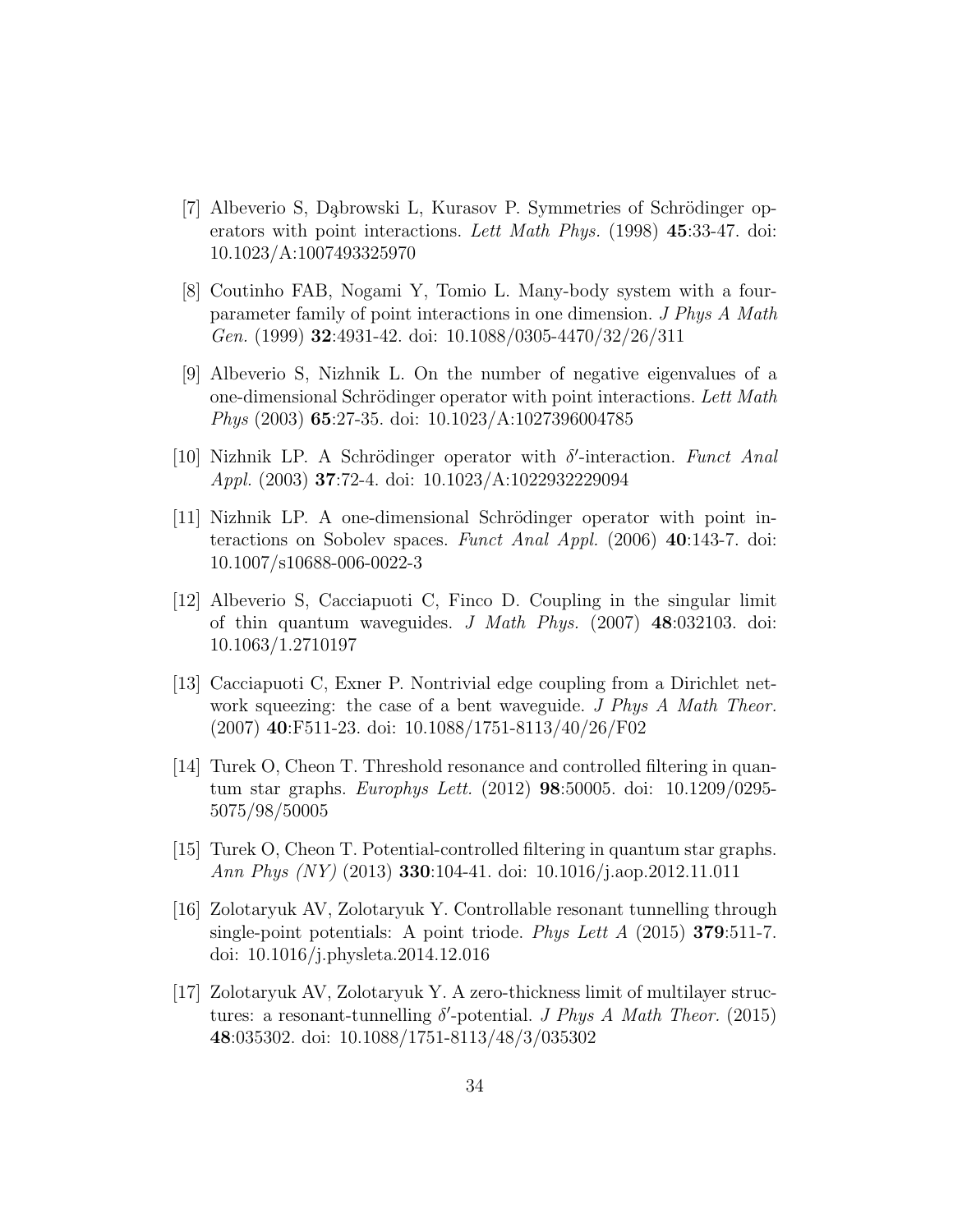- <span id="page-34-0"></span>[18] Asorey M, Ibort A, Marmo G. Global theory of quantum boundary conditions and topology change. Int J Mod Phys A (2005) 20:1001-26. doi: 10.1142/S0217751X05019798
- <span id="page-34-1"></span>[19] Cheon T, Fülöp T, Tsutsui I. Symmetry, duality, and anholonomy of point interactions in one dimension. Ann Phys (NY) (2001) 294:1-23. doi: 10.1006/aphy.2001.6193
- <span id="page-34-2"></span>[20] Tsutsui I, Fülöp T, Cheon T. Möbius structure of the special space of Schrödinger operators with point interaction. J Math Phys.  $(2001)$ 42:5687-97. doi: 10.1063/1.1415432
- <span id="page-34-3"></span>[21] Cheon T, Shigehara T. Realizing discontinuous wave functions with renormalized short-range potentials. Phys Lett A (1998) 243:111-6.
- <span id="page-34-4"></span>[22] Exner P, Neidhardt H, Zagrebnov VA. Potential Approximations to  $\delta'$ : An inverse Klauder phenomenon with norm-resolvent convergence. Commun Math Phys. (2001) 224:593-612. doi: 10.1007/s002200100567
- <span id="page-34-5"></span>[23] Albeverio S, Nizhnik L. Approximation of general zero-range potentials. Ukr Mat Zh. (2000) 52:582-9; Albeverio S, Nizhnik L. Ukr Math J. (2000) 52:664-72. doi: 10.1007/BF02487279
- <span id="page-34-6"></span>[24] Albeverio S, Nizhnik L. A Schrödinger operator with a  $\delta'$ -interaction on a Cantor set and Krein-Feller operators. Mathematische Nachrichten (2006) 279:467-76. doi: 10.1002/mana.200310371
- <span id="page-34-7"></span>[25] Albeverio S. Nizhnik L. Schrödinger operators with nonlocal point interactions. J Math Anal Appl. (2007) 332:884-95. doi: 10.1016/j.jmaa.2006.10.070
- <span id="page-34-8"></span>[26] Albeverio S, Nizhnik L. Schrödinger operators with nonlocal potentials. Methods Funct Anal Topology (2013) 19:199-210. Available online at: <http://mfat.imath.kiev.ua/article/?id=698>
- <span id="page-34-9"></span> $[27]$  Fassari S, Rinaldi F. On the spectrum of the Schrödinger Hamiltonian with a particular configuration of three one-dimensional point interactions. Rep Math Phys. (2009) 64:367-93. doi: 10.1016/S0034- 4877(10)00004-2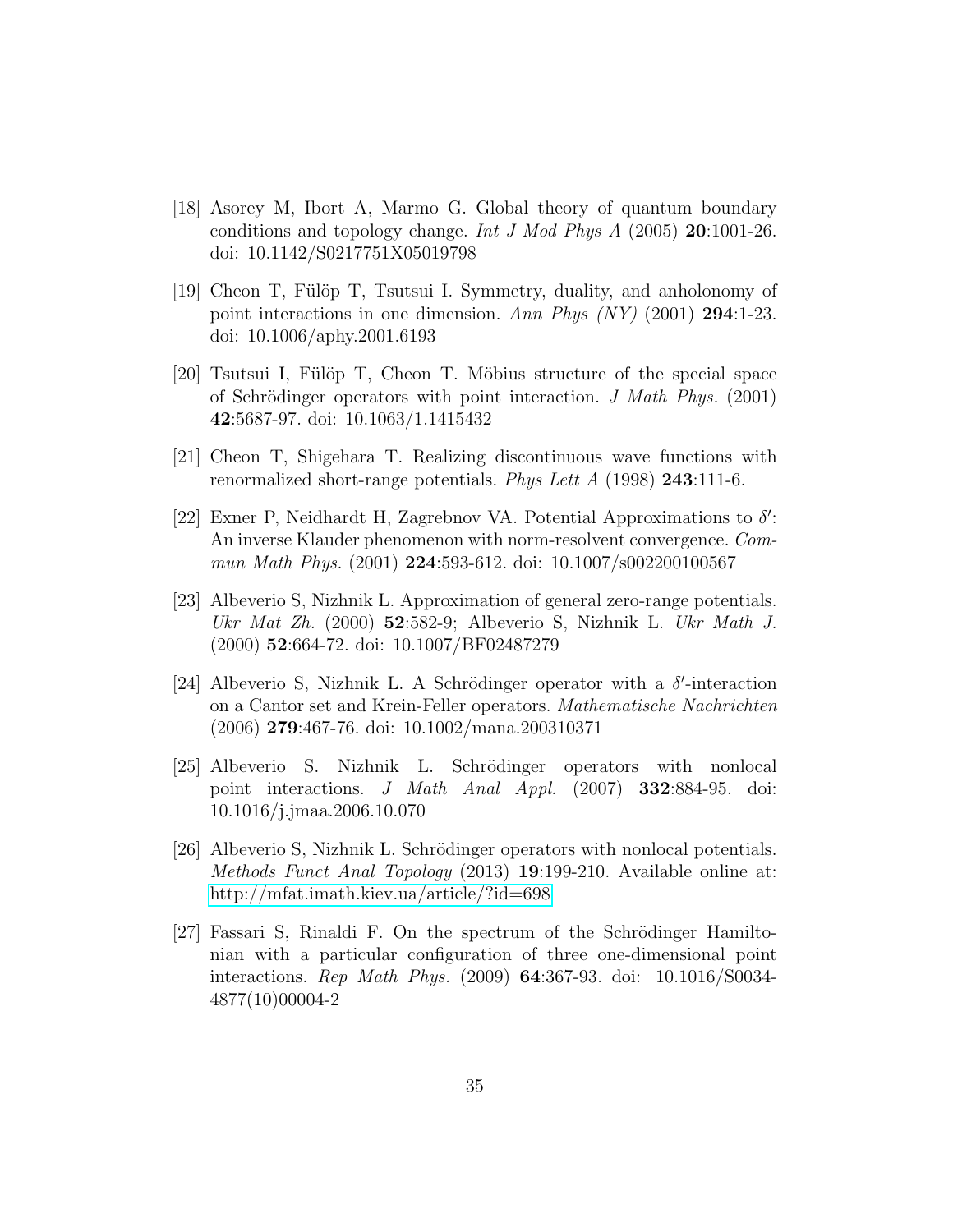- <span id="page-35-0"></span>[28] Albeverio S, Fassari S, Rinaldi F. A remarkable spectral feature of the Schrödinger Hamiltonian of the harmonic oscillator perturbed by an attractive  $\delta'$ -interaction centred at the origin: double degeneracy and level crossing. J Phys A Math Theor. (2013) 46:385305. doi: 10.1088/1751- 8113/46/38/385305
- <span id="page-35-1"></span>[29] Albeverio S, Fassari S, Rinaldi F. The Hamiltonian of the harmonic oscillator with an attractive  $\delta'$ -interaction centred at the origin as approximated by the one with a triple of attractive  $\delta$ -interactions. J Phys A Math Theor. (2016) 49:025302. doi: 10.1088/1751-8113/49/2/025302
- <span id="page-35-2"></span>[30] Golovaty Y. Two-parametric  $\delta'$ -interactions: approximation by Schrödinger operators with localized rank-two perturbations. J Phys A Math Theor. (2018) 51:255202. doi: 10.1088/1751- 8121/aac110
- <span id="page-35-3"></span>[31] Brasche JF, Nizhnik LP. One-dimensional Schrödinger operators with general point interactions. Methods Funct Anal Topology (2013) 19:4- 15. Available online at:<http://mfat.imath.kiev.ua/article/?id=675>
- <span id="page-35-4"></span>[32] Gadella M, Negro J, Nieto LM. Bound states and scattering coefficients of the  $-a\delta(x) + b\delta'(x)$  potential. Phys Lett A (2009) 373:1310-3. doi: 10.1016/j.physleta.2009.02.025
- <span id="page-35-5"></span>[33] Gadella M, Glasser ML, Nieto LM. One dimensional models with a singular potential of the type  $-a\delta(x) + b\delta'(x)$ . Int J Theor Phys. (2011) 50 2144-52. doi: 10.1007/s10773-010-0641-6
- <span id="page-35-6"></span>[34] Lange RJ. Potential theory, path integrals and the Laplacian of the indicator. J High Energy Phys. (2012) JHEP11:1-32. doi: 10.1007/JHEP11(2012)032
- <span id="page-35-7"></span> $[35]$  Lange RJ. Distribution theory for Schrödingers integral equation. J Math Phys. (2015) 56:122105. doi.org/10.1063/1.4936302
- <span id="page-35-8"></span>[36] Gadella M, García-Ferrero MA, González-Martín S, Maldonado-Villamizar FH. The infinite square well with a point interaction: A discussion on the different parameterizations. Int J Theor Phys. (2014) 53:1614-27. doi: 10.1007/s10773-013-1959-7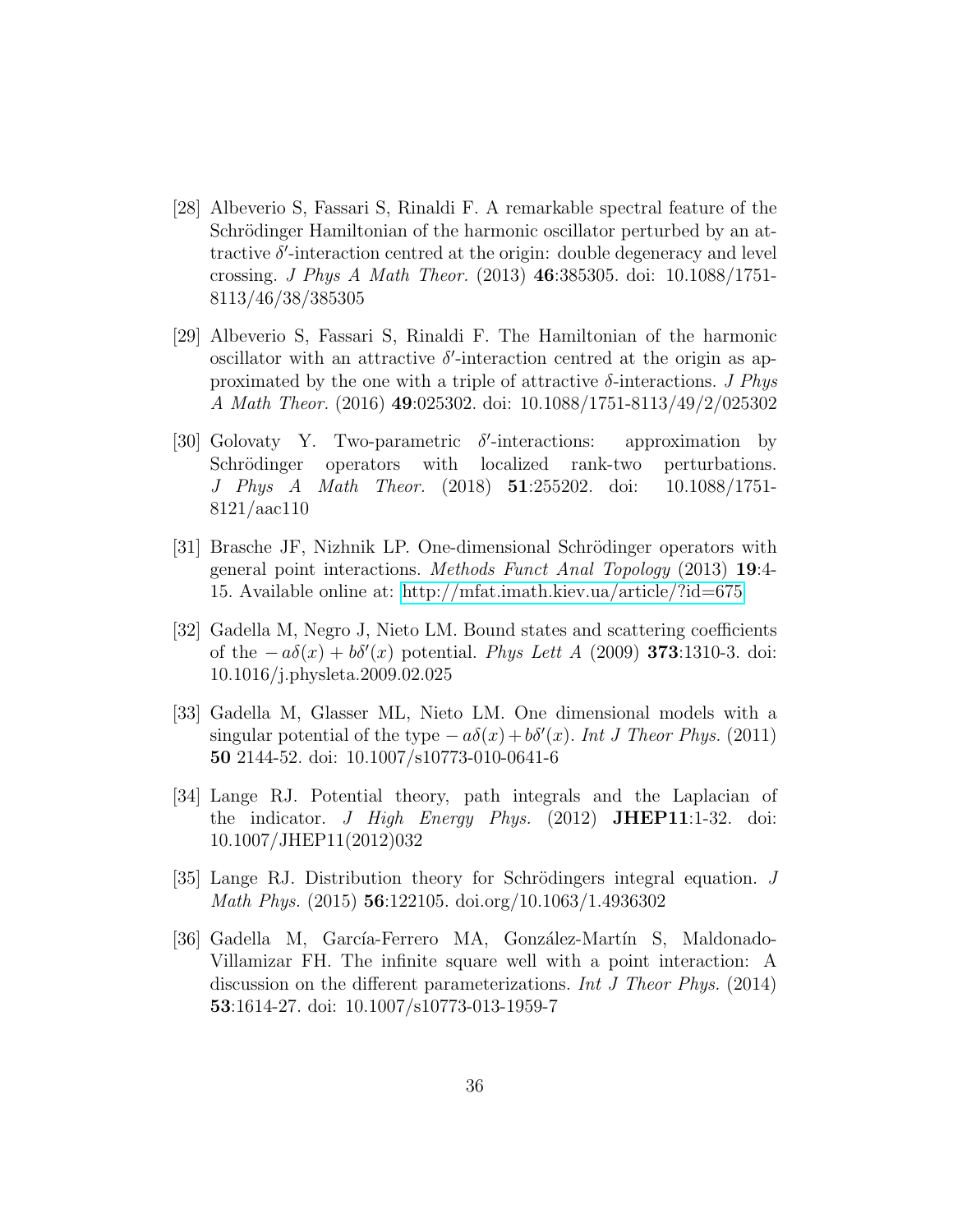- <span id="page-36-0"></span>[37] Kulinskii VL, Panchenko DY. Physical structure of point-like interactions for one-dimensional Schrödinger operator and the gauge symmetry. Physica B (2015) 472:78-83. doi: 10.1016/j.physb.2015.05.011
- <span id="page-36-1"></span>[38] Gadella M, Mateos-Guilarte J, Muñoz-Castañeda JM, Nieto LM. Two-point one-dimensional  $\delta$ - $\delta'$  interactions: non-abelian addition law and decoupling limit. J Phys A Math Theor. (2016) 49:015204. doi: 10.1088/1751-8113/49/1/015204
- <span id="page-36-2"></span>[39] Fassari S, Gadella M, Glasser ML, Nieto LM. Spectroscopy of a onedimensional V-shaped quantum well with a point impurity. Ann Phys (NY) (2018) 389:48-62. doi: 10.1016/j.aop.2017.12.006
- <span id="page-36-3"></span>[40] Fassari S, Gadella M, Glasser ML, Nieto LM. Level crossings of eigenvalues of the Schrödinger Hamiltonian of the isotropic harmonic oscillator perturbed by a central point interaction in different dimensions. Nanosyst Phys Chem Math. (2018) 9:179-86. doi: 10.17586/2220-8054- 2018-9-2-179-186
- <span id="page-36-4"></span>[41] Fassari S, Gadella M, Glasser ML, Nieto LM, Rinaldi F. Spectral properties of the two-dimensional Schrödinger Hamiltonian with various solvable confinements in the presence of a central point perturbation. Phys Scr. (2019) 94:055202. doi: 10.1088/1402-4896/ab0589
- <span id="page-36-5"></span>[42] Christiansen PL, Arnbak NC, Zolotaryuk AV, Ermakov VN, Gaididei YB. On the existence of resonances in the transmission probability for interactions arising from derivatives of Diracs delta function. J Phys A Math Gen. (2003) 36:7589-600. doi: 10.1088/0305-4470/36/27/311
- <span id="page-36-6"></span>[43] Zolotaryuk AV, Christiansen PL, Iermakova SV. Scattering properties of point dipole interactions. J Phys A Math Gen. (2006) 39:9329-38. doi: 10.1088/0305-4470/39/29/023
- <span id="page-36-7"></span>[44] Toyama FM, Nogami Y. Transmission-reflection problem with a potential of the form of the derivative of the delta function. J Phys A Math Theor. (2007) 40:F685-90. doi: 10.1088/1751-8113/40/29/F05
- <span id="page-36-8"></span>[45] Zolotaryuk AV. Boundary conditions for the states with resonant tunnelling across the  $\delta'$ -potential. Phys Lett A (2010) 374:1636-41. doi: 10.1016/j.physleta.2010.02.005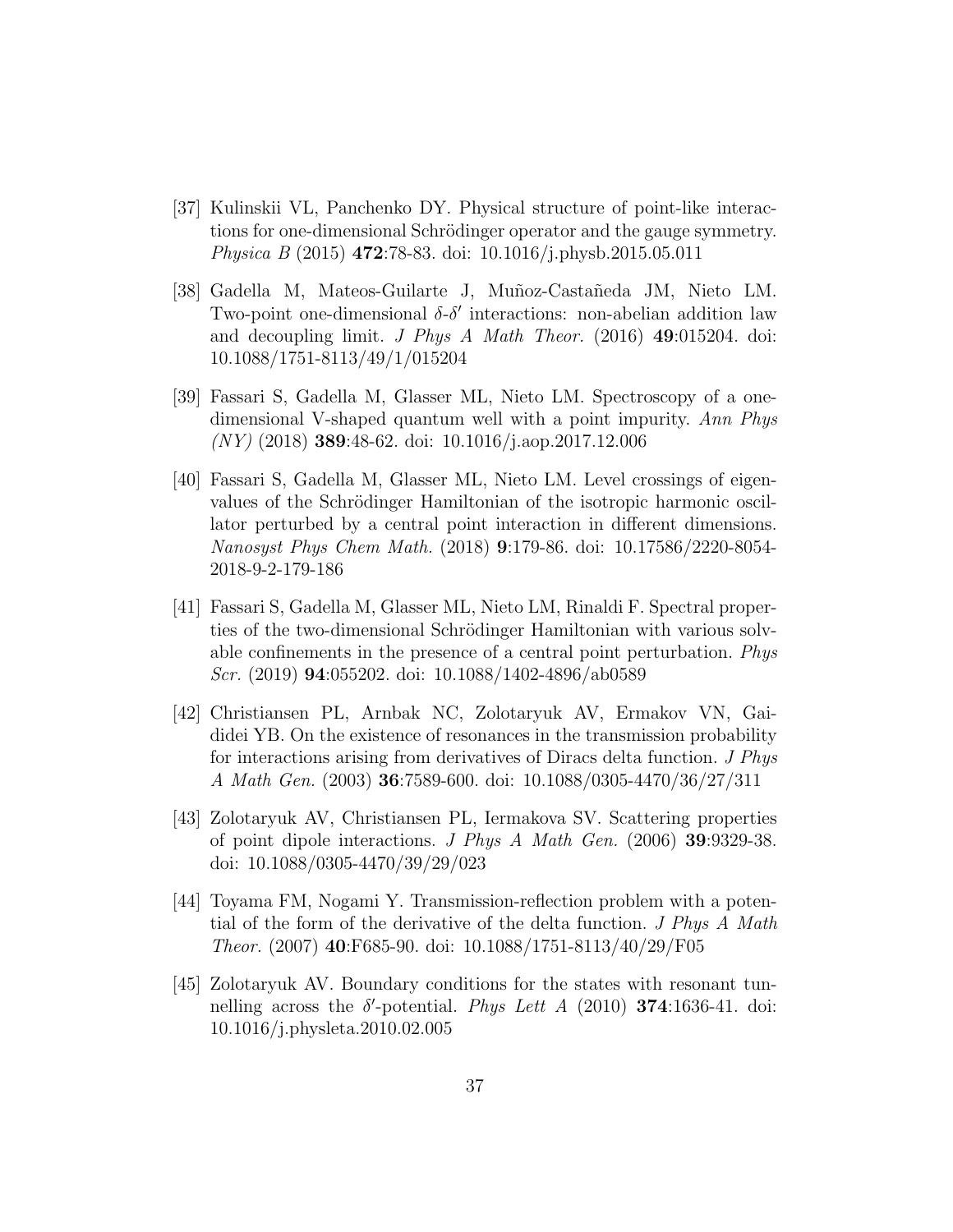- <span id="page-37-0"></span>[46] Zolotaryuk AV, Zolotaryuk Y. Intrinsic resonant tunneling properties of the one-dimensional Schrödinger operator with a delta derivative potential. *Int J Mod Phys B*  $(2014)$  **28**:1350203. doi: 10.1142/S0217979213502032
- <span id="page-37-1"></span>[47] Golovaty YD, Man'ko SS. Solvable models for the Schrödinger operators with  $\delta'$ -like potentials. Ukr Math Bull. (2009) 6:169-203. Available online at: https://arxiv.org/abs/0909.1034
- <span id="page-37-2"></span>[48] Golovaty YD, Hryniv RO, On norm resolvent convergence of Schrödinger operators with  $\delta'$ -like potentials. J Phys A Math Theor. (2010) 43:155204. doi: 10.1088/1751-8113/43/15/155204
- <span id="page-37-3"></span>[49] Golovaty Y. Schrödinger operators with  $(\alpha \delta' + \beta \delta)$ -like potentials: Norm resolvent convergence and solvable models. Methods Funct Anal Topology (2012) 18:243-55. Available online at: <http://mfat.imath.kiev.ua/article/?id=633>
- <span id="page-37-4"></span>[50] Golovaty YD, Hryniv RO. Norm resolvent convergence of singularly scaled Schrödinger operators and  $\delta'$ -potentials. Proc R Soc Edinb. (2013) 143A:791-816. doi: 10.1017/S0308210512000194
- <span id="page-37-5"></span>[51] Golovaty Y. 1D Schrödinger operators with short range interactions: two-scale regularization of distributional potentials. Integr Equ Oper Theory (2013) 75:341-62. doi: 10.1007/s00020-012-2027-z
- <span id="page-37-6"></span>[52] Zolotaryuk AV. Families of one-point interactions resulting from the squeezing limit of the sum of two- and three-delta-like potentials. J Phys A Math Theor. (2017) 50:225303. doi: 10.1088/1751- 8121/aa6dc2
- <span id="page-37-7"></span>[53] Zolotaryuk AV. A phenomenon of splitting resonant-tunneling one-point interactions. Ann Phys  $(NY)$  (2018) **396**:47994. doi: 10.1016/j.aop.2018.07.030
- <span id="page-37-8"></span>[54] Calçada M, Lunardi JT, Manzoni LA. Salecker-Wigner-Peres clock and double-barrier tunneling. Phys Rev A (2009) 79:012110. doi: 10.1103/PhysRevA.79.012110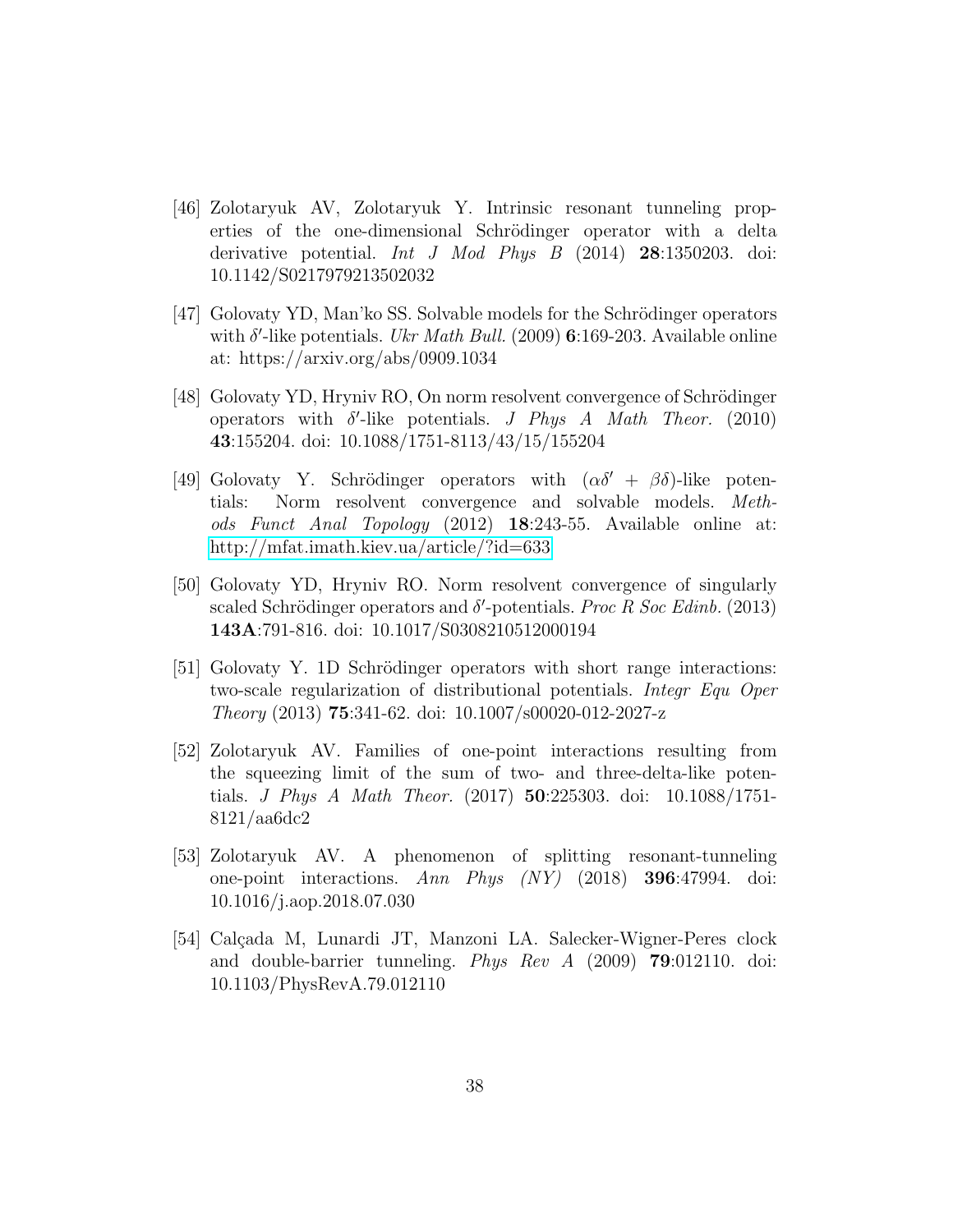- <span id="page-38-0"></span>[55] Lunardi JT, Manzoni LA, Monteiro W. Remarks on point interactions in quantum mechanics. J Phys Conf Series (2013) 410:012072. doi: 10.1088/1742-6596/410/1/012072
- <span id="page-38-1"></span>[56] Calçada M, Lunardi JT, Manzoni LA, Monteiro W. Distributional approach to point interactions in one-dimensional quantum mechanics. Front Phys. (2014) 2:23. doi: 10.3389/fphy.2014.00023
- <span id="page-38-2"></span>[57] Lee MA, Lunardi JT, Manzoni LA, Nyquist EA. On the generalized Hartman effect for symmetric double-barrier point potentials. J Phys Conf Series (2015) 574:012066. doi: 10.1088/1742-6596/574/1/012066
- <span id="page-38-3"></span>[58] Lee MA, Lunardi JT, Manzoni LA, Nyquist EA. Double general point interactions: symmetry and tunneling times. Front Phys. (2016) 4:10. doi: 10.3389/fphy.2016.00010
- <span id="page-38-4"></span>[59] Asorey M, Garciá-Alvarez D, Muñoz-Castañeda JM. Casimir effect and global theory of boundary conditions. J Phys A Math Theor. (2006) 39:6127-36. doi: 10.1088/0305-4470/39/21/S03
- <span id="page-38-5"></span>[60] Asorey M, Mu˜noz-Casta˜neda JM. Vacuum boundary effects. J Phys A Math Theor. (2008) 41:304004. doi: 10.1088/1751-8113/41/30/304004
- <span id="page-38-6"></span>[61] Guilarte JM, Mu˜noz-Casta˜neda JM. Double-delta potentials: one dimensional scattering. The Casimir effect and kink fluctuations. Int J Theor Phys. (2011) 50:2227-41. doi: 10.1007/s10773-011-0723-0
- <span id="page-38-7"></span>[62] Asorey M, Muñoz-Castañeda JM. Attractive and repulsive Casimir vacuum energy with general boundary conditions. Nucl Phys B (2013) 874:852-76. doi: 10.1016/j.nuclphysb.2013.06.014
- <span id="page-38-8"></span>[63] Mu˜noz-Casta˜neda JM, Guilarte JM, Mosquera AM. Quantum vacuum energies and Casimir forces between partially transparent  $\delta$ -function plates. Phys Rev D (2013) 87:105020. doi: 10.1103/PhysRevD.87.105020
- <span id="page-38-9"></span>[64] Mu˜noz-Casta˜neda JM, Kirsten K, Bordag M. QFT over the finite line. Heat kernel coefficients, spectral zeta functions and selfadjoint extensions. Lett Math Phys. (2015) 105:523549. doi: 10.1007/s11005-015- 0750-5